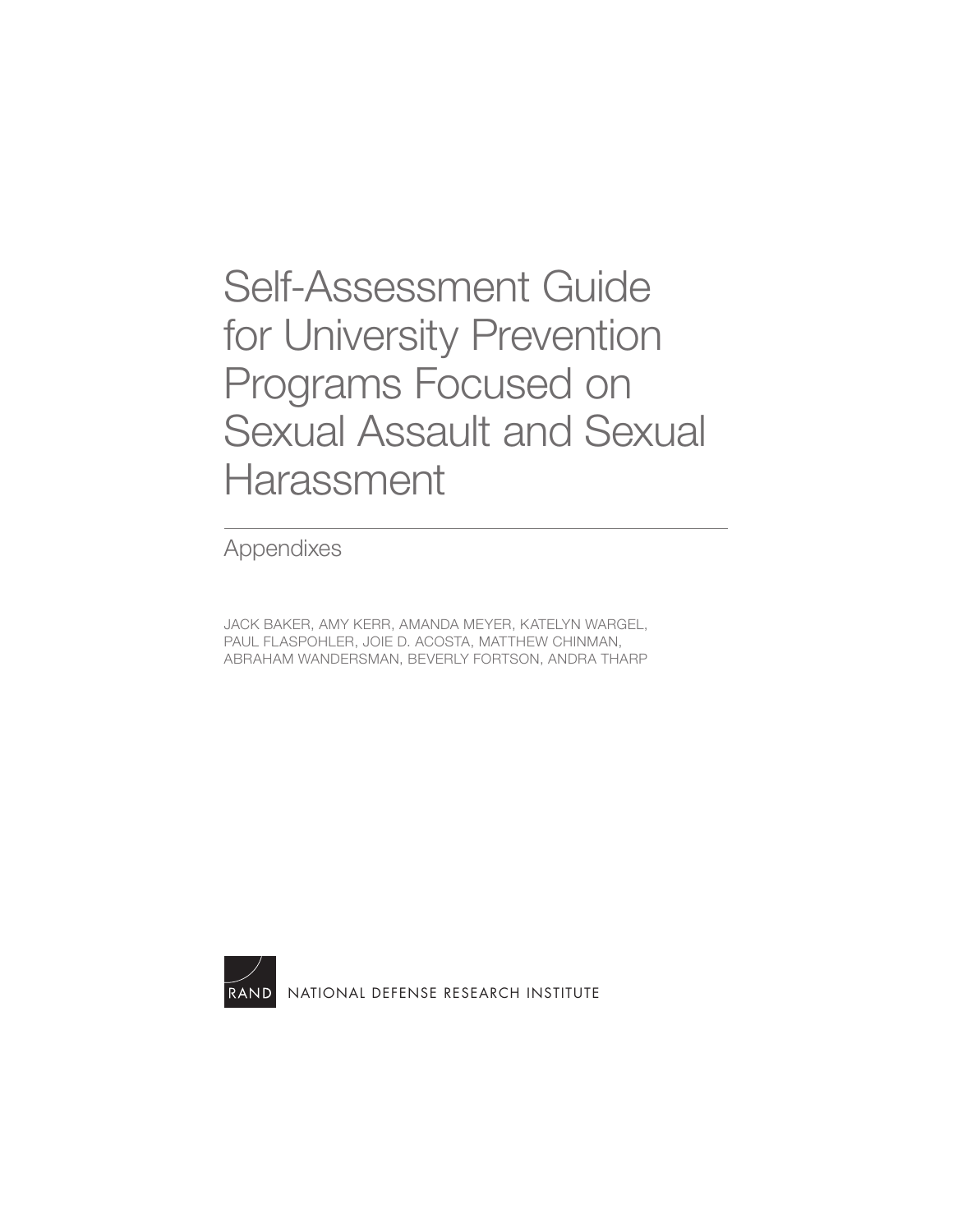For more information on this publication, visit **[www.rand.org/t/TLA746-3](http://www.rand.org/t/TLA746-3)**.

#### About RAND

The RAND Corporation is a research organization that develops solutions to public policy challenges to help make communities throughout the world safer and more secure, healthier and more prosperous. RAND is nonprofit, nonpartisan, and committed to the public interest. To learn more about RAND, visit [www.rand.org.](http://www.rand.org)

#### Research Integrity

Our mission to help improve policy and decisionmaking through research and analysis is enabled through our core values of quality and objectivity and our unwavering commitment to the highest level of integrity and ethical behavior. To help ensure our research and analysis are rigorous, objective, and nonpartisan, we subject our research publications to a robust and exacting quality-assurance process; avoid both the appearance and reality of financial and other conflicts of interest through staff training, project screening, and a policy of mandatory disclosure; and pursue transparency in our research engagements through our commitment to the open publication of our research findings and recommendations, disclosure of the source of funding of published research, and policies to ensure intellectual independence. For more information, visit [www.rand.org/about/principles.](http://www.rand.org/about/principles)

RAND's publications do not necessarily reflect the opinions of its research clients and sponsors.

Published by the RAND Corporation, Santa Monica, Calif. © 2021 RAND Corporation RAND<sup>®</sup> is a registered trademark.

Library of Congress Cataloging-in-Publication Data is available for this publication.

ISBN: 978-1-9774-0791-7

#### Limited Print and Electronic Distribution Rights

This document and trademark(s) contained herein are protected by law. This representation of RAND intellectual property is provided for noncommercial use only. Unauthorized posting of this publication online is prohibited. Permission is given to duplicate this document for personal use only, as long as it is unaltered and complete. Permission is required from RAND to reproduce, or reuse in another form, any of its research documents for commercial use. For information on reprint and linking permissions, please visit [www.rand.org/pubs/permissions.](http://www.rand.org/pubs/permissions)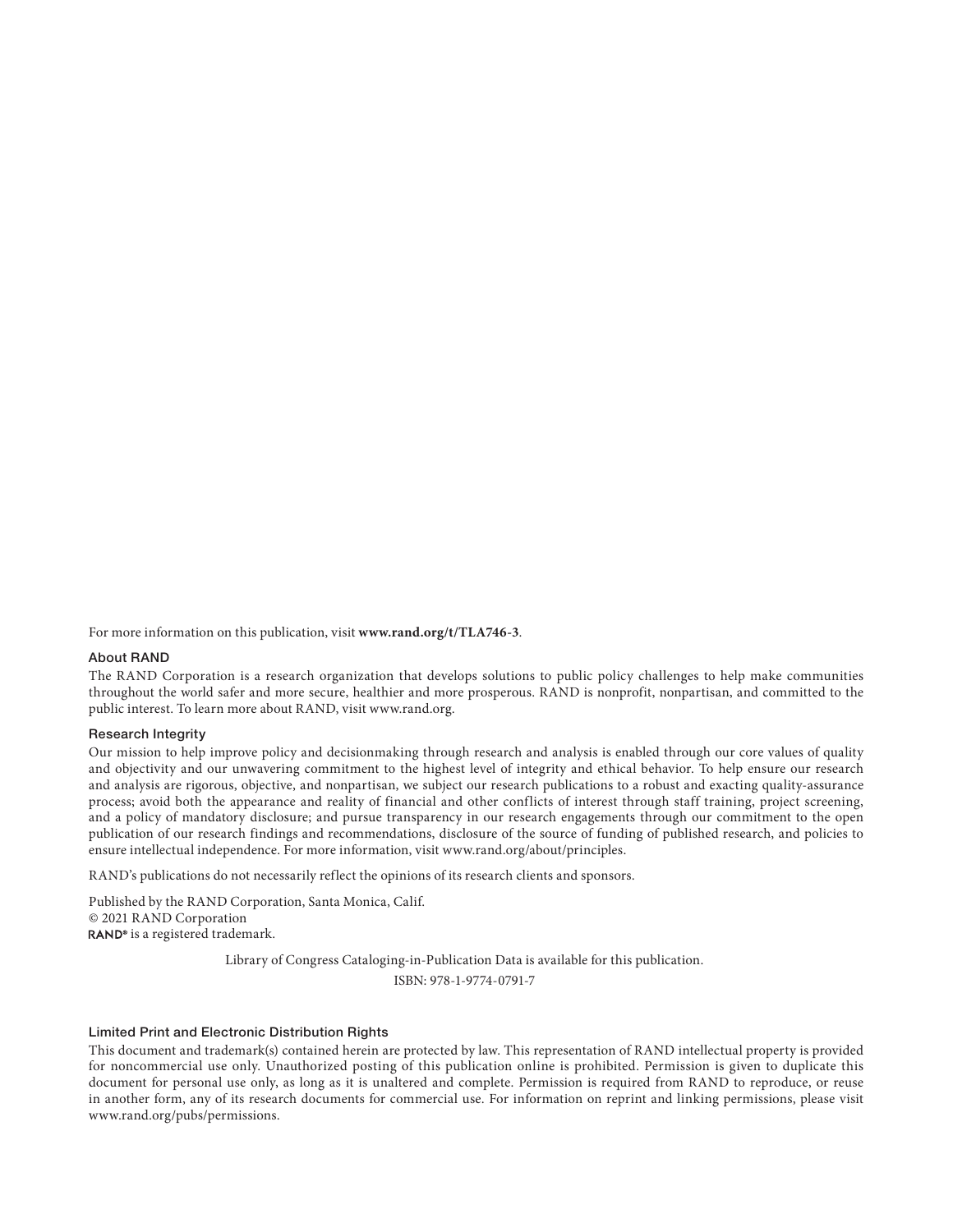As part of an initiative to reduce rates of unwanted sexual contact at military service academies (MSAs), the U.S. Department of Defense (DoD) Sexual Assault Prevention and Response Office funded the RAND Corporation to create an assessment targeting organizational best practices for comprehensive sexual assault prevention. This assessment aimed to support MSAs in their continued efforts to eliminate sexual assault and harassment at their institutions.

A RAND team used the structured RAND/UCLA Appropriateness Method to develop the assessment and conducted a literature review and solicited expert feedback about what a comprehensive organizational approach to sexual assault prevention should entail. Expert feedback was solicited from 15 individuals with experience in program evaluation and implementation, sexual assault prevention, and military culture. The assessment was then pilot tested with four military service academies. The final assessment consisted of 63 criteria that represent what right looks like in sexual assault and harassment prevention (Acosta et al., forthcoming). Thirty-one of these criteria addressed prevention at the academy level—i.e., system issues—and 32 criteria addressed the quality of specific prevention activities being implemented at MSAs. The academy-level criteria dovetail with DoD's comprehensive Prevention Plan of Action, released in 2019, and the activity-level criteria closely follow the ten implementation best practices supported by the Getting To Outcomes® approach to program planning and evaluation.

These criteria formed the basis of the self-assessment guide, which provides detailed, stepby-step instructions for determining how an institution's efforts align with best practices in sexual assault and harassment prevention and what can be done to improve areas for growth. This volume contains the appendixes to the guide. The guide itself, as well as a set of electronically fillable Word forms, can be found here: [www.rand.org/pubs/tools/TLA746-3](http://www.rand.org/pubs/tools/TLA746-3)

### RAND National Security Research Division

The research reported here was completed in April 2021 and underwent security review with the sponsor and the Defense Office of Prepublication and Security Review before public release.

This research was sponsored by the DoD Sexual Assault Prevention and Response Office and conducted within the Forces and Resources Policy Center of the RAND National Security Research Division (NSRD), which operates the National Defense Research Institute (NDRI), a federally funded research and development center sponsored by the Office of the Secretary of Defense, the Joint Staff, the Unified Combatant Commands, the Navy, the Marine Corps, the defense agencies, and the defense intelligence enterprise.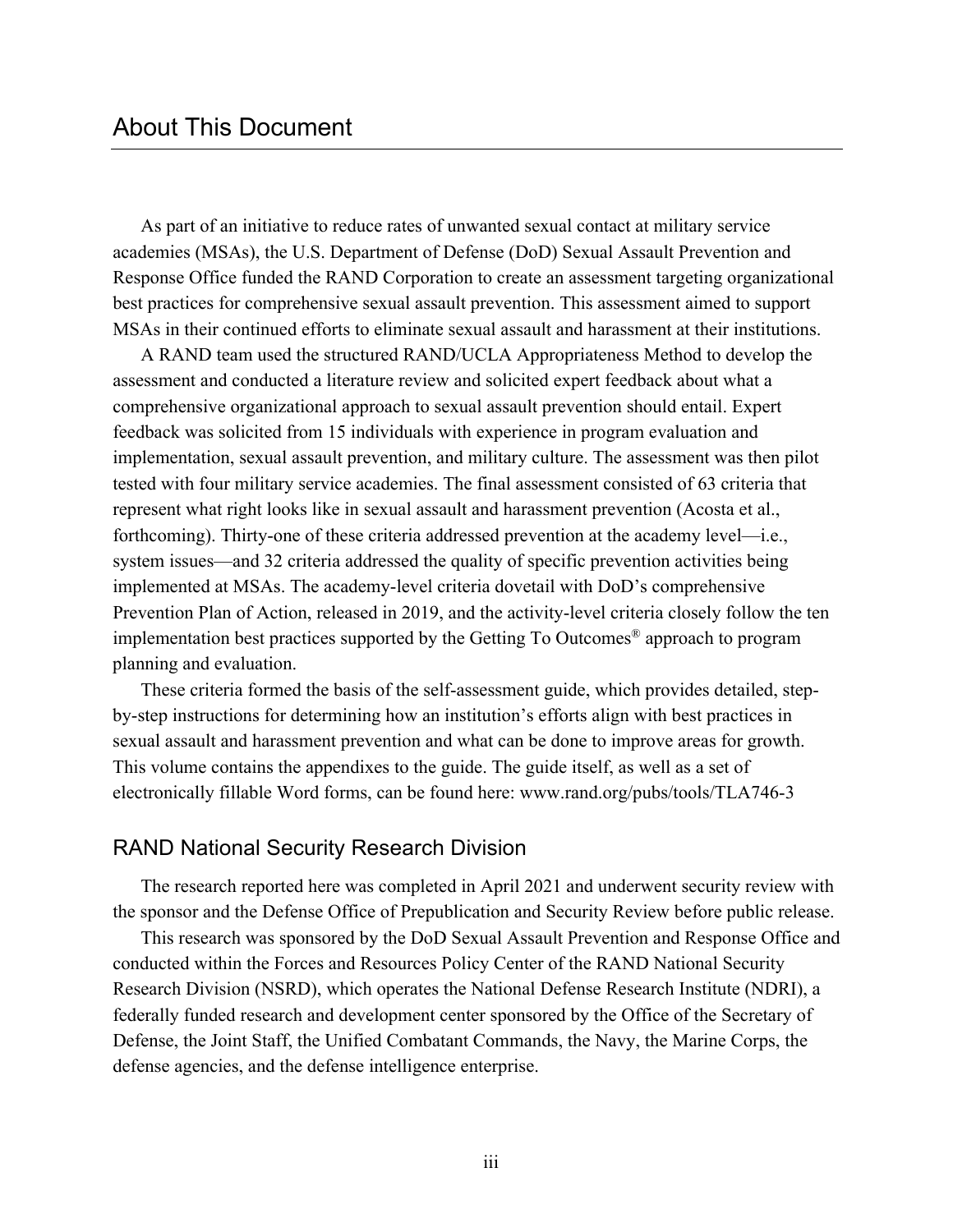For more information on the RAND Forces and Resources Policy Center, see [www.rand.org/nsrd/frp](http://www.rand.org/nsrd/frp) or contact the director (contact information is provided on the webpage).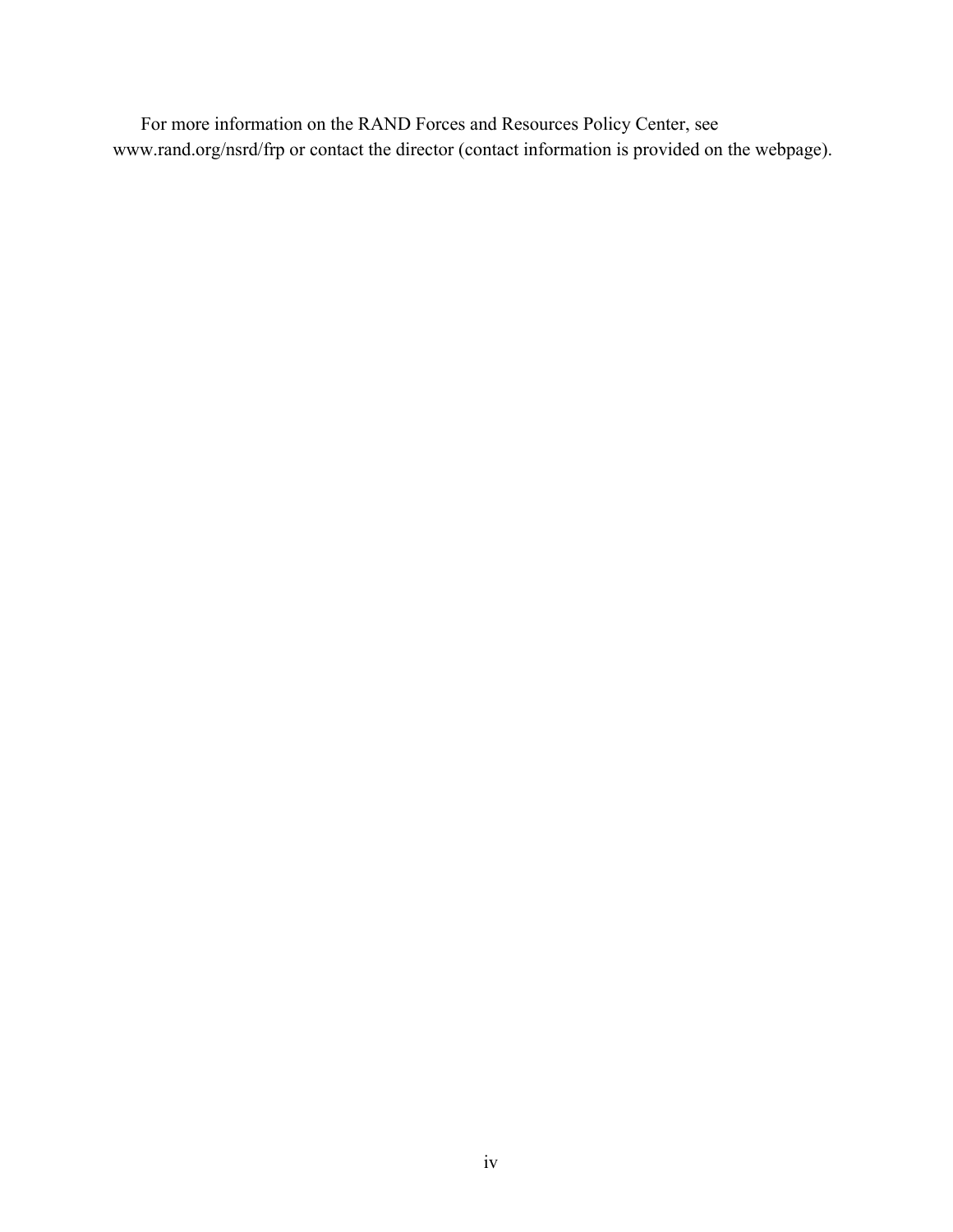# Contents

| H. Recommended Resources for Improving Adherence to the Criteria for Sexual Assault |  |
|-------------------------------------------------------------------------------------|--|
|                                                                                     |  |
|                                                                                     |  |
|                                                                                     |  |
|                                                                                     |  |
| 2. Brief Description of the Information Collected as Part of the Self-Assessment41  |  |
|                                                                                     |  |
|                                                                                     |  |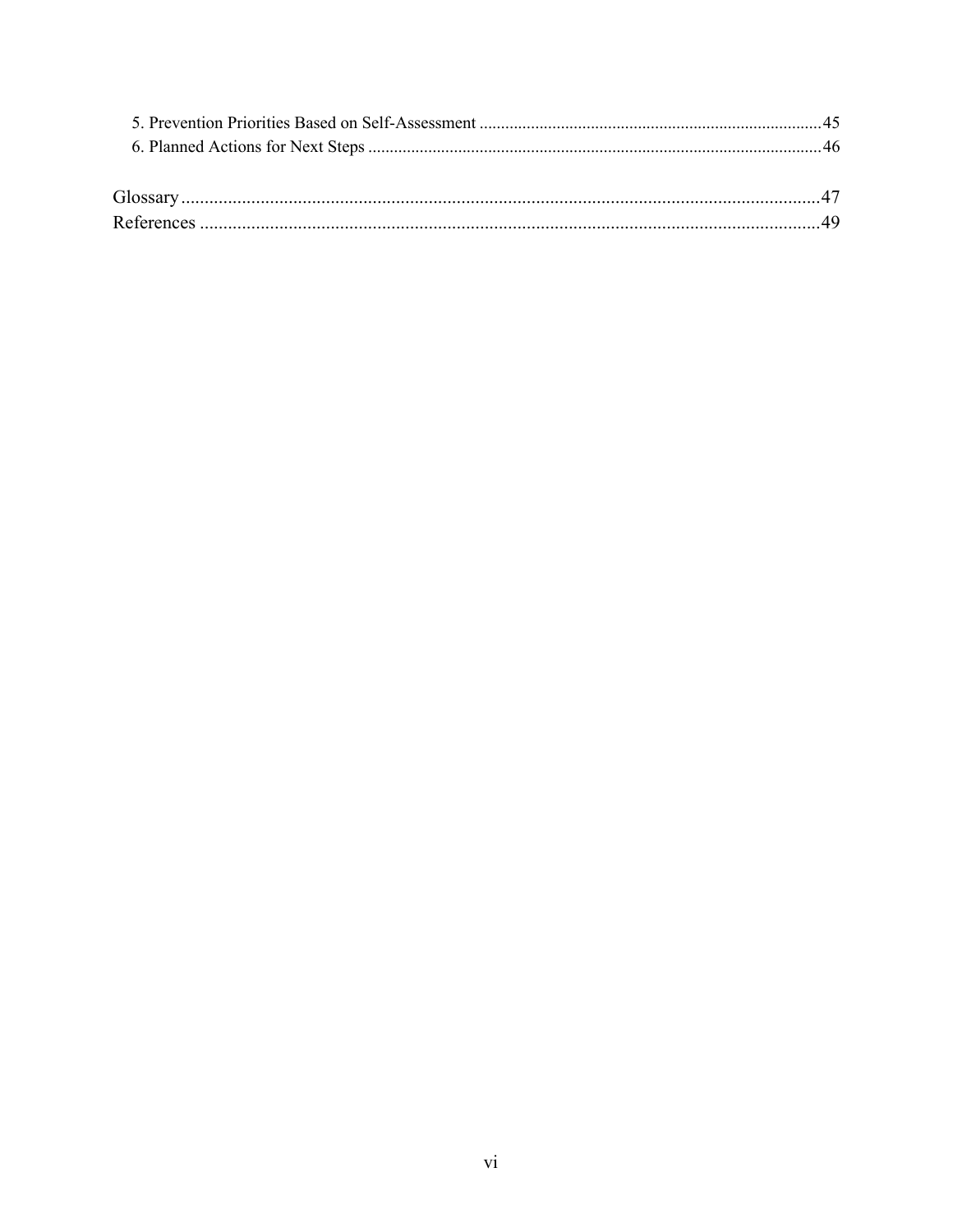# Figures and Tables

# Figures

# Tables

| Table E.1. University Criteria, by Prevention Plan of Action Dimension  16              |  |
|-----------------------------------------------------------------------------------------|--|
|                                                                                         |  |
| Table F.2. Prevention Plan of Action Dimension: Comprehensive Approach to Prevention 23 |  |
|                                                                                         |  |
|                                                                                         |  |
|                                                                                         |  |
|                                                                                         |  |
| Table H.1. Resources for Improving University's Alignment with the Criteria,            |  |
|                                                                                         |  |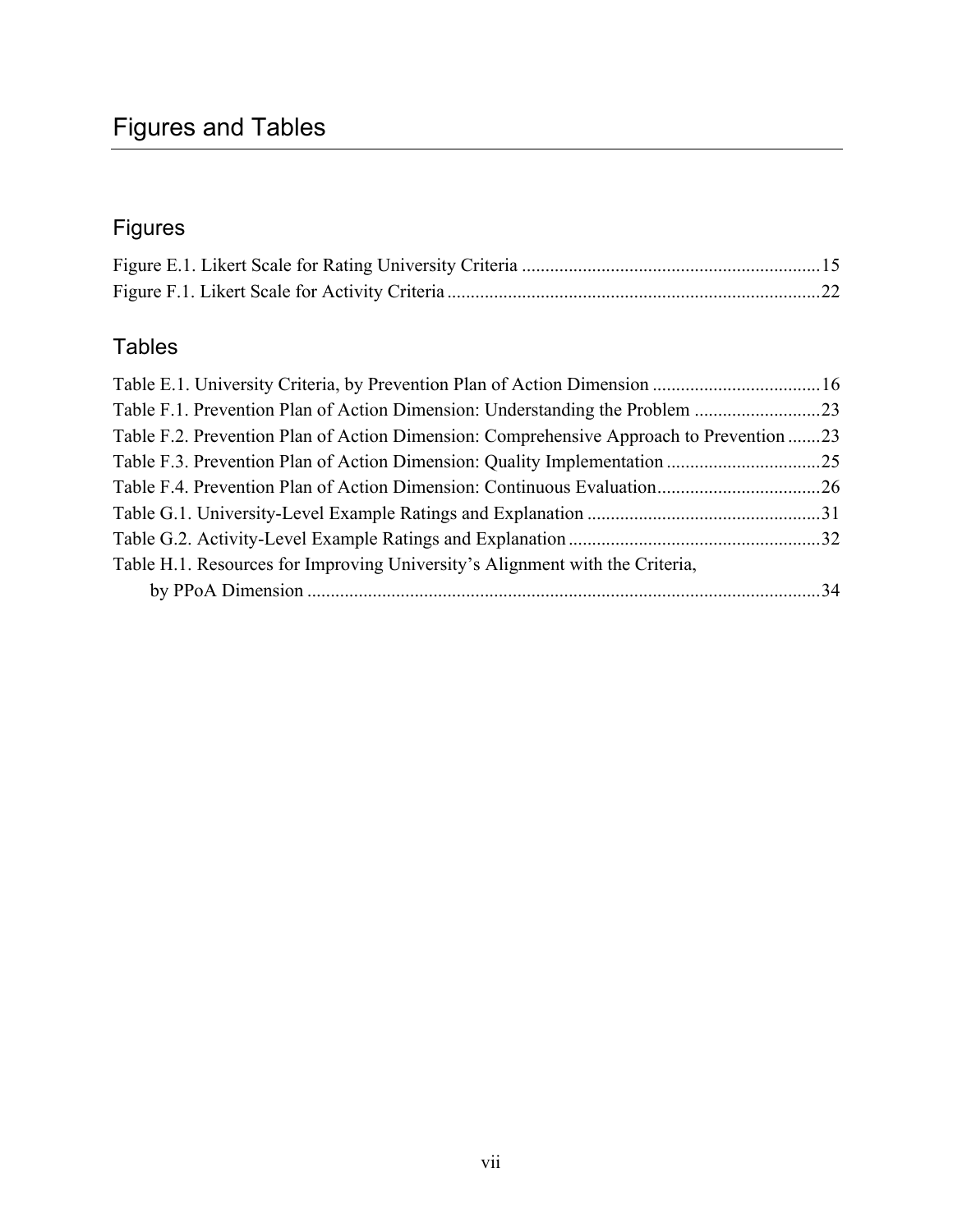#### Development of the Self-Assessment Guide and Criteria

The self-assessment guide and best-practice criteria for university-based sexual assault and sexual harassment prevention is an adaptation of a similar assessment designed for use in a military context. The original assessment was developed using the structured RAND/UCLA Appropriateness Method, which consisted of a literature review and expert panel, to identify what a comprehensive organizational approach to sexual assault prevention should entail. To develop the assessment, Acosta et al., forthcoming, reviewed the U.S. Department of Defense's (DoD's) Prevention Plan of Action (PPoA; Office of the Under Secretary of Defense for Personnel and Readiness [OUSD P&R], 2019), the Readiness framework (Scaccia et al., 2015), the Getting To Outcomes® framework (Chinman, Imm, and Wandersman, 2004), and the Centers for Disease Control and Prevention's (CDC's) comprehensive campus dating violence prevention guidelines (Dills, Fowler, and Payne, 2016). Using the results of a literature review, we drafted a set of 62 criteria, which a 15-person expert review panel, chosen to provide a broad range of expertise, then vetted. Individuals on the panel provided significant expertise in prevention science (three panelists), risk behavior and behavioral science (three panelists), and implementation science (two panelists). In addition, four panelists provided expertise in military context and culture, and three were experts in program development for the prevention of sexual assault.

The panel members reviewed 62 criteria; based on their input, an additional criterion was added, for a total of 63 final criteria. Thirty-one of the criteria were designed to assess institutional-level issues related to a military service academy's (MSA's) ability to implement sexual assault prevention activities; 32 were designed to assess the quality of specific prevention programs. The institutional-level criteria were organized into domains using the PPoA framework (OUSD P&R, 2019); the activity-level criteria were organized by the steps of the Getting To Outcomes® framework (Chinman, Imm, and Wandersman, 2004). The criteria were then used during a pilot assessment designed to review the sexual assault and harassment prevention initiatives at three MSAs. The expert panel reviewed data collected during this pilot assessment and rated each academy's adherence to the academy- and activity-level criteria. These ratings provided the basis for several recommendations from the panel for improving sexual assault and harassment prevention at the MSAs in question.

After the expert panel used the criteria to evaluate the sexual assault and harassment prevention efforts at the three MSAs, Acosta et al., forthcoming, created a self-assessment guide to allow MSAs to review and rate their own prevention programs and efforts that the DoD Sexual Assault Prevention and Response Office then edited and released for use across DoD.

1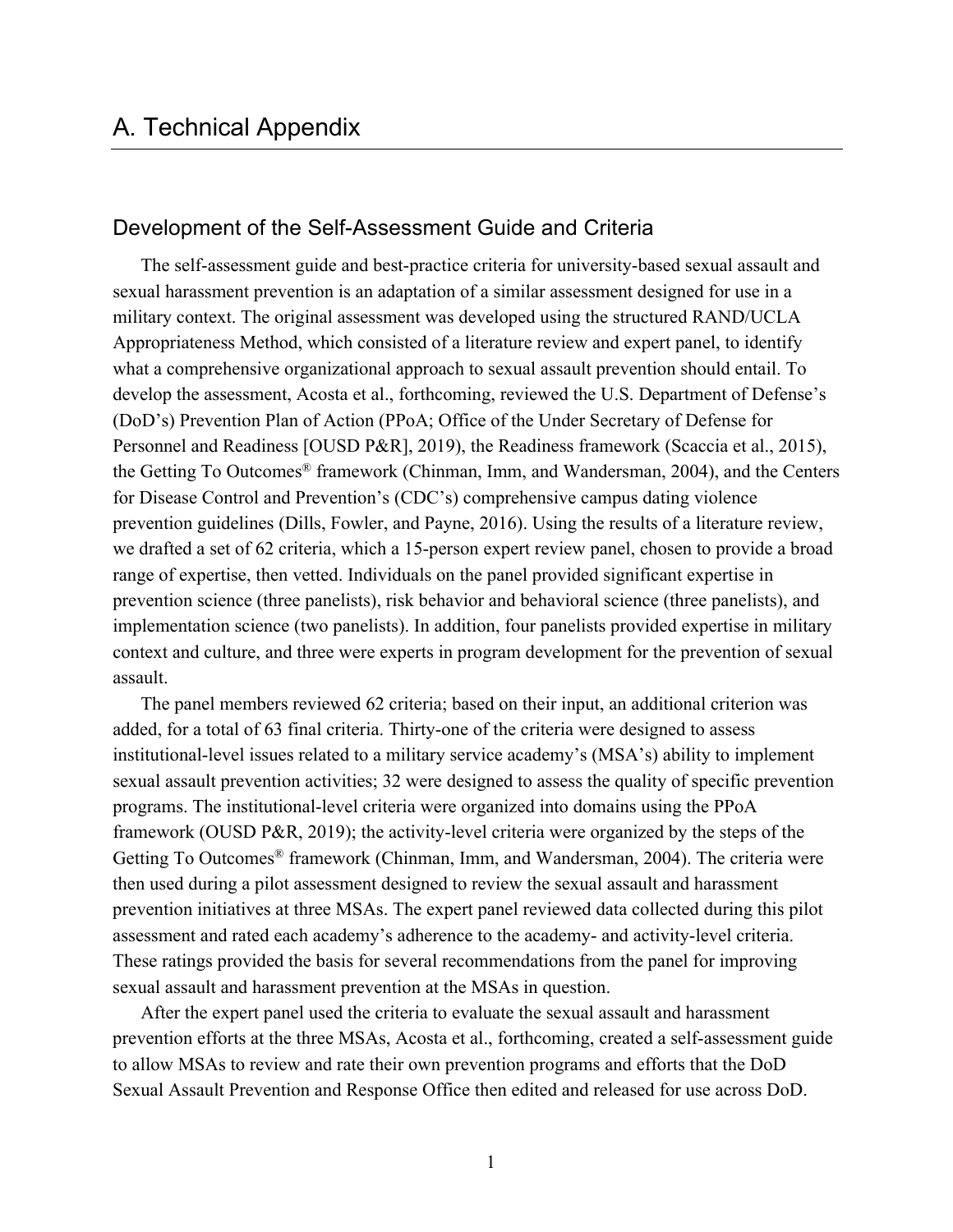The guide takes users through a six-step process for assessing their prevention initiatives. The steps provide guidance on reviewing documentation from past prevention assessments, gathering information on current programs and policies, summarizing information, applying criteria ratings, and presenting findings to leadership.

### Adaptation for Civilian Universities

Following the pilot assessment of the self-assessment guide at the MSAs, we adapted the self-assessment guide and criteria for the use of civilian institutions of higher education, which face similar issues related to sexual assault and harassment. We made the initial round of adaptations. Changes at this stage included updating language to be relevant and appropriate to civilian university settings; adding an initial assessment step (forming a working group and determining the scope of the assessment); and including more context, examples, and resources.

After making these initial adaptations, we sought feedback on the guide from individuals working in sexual assault and harassment prevention at civilian universities and colleges. This feedback further informed revisions to the university self-assessment guide and associated criteria.

#### Methods

We reviewed agendas from conferences on sexual violence prevention (e.g., the 2019 National Discussions on Sexual Assault and Sexual Harassment at America's Colleges, Universities, and Service Academies and several regional versions of this event from 2019 and 2020) to identify university-affiliated individuals working in sexual assault and harassment prevention. The individuals identified were then emailed to provide information about the project and assess interest. Of the 20 individuals contacted to provide feedback, ten individuals involved in sexual assault and harassment prevention at their universities responded. The ten participants represented nine institutions of higher education with diverse characteristics (size, public or private, research focus, etc.) and played various roles at their institutions: vice president of student life, assistant and associate directors of violence prevention centers, sexual misconduct officer, Title IX coordinator, health coordinator, prevention educator, and health educator.

The goals of the feedback process were to assess participants' opinions of the guide's general relevance and usability, how specific aspects of the guide might be improved (e.g., rating scales, timeline), the relevance of the university-level criteria, and which stakeholders might be useful to include in the assessment process. Because the activity-level criteria were developed using frameworks that are not military specific, receiving feedback on these criteria was not a main goal of the feedback process. Individuals were asked to review the self-assessment guide and university-level criteria. To offer additional context, participants were also provided with the prevention inventory form (Appendix B), university-level interview guide, activity-level interview guide, an example of using the university self-assessment guide, and recommended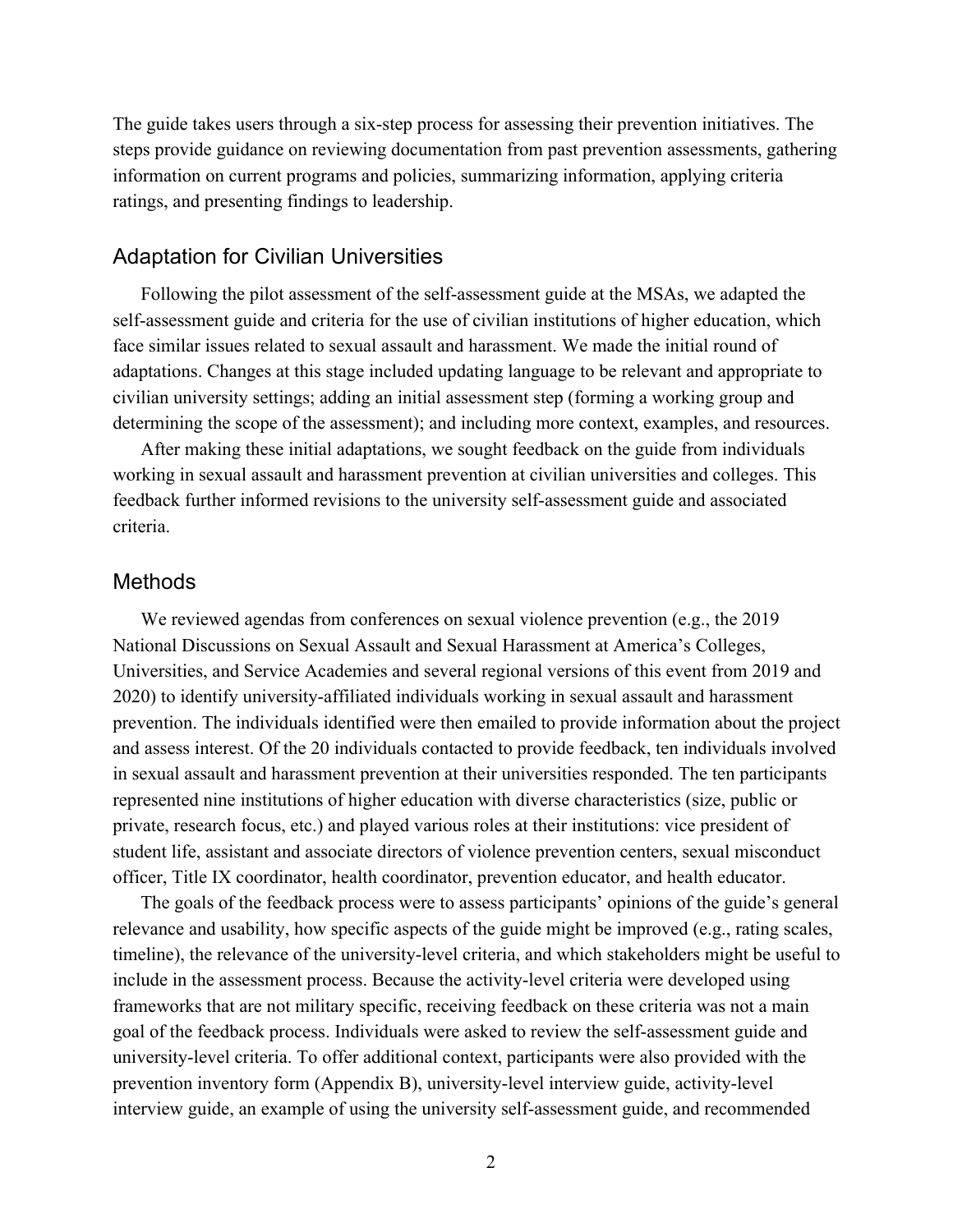resources for improving adherence to the criteria for sexual assault prevention. Participants provided written feedback on the guide and university-level criteria and then participated in an interview with the evaluation team. During the interview, participants were asked to provide more detail on their written feedback and to identify potential barriers to implementing the assessment, how it might relate to existing university processes, and how results might inform university decisionmaking.

After all participants completed the feedback process, we used a six-step, deductive, theorydriven qualitative approach to analyze the data (Braun and Clarke, 2006). Two of us reviewed all transcripts and then applied an initial set of codes to the data (Saldaña, 2009). These initial codes related to constructive feedback for improving the guide. The two team members then compared codes, discussed differences, and reached a mutual decision on which to apply. The resulting codes were organized into overarching themes, which were then refined by reviewing transcripts and determining how well the themes appeared to summarize the original data. Themes were then named and given descriptions, and participant quotes that best summarized each theme were selected. The analysis concluded with the selection of themes that best related to the original research goals and aims. Examples from the original data, in the form of participant quotes, were extracted to illustrate each theme.

#### Results and Recommendations

Overall, the results indicated that the self-assessment guide was a relevant, easy-to-use tool that could be used to help improve sexual assault and harassment prevention at civilian universities. Participants appreciated the concise and comprehensive nature of the guide and its emphasis on collaboration across institutional areas and organizational levels. Feedback on the university-level criteria suggested that each criterion had relevance to a university setting.

In addition to providing positive feedback, participants identified several potential barriers to adopting the assessment and provided recommendations for improving the guide and criteria. Recommendations that more than one participant made were considered to be primary. Staff time and capacity limitations and potential lack of buy-in from university administration were identified as possible barriers to adoption of the self-assessment. Primary recommendations for increasing the likelihood of adoption included extending the suggested timeline for completion, including guidance about how the assessment process might be modified to be applicable to institutions with varying characteristics (e.g., smaller institutions), and describing how the assessment might be related to university compliance requirements. Another primary recommendation was to include additional guidance about how to write the final report and communicate results to university administrators and the broader university community because this might increase adoption. Several primary recommendations were broader, including adding guidance about how to include issues of diversity, equity, and inclusion in the assessment and creating a system that would allow universities to benchmark their assessment results against the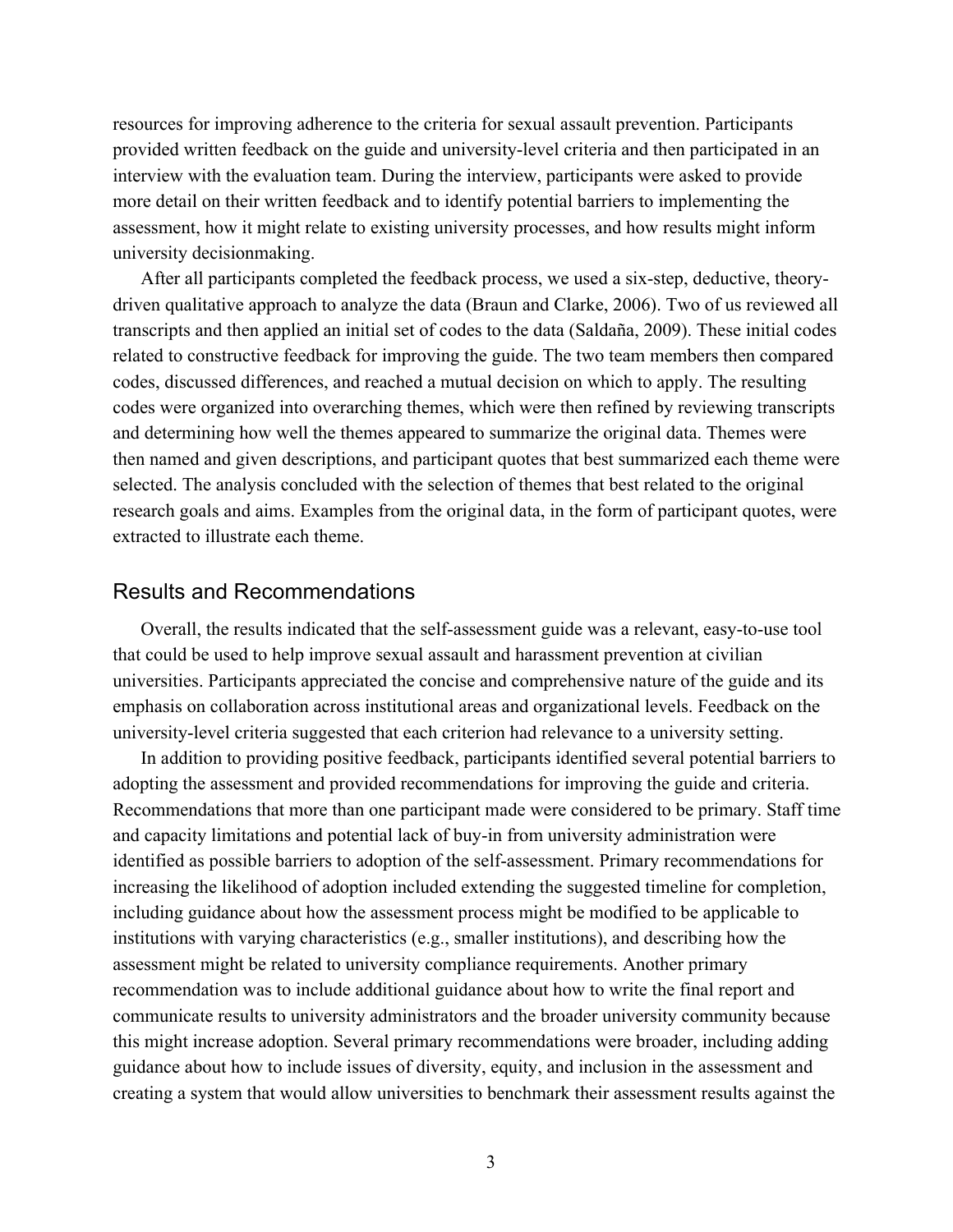results of other institutions. Finally, participants provided recommendations for improving specific steps of the guide. Primary recommendations in this area included giving clearer guidance about how often to conduct the assessment and about how to interpret criteria ratings, prioritize areas for improvement, and generate and implement action steps. Participants also suggested that the guide provide information about alternative formats for disseminating assessment results, such as infographics.

Participants also recommended ways to improve existing criteria and offered ideas for new criteria and included all dimensions of the criteria. In the leadership domain, participants suggested adding criteria assessing whether university leadership has a vision or written statement regarding sexual assault and harassment prevention, its knowledge of public health issues, and its openness to learning about issues related to sexual assault and harassment. With regard to existing criteria, participants expressed some concern about the extent to which prevention staff could be held accountable for the success of their campuses' sexual assault and harassment prevention efforts; participants encouraged revising the accountability criteria to balance accountability with realistic expectations about what can be achieved. Additionally, participant feedback indicated that enforcement of policies related to sexual assault and harassment is typically outside the role of university prevention staff. One participant also indicated that the criteria for rewards seemed inappropriate to a university setting.

Participant suggestions for the collaborative relationship domain included adding criteria that would assess the level of collaboration with students, collaboration with local law enforcement, and faculty and staff knowledge of local community services related to sexual assault and harassment prevention and response. In the comprehensive approach domain, participants suggested adding criteria assessing protective factors, awareness education (separately from prevention education), and the sociocultural relevance of programming for students from marginalized communities (e.g., Black or LGBTQ-community students). In the data domain, participants suggested adding criteria assessing the level to which campus climate surveys and student feedback are collected and considered and whether both protective and risk factors are measured. One participant suggested that the existing policies criterion be revised to account for policies that are neutral in nature and neither further nor inhibit prevention efforts.

Other suggestions included adding criteria assessing whether evaluation data were used to improve programming (continuous evaluation domain) and whether leadership and staff act as positive role models to send consistent messaging about sexual assault and harassment prevention (workforce domain). One participant expressed concern about two of the criteria in the workforce domain, indicating that prevention staff are typically removed from policies or conversations about workforce retention. A participant also suggested clarifying whether the policy criteria referred only to professional development policies or whether the criteria were broader in scope. Additionally, participants suggested defining several terms used in the criteria (e.g., collaboration, rapid results) to increase clarity and encourage shared understanding among working groups.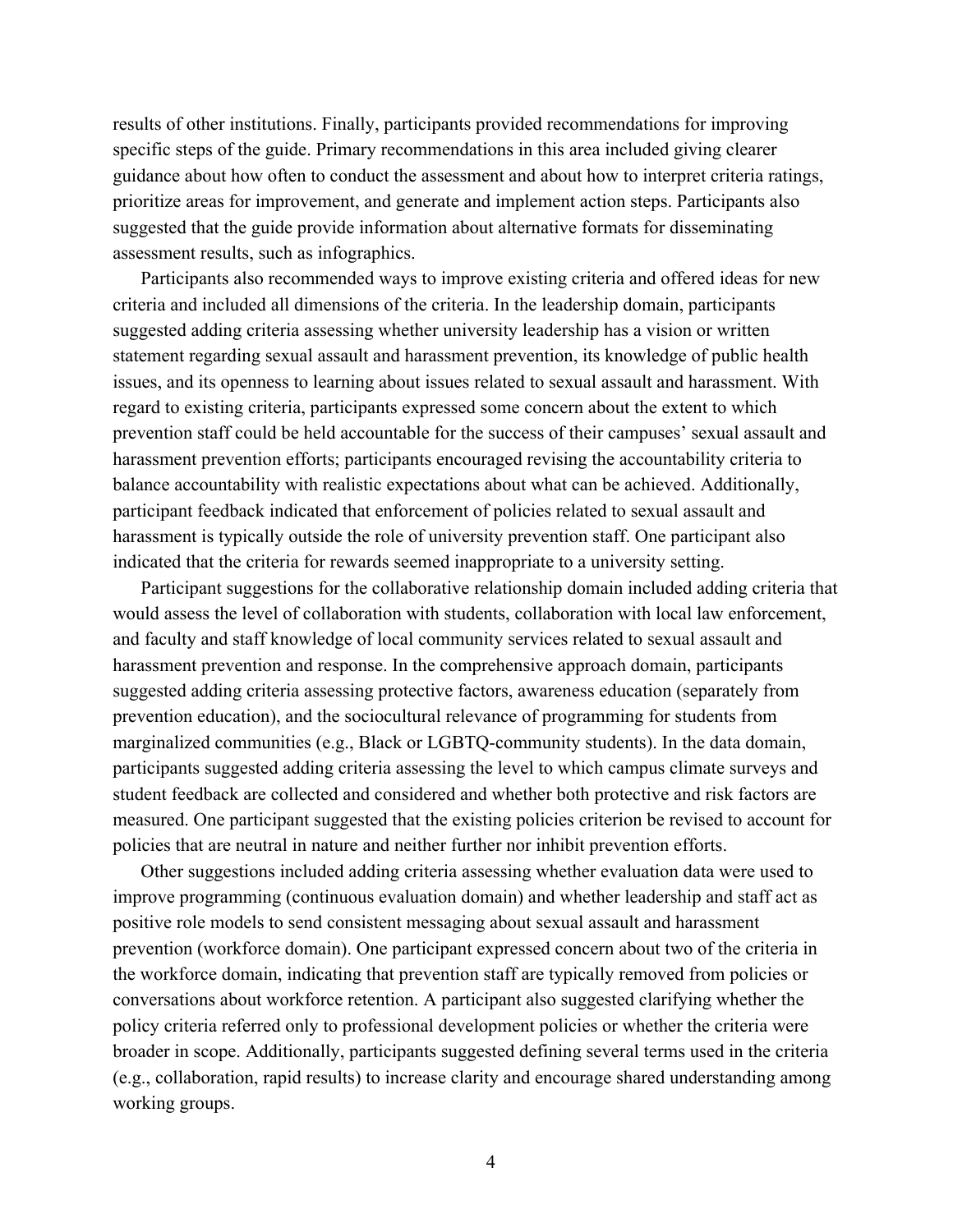### Revisions to the Guide and Criteria

The participant feedback and recommendations led to a number of revisions to the guide and criteria that were intended to increase its relevance in university settings, encourage adoption, and provide clarity. Prior to making revisions, we discussed each participant suggestion with experts involved in the creation of the original guide and criteria. This group discussed the relevance of each recommendation, how it might improve the guide, and in what settings it might be relevant. Recommendations were discussed until a consensus was reached; revisions were then based on the recommendations that were deemed to be relevant across a variety of institutions and within the scope of the current project. Revisions to the guide are listed in the box.

#### **Revisions to the University Guide**

#### **To increase the likelihood of guide adoption**

- The suggested timeline was extended.
- Guidance about how the assessment might be modified for different institutions was added.
- Language was added encouraging working groups to consider how the assessment might relate to their existing compliance requirements.

#### **Broad or conceptual improvements**

• Information was added about how working groups might wish to consider issues of diversity, equity, and inclusion within the assessment.

#### **Improvements of specific assessment steps**

- A suggested interval for assessment was included.
- Additional detail was provided about which stakeholders might be useful to include in various steps of the assessment.
- A guidance document was created to provide examples of how the final report might be structured and written.
- Greater detail was provided on how to prioritize recommendations for improvement and how to plan for and implement recommendations resulting from the self-assessment.
- A suggestion was added that working groups share the assessment results with the broader university community, as appropriate.

#### **Other revisions and edits**

• A definition sheet was added to clarify terms used in the guide and criteria (e.g., *administrator*, *prevention staff, rapid results, socioecological model, risk*, and *protective factors*).

We and experts also addressed recommendations for adding or revising criteria, discussing and evaluating each in terms of its applicability across institutions, measurability, and how similar to or different from existing criteria it was. Recommendations were discussed until consensus was reached, then the group decided which criteria to add or revise. The next box lists the revisions and additions to the criteria that the group made.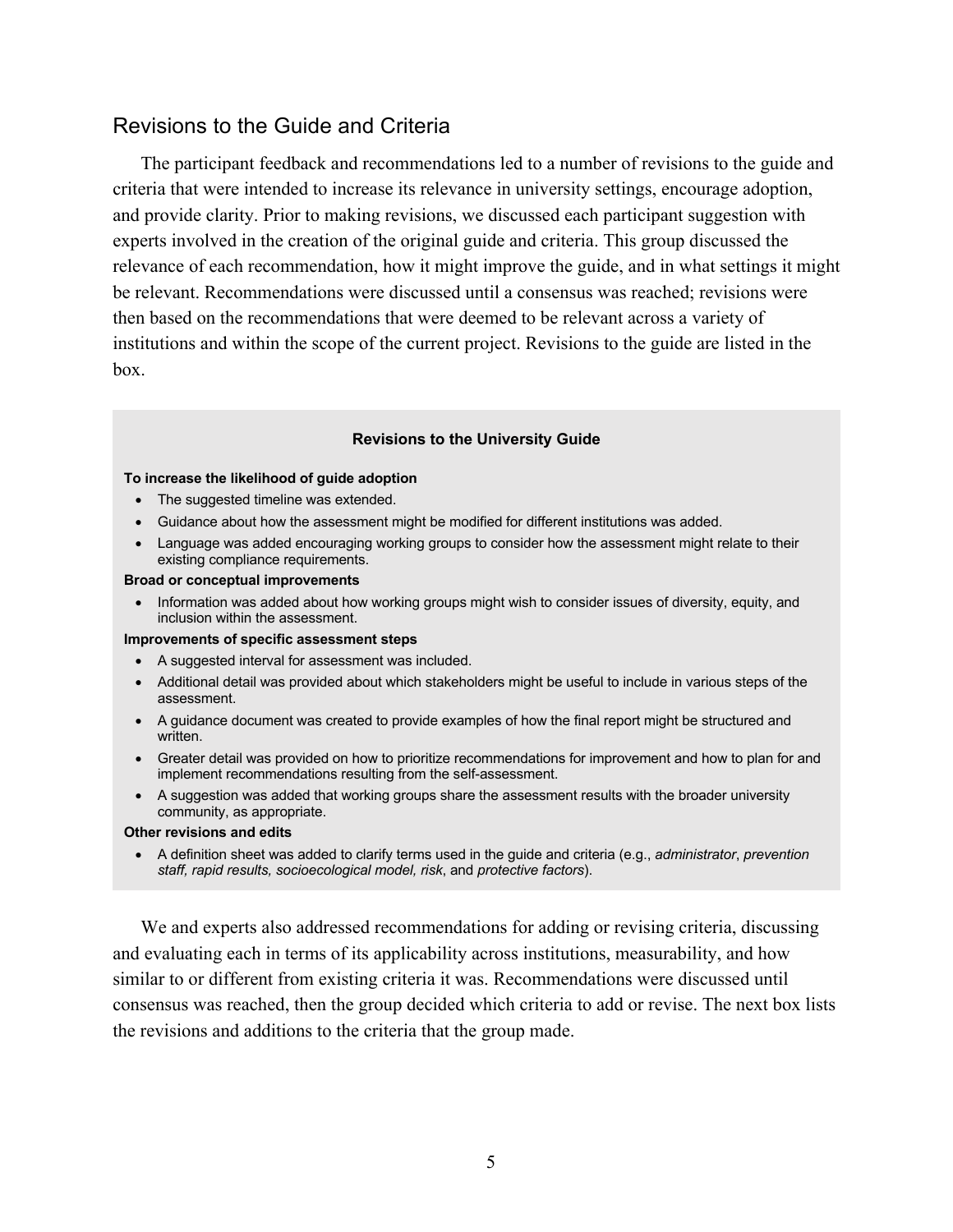#### **Revisions and Additions to University-Level Criteria**

#### **Leadership**

A criterion was added to assess the existence of a mission or vision statement related to prevention of sexual assault and harassment.

#### **Workforce**

The policy criterion was renamed to specify that it specifically targets policies related to staff professional development.

#### **Data**

The student feedback criterion was revised to refer to gathering student feedback on program content and program delivery.

#### **Comprehensive approach**

A criterion was added to evaluate the university's distinction between awareness education and prevention education and how the university supports both areas.

#### **Quality implementation**

The activity discontinuation criterion was revised to specify that prevention staff should have a systematic method for making decisions about program discontinuation.

While most recommendations gathered through participant feedback were implemented, especially those from more than one participant, several were not. One recommendation that several participants suggested but that was not implemented was to create a way for universities to compare their assessment results with those of other institutions, as a form of benchmarking. While this idea has potential to be useful for universities, it was beyond the scope of the current efforts.

#### Limitations

The process used to adapt the self-assessment guide and criteria for the use of civilian universities has several limitations. Although the participants who provided feedback represented institutions of various sizes and types and came from different roles in sexual assault and harassment prevention, a different participant sample may have provided different feedback, resulting in different recommendations and revisions. Additionally, not all participant recommendations were chosen for implementation. A different group of authors may have made different decisions about which recommendations provided the most value for guide users.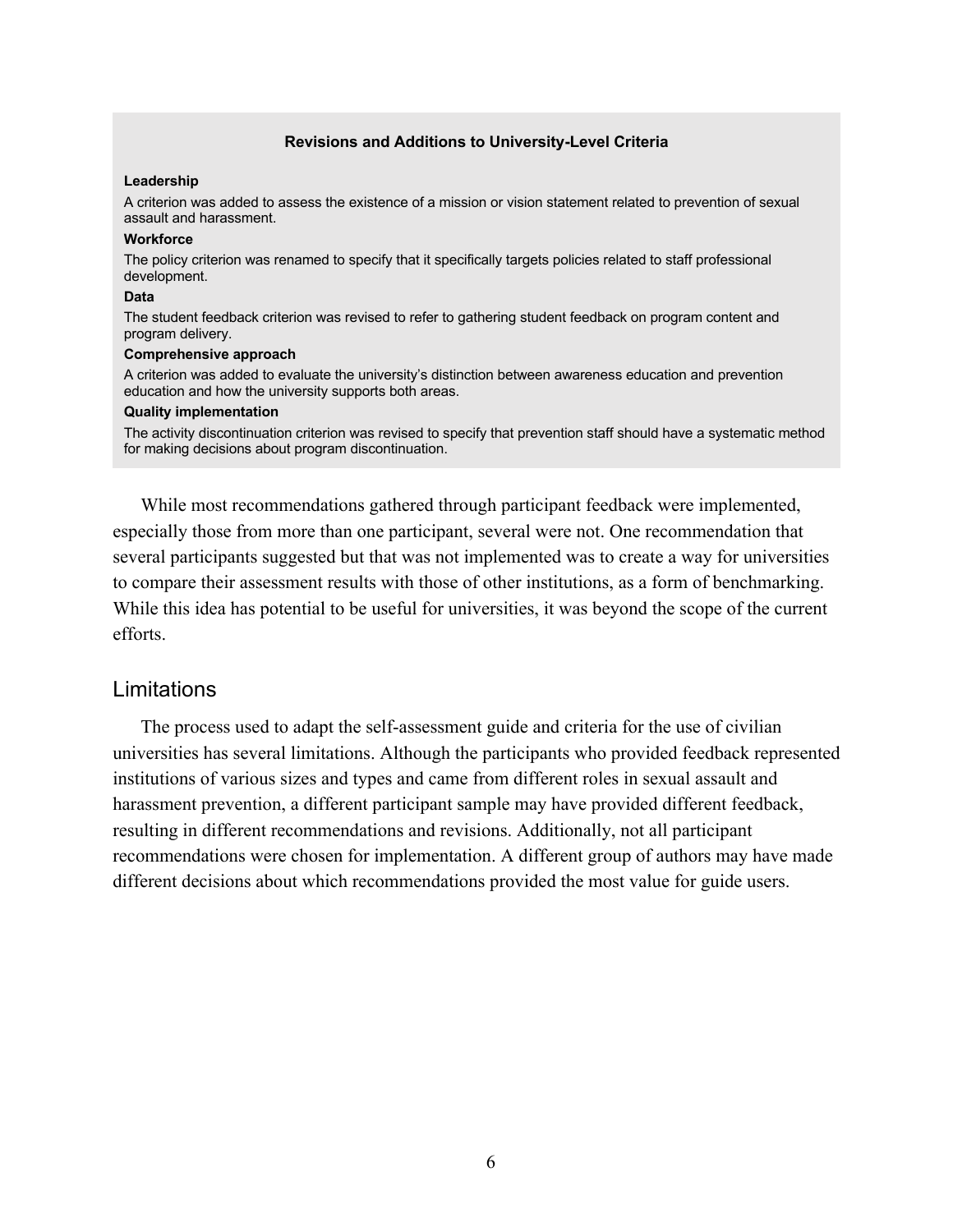# B. Prevention Inventory

A prevention inventory should be completed for each activity that is being reported. You can identify each data form by entering your university name and the name of the program or activity. For example, if your university was named "State University" and if the program you were reporting on was called "Green Dot," you would enter "StateUniversity GreenDot" into the first data field.

A Microsoft Word version of the form, which can be filled in electronically, can be found at [www.rand.org/pubs/tools/TLA746-3](http://www.rand.org/pubs/tools/TLA746-3)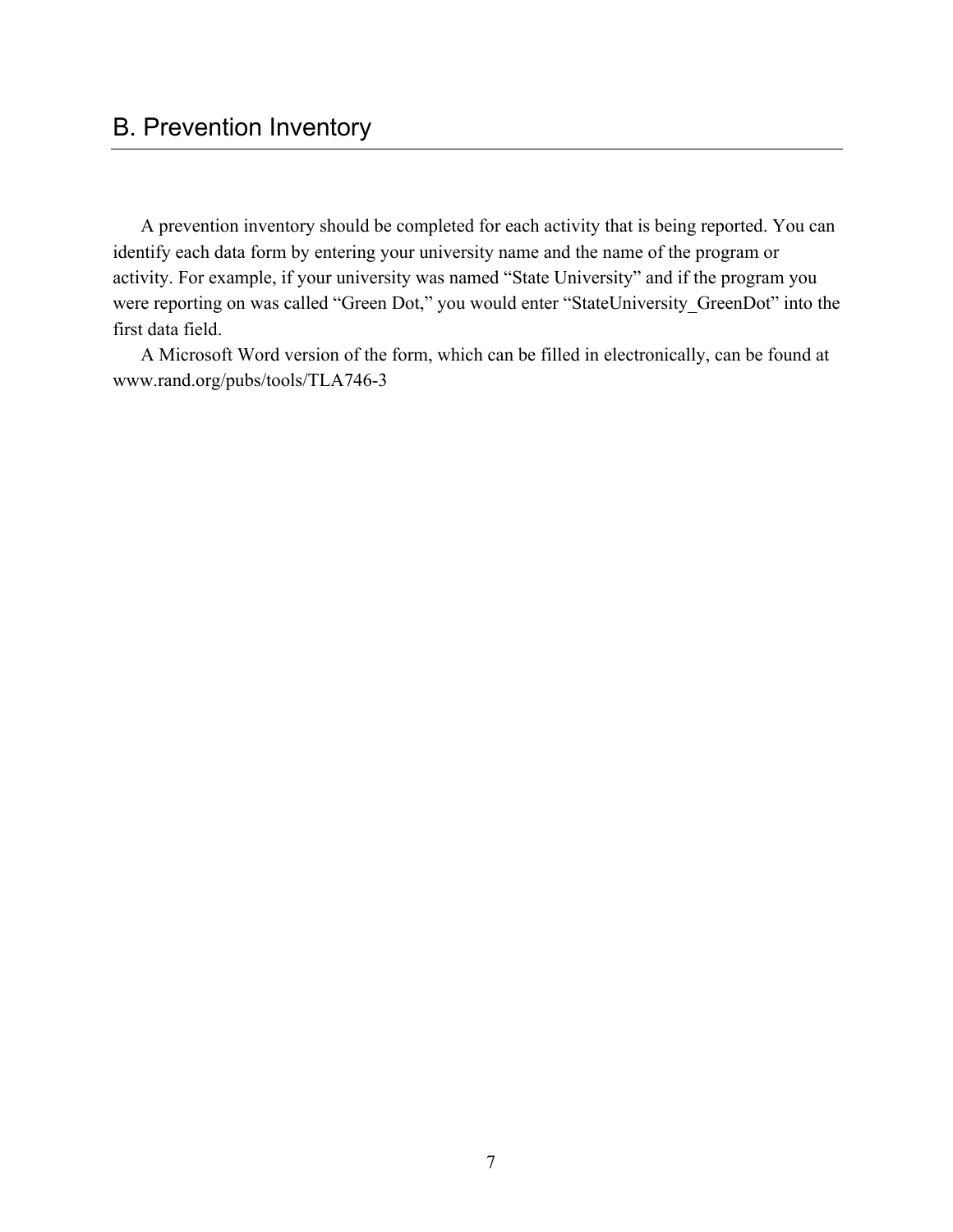# Prevention Inventory Form

Please complete this form for each activity that is being reported. Identify the form for each activity by entering your university name and the name of the program or activity. For example, if your university were named "State University" and if the program you were reporting on was called "Green Dot," you would enter "StateUniversity\_GreenDot" into the first data field.

| Activity name:                                                                                                                                                                                                                                                                                                                        | Enter text here                                                                                                                                                                                                                              |
|---------------------------------------------------------------------------------------------------------------------------------------------------------------------------------------------------------------------------------------------------------------------------------------------------------------------------------------|----------------------------------------------------------------------------------------------------------------------------------------------------------------------------------------------------------------------------------------------|
| Briefly describe the prevention activity:                                                                                                                                                                                                                                                                                             | Enter text here                                                                                                                                                                                                                              |
| Attention area:                                                                                                                                                                                                                                                                                                                       | $\Box$ Promote responsible alcohol choices<br>□ Reinvigorate the prevention of sexual assault<br>$\Box$ Enhance a culture of respect<br>$\Box$ Improve reporting of sexual assault and sexual<br>harassment<br>$\Box$ Other, please specify: |
| Activity type:                                                                                                                                                                                                                                                                                                                        | $\Box$ Social norms<br>$\Box$ Alcohol misuse<br>□ Women empowerment<br>$\Box$ Bystander intervention<br>$\Box$ Male prevention perpetration<br>$\Box$ Healthy relationships<br>□ Character development<br>$\Box$ Other, please specify:      |
| Describe your needs assessment-how did you<br>determine that the risk/protective factor(s) were<br>associated with sexual assault for your target<br>audience?                                                                                                                                                                        | Enter text here                                                                                                                                                                                                                              |
| Describe the activity's goals. Goals are broad<br>statements about what the activity will accomplish and<br>are less specific or precise than concrete benchmarks<br>(e.g., this activity will increase students' awareness of<br>sexual assault prevention).                                                                         | Enter text here                                                                                                                                                                                                                              |
| Describe the activity's target population (i.e., who and<br>how many will receive the activity each time it is<br>completed in its entirety).                                                                                                                                                                                         | Who is the target population?<br>How many will receive the activity?                                                                                                                                                                         |
| What risk or protective factor(s) does the activity<br>address? These factors can help identify the activity's<br>measurable benchmarks but may also be considered<br>separate factors (e.g., participation in Greek life may be<br>considered a risk factor but not a benchmark).                                                    | <b>Risk factors:</b> Enter text here.<br><b>Protective factors:</b> Enter text here.                                                                                                                                                         |
| Describe the activity's concrete benchmarks (i.e., the<br>changes that are expected in the target population).<br>Benchmarks are more specific than an activity's goals<br>and are directly measurable (e.g., this activity will<br>increase students' knowledge of rates of sexual assault<br>on campus and definitions of consent). | Enter text here.                                                                                                                                                                                                                             |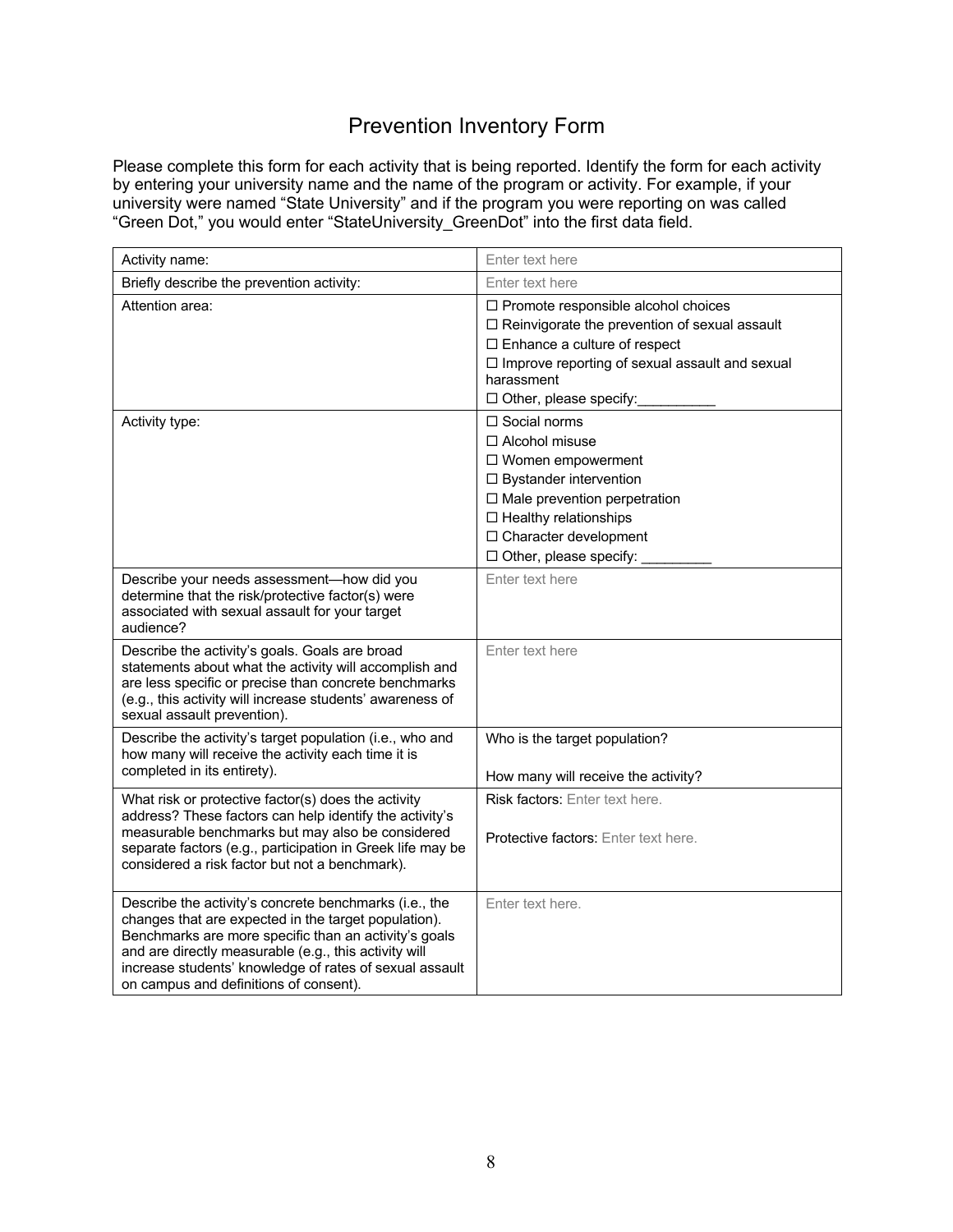| Describe the level of evidence rating using the CDC's<br>levels of evidence.                                                                                                                                                                                                                                                                                                                                                                                 | □ Well-supported<br>$\Box$ Supported<br>$\Box$ Promising<br>$\Box$ Undetermined<br>□ Unsupported<br>$\Box$ Harmful<br>□ Don't know |
|--------------------------------------------------------------------------------------------------------------------------------------------------------------------------------------------------------------------------------------------------------------------------------------------------------------------------------------------------------------------------------------------------------------------------------------------------------------|------------------------------------------------------------------------------------------------------------------------------------|
| What level of the social-ecological model does the<br>activity address?                                                                                                                                                                                                                                                                                                                                                                                      | $\Box$ Individual<br>$\Box$ Relationship<br>$\Box$ Community<br>□ Societal                                                         |
| When did implementation of the activity begin?                                                                                                                                                                                                                                                                                                                                                                                                               | Enter text here.                                                                                                                   |
| How many times has the activity been done in its<br>entirety throughout its history of implementation on your<br>campus? This amount includes each time the activity<br>was completed with a different group of students, even<br>if the groups completed the activity at the same time<br>(e.g., a bystander intervention training completed with<br>two separate groups of students concurrently would be<br>considered as two instances of the activity). | Enter text here.                                                                                                                   |
| Is the activity slated to continue for the foreseeable<br>future?                                                                                                                                                                                                                                                                                                                                                                                            | $\Box$ Yes<br>$\Box$ No                                                                                                            |
| Describe the dosage (i.e., duration, frequency, and<br>amount) of the activity for the target population. Note<br>that continuous activities, such as a media campaign,<br>would have a constant and ongoing dosage.                                                                                                                                                                                                                                         | Duration, frequency, amount                                                                                                        |
| How many people did the activity reach? How do you<br>know?                                                                                                                                                                                                                                                                                                                                                                                                  | Number of people reached                                                                                                           |
| Have you done a process evaluation? That would<br>involve measuring implementation, including<br>demographics of target population, satisfaction, and<br>fidelity. If yes, what have you measured?                                                                                                                                                                                                                                                           | $\square$ No<br>□ Yes: What have you measured? Enter text here.                                                                    |
| Have you done any outcome evaluations? If yes, what<br>have you done to measure changes in the risk(s),<br>protective factor(s), and outcomes the activity was<br>intended to address?                                                                                                                                                                                                                                                                       | $\square$ No<br>□ Yes: What have you done? Enter text here.                                                                        |
| Have you engaged in quality improvement (i.e., used<br>data to improve the activity)? If yes, what have you<br>done?                                                                                                                                                                                                                                                                                                                                         | $\square$ No<br>□ Yes: What have you done? Enter text here.                                                                        |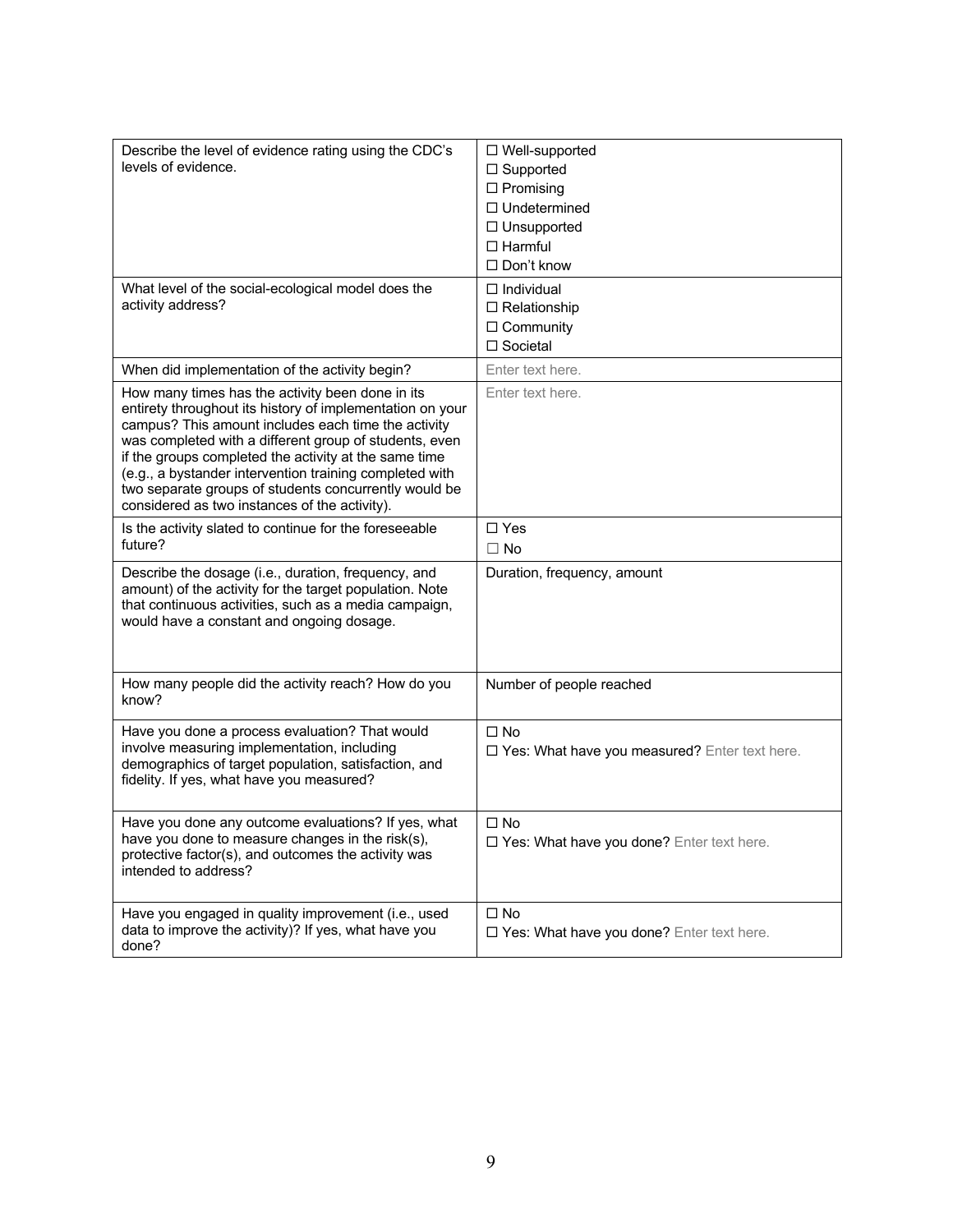This interview is about university prevention efforts: A facilitator should ask the questions, and a notetaker should record the responses, as well as identity, date, and location information. A Microsoft Word version of the form that can be completed online is available here: [www.rand.org/pubs/tools/TLA746-3](http://www.rand.org/pubs/tools/TLA746-3) 

| Person Interviewed | Date/Time | Location  |
|--------------------|-----------|-----------|
| Interviewed by     |           | Notetaker |

# Human Resources: Administration

- 1. How, if at all, do administrators (or you) support evidence-based prevention efforts at [university]? How, if at all, is evidence used to inform decisions?
- 2. How, if at all, do administrators (or you) set and enforce expectations for the prevention workforce and subordinate leaders at [university]?
- 3. How, if at all, do administrators work together among and across all levels and departments to prevent sexual assault and harassment? [organizational structure]

# Human Resources: Prevention Staff

- 4. In your view, are prevention staff and those who implement prevention activities able to devote sufficient time to the prevention of sexual assault and harassment at the university? What kind of training are they given, and how often?
- 5. What, if any, policies related to prevention staff are in place?
- 6. What, if any, kinds of supports and resources are available to prevention staff? How are available supports and resources accessed?
- 7. What, if any, policies or practices are in place to address such prevention staff issues as turnover and morale?
- 8. What, if any, measures are in place to monitor prevention staff morale?

# Collaborative Relationships

- 9. How, if at all, do you coordinate across prevention staff, administrators, other staff, and students at [university]?
- 10. How, if at all, do you work with other internal and external partners on sexual assault and harassment prevention?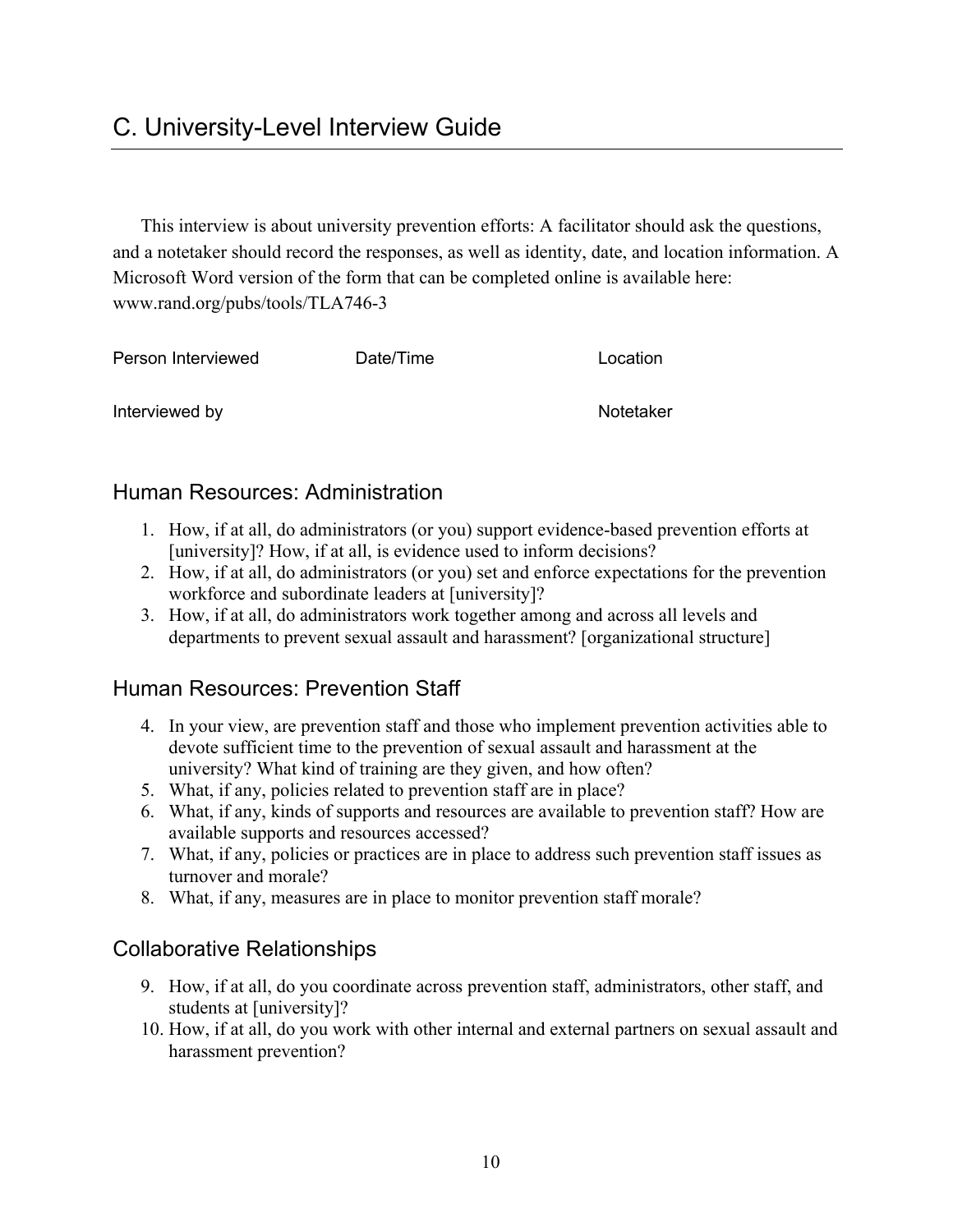# Infrastructure: Data

- 11. How, if at all, do you identify contributing factors for university sexual assault and harassment, and what is done with that information?
- 12. How, if at all, do you bring together data related to sexual assault and harassment prevention from across the multiple systems that collect this data?
- 13. How, if at all, are student opinions incorporated into [university's] sexual assault and harassment prevention strategy?

### Infrastructure: Resources

- 14. How, if at all, are sexual assault and harassment prevention activities, staffing, evaluation, etc., funded?
- 15. How, if at all, is professional development supported?
- 16. In your opinion, are there sufficient resources for sexual assault and harassment prevention implementation, evaluation, adaptation, and staffing? Why or why not?
- 17. What, if any, plans are in place to guide the distribution or sustainability of resources?

### Comprehensive Approach

- 18. What risk and protective factors or other contributing factors does your sexual assault and harassment prevention strategy target? Are different approaches needed for different audiences based on contributing factors? Why or why not?
- 19. What kinds of outcomes will the prevention activities in your strategy produce (e.g., changes in efficacy, skills, attitudes, behaviors)?
- 20. Can you describe who implements your prevention activities, how often, and for which populations?
- 21. How, if at all, do your prevention activities help build interpersonal effectiveness?
- 22. How, if at all, do you maintain consistent prevention messaging across [university]?
- 23. How, if at all, do you monitor messages and/or training to determine whether message fatigue is occurring?

### Continuous Evaluation

24. How, if at all, is activity implementation monitored? If implementation is monitored, who is responsible for this?

## Quality Implementation

- 25. How, if at all, are new prevention activities approached and evaluated?
- 26. How, if at all, are decisions made to stop implementing prevention activities?
- 27. How, if at all, do administrators set expectations related to progress of prevention activities? If this occurs, how often?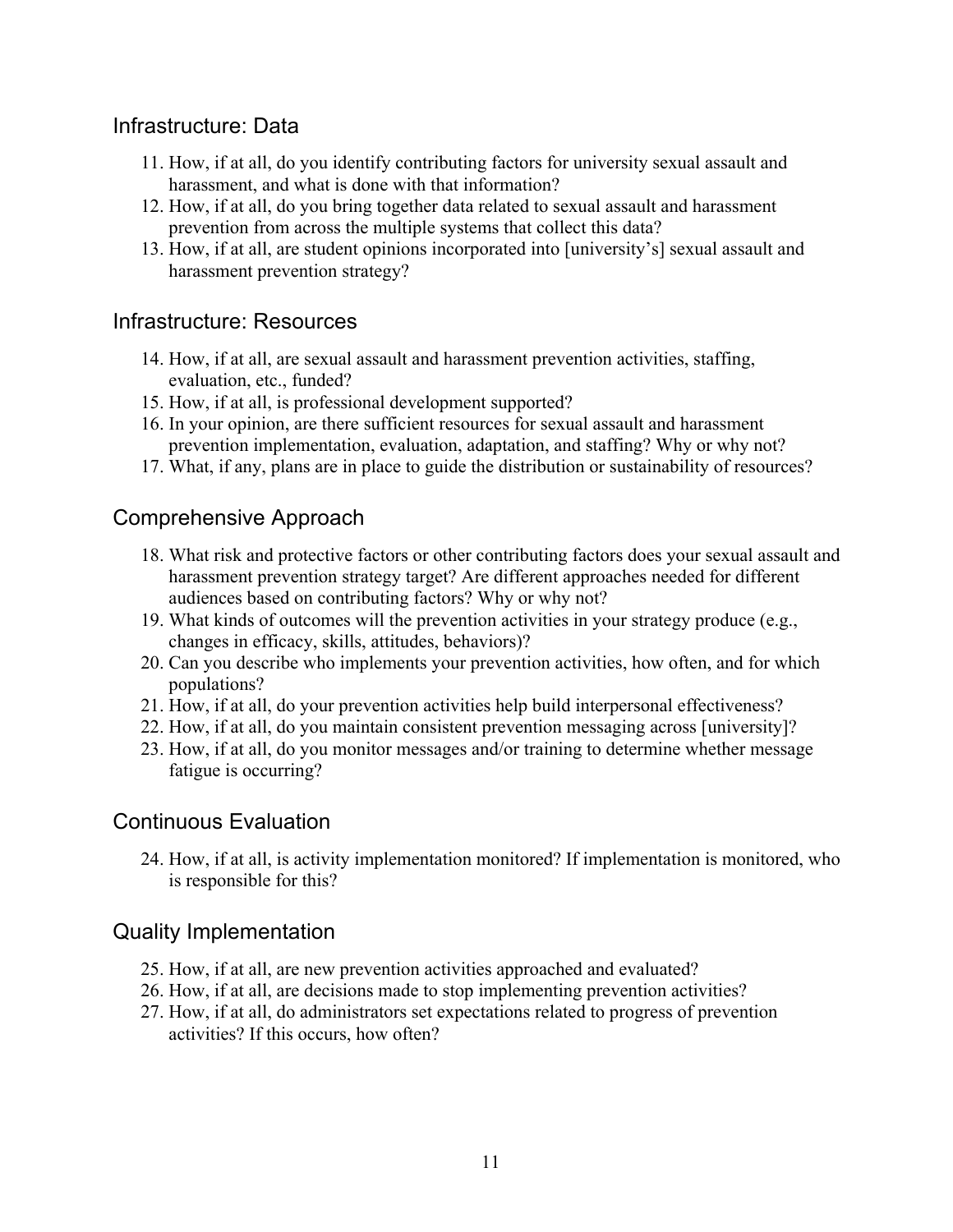This interview is about activity-level prevention efforts: A facilitator should ask the questions, and a notetaker should record the responses, as well as identity, date, location information and the name of the activity. A Microsoft Word version of the form that can be completed online is available here: [www.rand.org/pubs/tools/TLA746-3](http://www.rand.org/pubs/tools/TLA746-3) 

| Person Interviewed | Date/Time | Location  |
|--------------------|-----------|-----------|
| Interviewed by     |           | Notetaker |

Specific Prevention Activity

# Factors That Contribute to Sexual Assault

### *Understanding the Problem: Needs and Resources Assessment*

- 1. How was this prevention activity selected? Which specific need does your prevention activity address?
- 2. What sources of information were used to determine the needs (that led to selection of the activity)? For example, what data were used? What informal sources were used?

## Comprehensive Approach to Prevention

### *Setting Goals and Desired Outcomes*

- 3. What are the goals for the activity?
- 4. For each of the goals, what are the desired outcomes? [what will change (e.g., certain risk factors, attitudes); for whom (e.g., first-year students); by how much (e.g., decreased approval of peer drinking by 10 percent); by when (e.g., by the end of your program, at a six-month follow-up)]

### *Choosing Evidence-Informed Activities*

- 5. What information was used to select the activity? What, if any, outreach was conducted in activity selection (for example, to assess unique needs of target populations)?
- 6. Which, if any, of the [stakeholders] at your university were involved when making the decision to implement the activity? Why were these specific stakeholders included in this decision?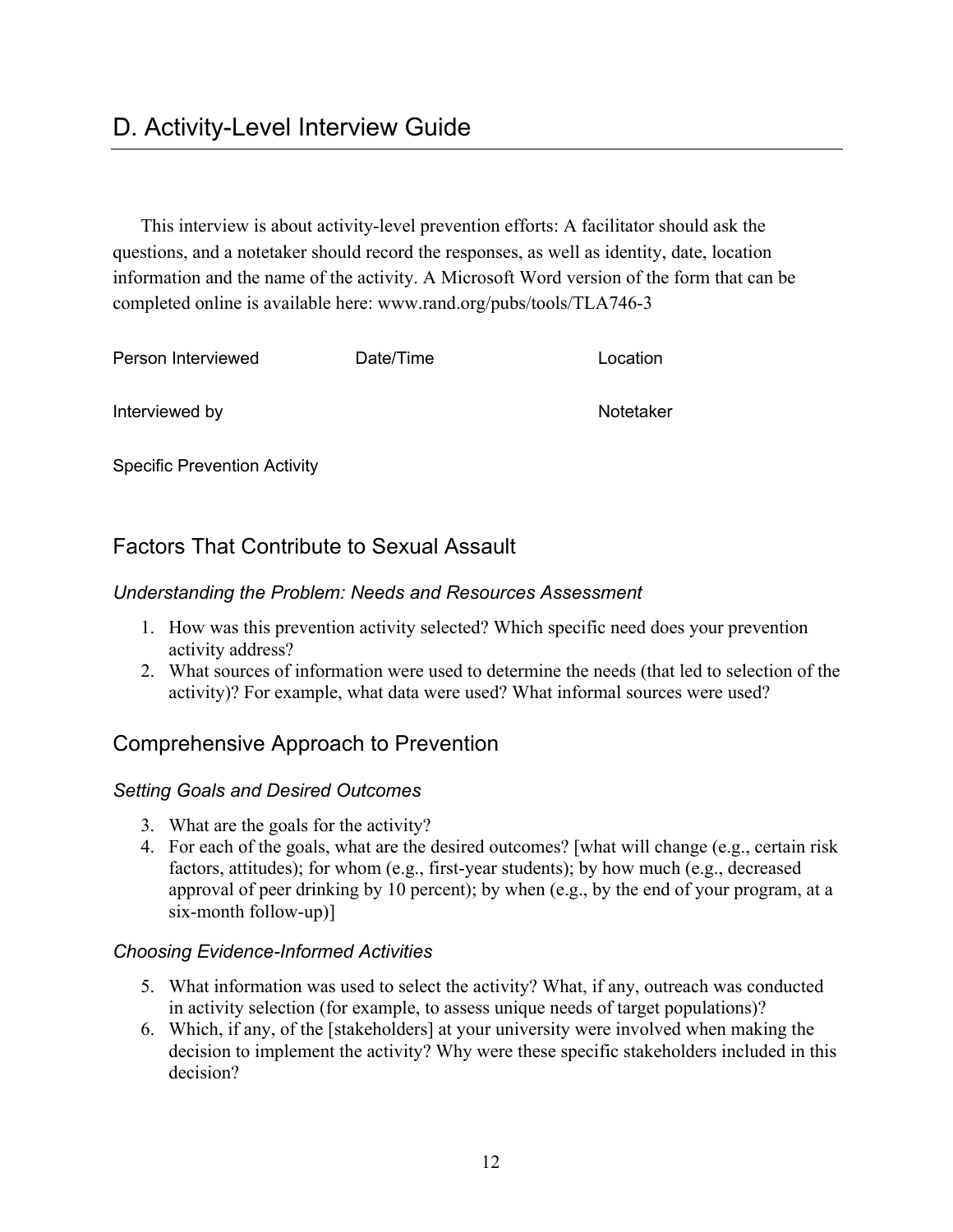### *Ensuring Activity Fit*

- 7. How does the activity fit with the population? Consider such characteristics as age and gender; any special needs; and such specifics of your university as mission, space, and available time.
- 8. What, if any, changes were made to improve the fit of the activity?

### *Ensuring Capacity to Carry Out Activity*

- 9. *Before* implementing the activity, what, if anything, was done to evaluate the capacity that would be needed? What capacity was available to carry out the activity (e.g., human capacities, administrator support, resources, partnerships)?
- 10. What, if any, actions were taken based on the assessment of capacity? If gaps in capacities were filled, how was this achieved?

## Quality Implementation

### *Ensuring Adequate Motivation for the Activity*

11. *Before* implementing the activity, what, if any, assessment was done to determine whether there was sufficient motivation to conduct it (e.g., is there a champion; is the activity a priority)? How, if at all, did you assess the motivation or supportive climate?

### *Planning Implementation*

- 12. Was a work plan developed to guide the implementation of this activity? How did the university approach planning? What types of activities were included in the planning process (e.g., administrative tasks, policies and procedures, implementation, evaluation)?
- 13. Is there anything else you want to share about planning or the way the activity was selected (or the activity itself)?

### Continuous Evaluation

### *Conducting a Process Evaluation*

14. Tell me about how, if at all, implementation is or was monitored (e.g., dosage, reach, quality).

### *Conducting an Outcome Evaluation*

15. What type of outcome data did you collect or do you plan to collect to see whether the activity was or is effective? Examples of outcome data could include assessment of skills facilitating bystander intervention, information on culture and norms from campus climate surveys, and number of reported incidents of sexual assault.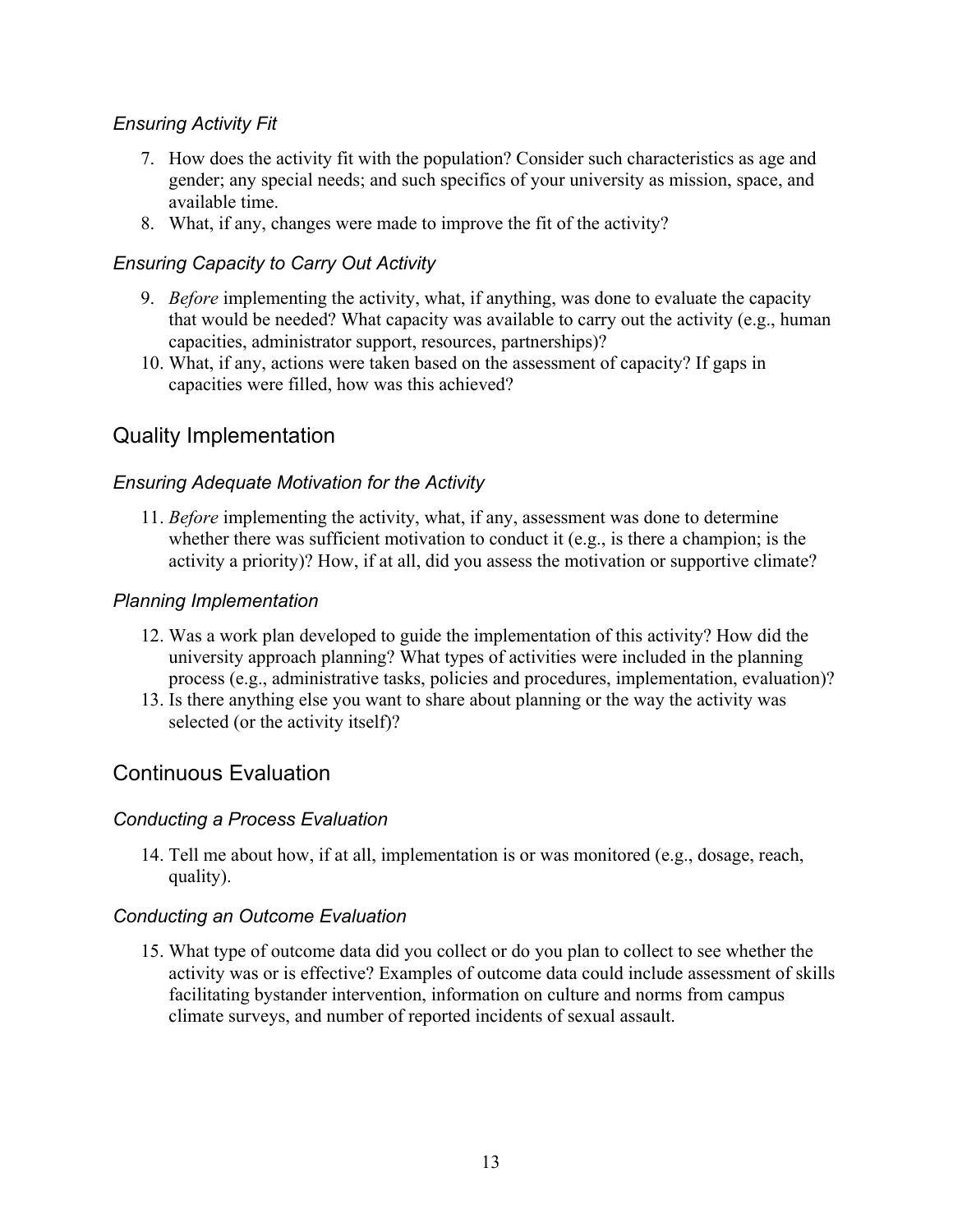#### *Carrying Out Quality Improvement*

- 16. How often are data reviewed for improvement purposes? Who was or is involved in this type of review? For example, are other staff members involved? If yes, what personnel at the university are involved?
- 17. Do you decide, or give input into, whether the university will keep doing the activity?

#### *Ensuring Sustainability*

18. Are there plans for continuing the activity? If so, what are the plans? How will you be involved?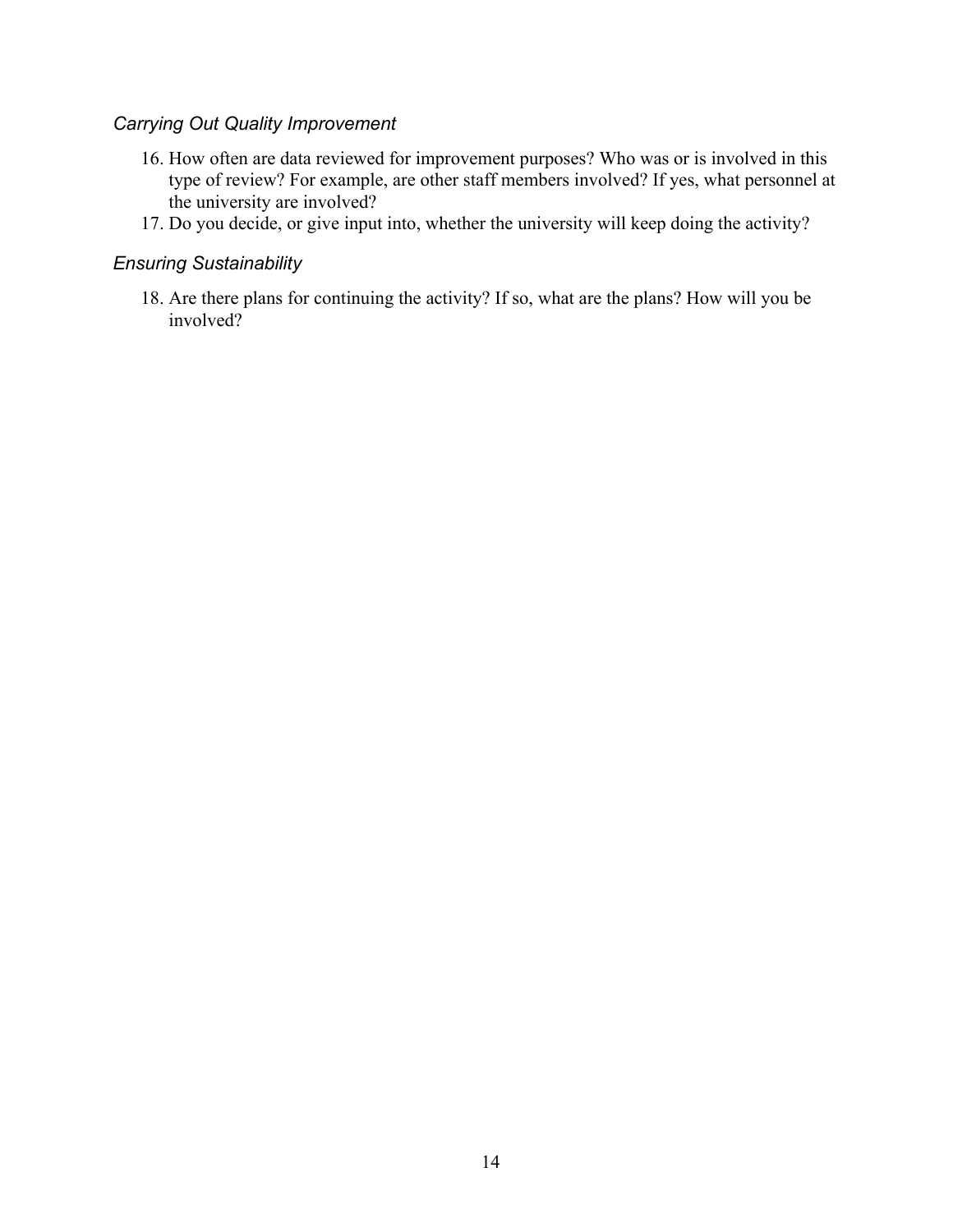# E. University Criteria

The 33 criteria described in this appendix address various aspects of a university's organizational capacity as it relates to prevention of sexual assault and harassment. High levels of organizational capacity—in this context, university-level capacity—increase the likelihood that a university provides a supportive environment for the planning, implementation, and evaluation of evidence-based programming dedicated to reducing sexual assault and harassment. Appendix C provides stakeholder questions designed to assess for these areas of organizationalor university-level capacity.

When applying these criteria, the university working group should use the 1–5 scale shown in Figure E.1 to rate its institution's level of alignment with each criterion based on the summary documents compiled describing the institution's capacity, policies, and practices related to sexual assault and harassment prevention.



#### **Figure E.1. Likert Scale for Rating University Criteria**

An institution's approach to sexual assault and harassment prevention might differ significantly by activity (e.g., differential application and enforcement of policies, differential funding). In this case, raters should select the rating that best "averages" the two approaches (e.g., if the university's approach to one program reflects full alignment [5] and to another reflects only poor alignment [2], raters would assign a rating of 3.5).

Table E.1 presents and describes the criteria, grouped by dimension. In each table, the first column names the criteria, and the other three columns describe three degrees of alignment with each criterion. If the university's approach is completely aligned with a given criterion, the rating would be 5 for *full alignment* (Highest Alignment column). If the university's efforts align with the criterion and are of medium quality, the rating would be 3 for *moderate alignment* (next column). Finally, if efforts are absent in the area and the university has made no attempt to align with the criterion, the rating would be 1 for *no alignment* (Lowest Alignment column).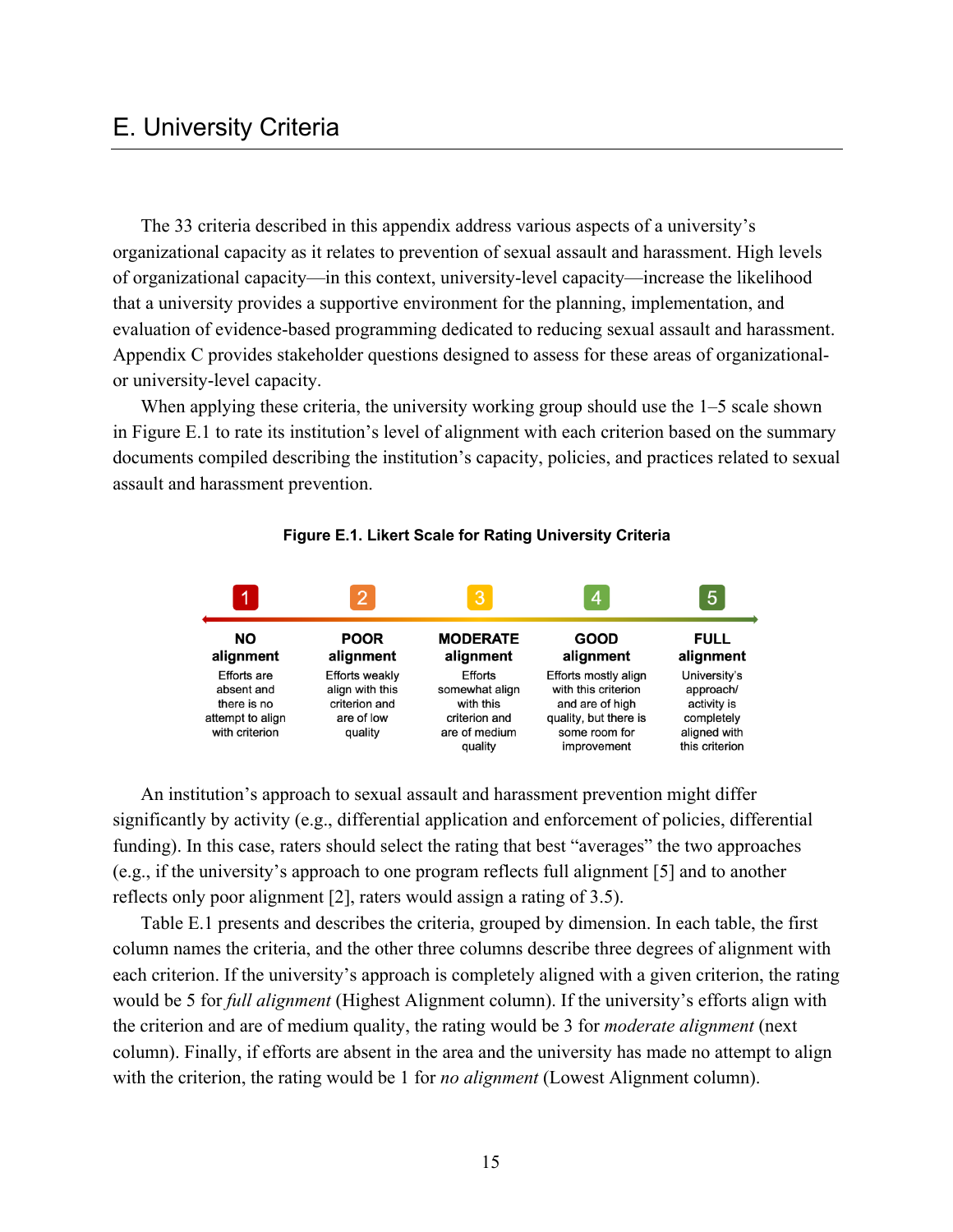| Dimension,                         | <b>Description of Alignment with Criterion</b> |                                                                                                                                                                                                                                                                                                                                                                                                                                     |                                                                                                                                                                                                                                                           |                                                                                                                                                                 |
|------------------------------------|------------------------------------------------|-------------------------------------------------------------------------------------------------------------------------------------------------------------------------------------------------------------------------------------------------------------------------------------------------------------------------------------------------------------------------------------------------------------------------------------|-----------------------------------------------------------------------------------------------------------------------------------------------------------------------------------------------------------------------------------------------------------|-----------------------------------------------------------------------------------------------------------------------------------------------------------------|
| <b>Criterion</b>                   |                                                | <b>Highest Alignment</b>                                                                                                                                                                                                                                                                                                                                                                                                            | <b>Moderate Alignment</b>                                                                                                                                                                                                                                 | <b>Lowest Alignment</b>                                                                                                                                         |
| Leadership                         |                                                |                                                                                                                                                                                                                                                                                                                                                                                                                                     |                                                                                                                                                                                                                                                           |                                                                                                                                                                 |
| Evidence-<br>informed<br>decisions |                                                | 1. University administrators consistently use<br>available research evidence to inform<br>decisions. Administrators rely on available<br>evidence when discussing prevention topics<br>with staff and approving initiatives.                                                                                                                                                                                                        | University administrators somewhat<br>consistently use research evidence to<br>inform decisions, discussions, and<br>approval of initiatives.                                                                                                             | University administrators inconsistently use<br>research evidence to inform decisions or<br>when discussing or approving prevention<br>initiatives.             |
| Collaboration                      |                                                | 2. University administrators at all levels<br>consistently work together when planning<br>prevention.                                                                                                                                                                                                                                                                                                                               | University administrators at all levels<br>somewhat consistently work together when<br>planning prevention.                                                                                                                                               | University administrators at all levels work<br>together inconsistently or not at all when<br>planning prevention.                                              |
| Documentation                      |                                                | 3. University administrators routinely ask for<br>documentation that shows how prevention<br>staff are implementing and evaluating<br>prevention practices (e.g., process and<br>outcome evaluation results, implementation<br>plans, logic models, etc.), and administrators<br>consistently use that documentation to hold<br>prevention staff accountable for using and<br>evaluating evidence-informed prevention<br>practices. | University administrators sometimes ask<br>for documentation and somewhat<br>consistently use that documentation to<br>hold prevention staff accountable for<br>implementation and evaluation of<br>prevention practices.                                 | University administrators do not ask for<br>documentation to hold prevention staff<br>accountable for implementation and<br>evaluation of prevention practices. |
| Accountability                     |                                                | 4. University administrators hold prevention<br>staff accountable for implementing best<br>practices in sexual assault and harassment<br>prevention.                                                                                                                                                                                                                                                                                | University administrators occasionally hold<br>prevention staff accountable for<br>implementing best practices in sexual<br>assault and harassment prevention.                                                                                            | University administrators do not hold<br>prevention staff accountable for<br>implementing best practices in sexual<br>assault and harassment prevention.        |
| <b>Rewards</b>                     |                                                | 5. University administrators reward healthy<br>climates and prosocial behaviors among<br>students and the university community.                                                                                                                                                                                                                                                                                                     | University administrators occasionally<br>reward healthy climates and prosocial<br>behaviors among students and the<br>university community.                                                                                                              | University administrators do not reward<br>healthy climates and prosocial behaviors<br>among students and the university<br>community.                          |
| Mission or<br>vision statement     | 6.                                             | University administrators have an intentional<br>vision for sexual assault and harassment<br>prevention, as illustrated by a written and/or<br>published mission and vision statement, and<br>revisit this statement regularly.                                                                                                                                                                                                     | University administrators have an<br>intentional vision for sexual assault and<br>harassment prevention, as illustrated by a<br>written and/or published mission and vision<br>statement, but this statement may be<br>outdated or not regularly updated. | University administrators do not have a<br>written and/or published mission and vision<br>statement for sexual assault and<br>harassment prevention.            |

#### **Table E.1. University Criteria, by Prevention Plan of Action Dimension**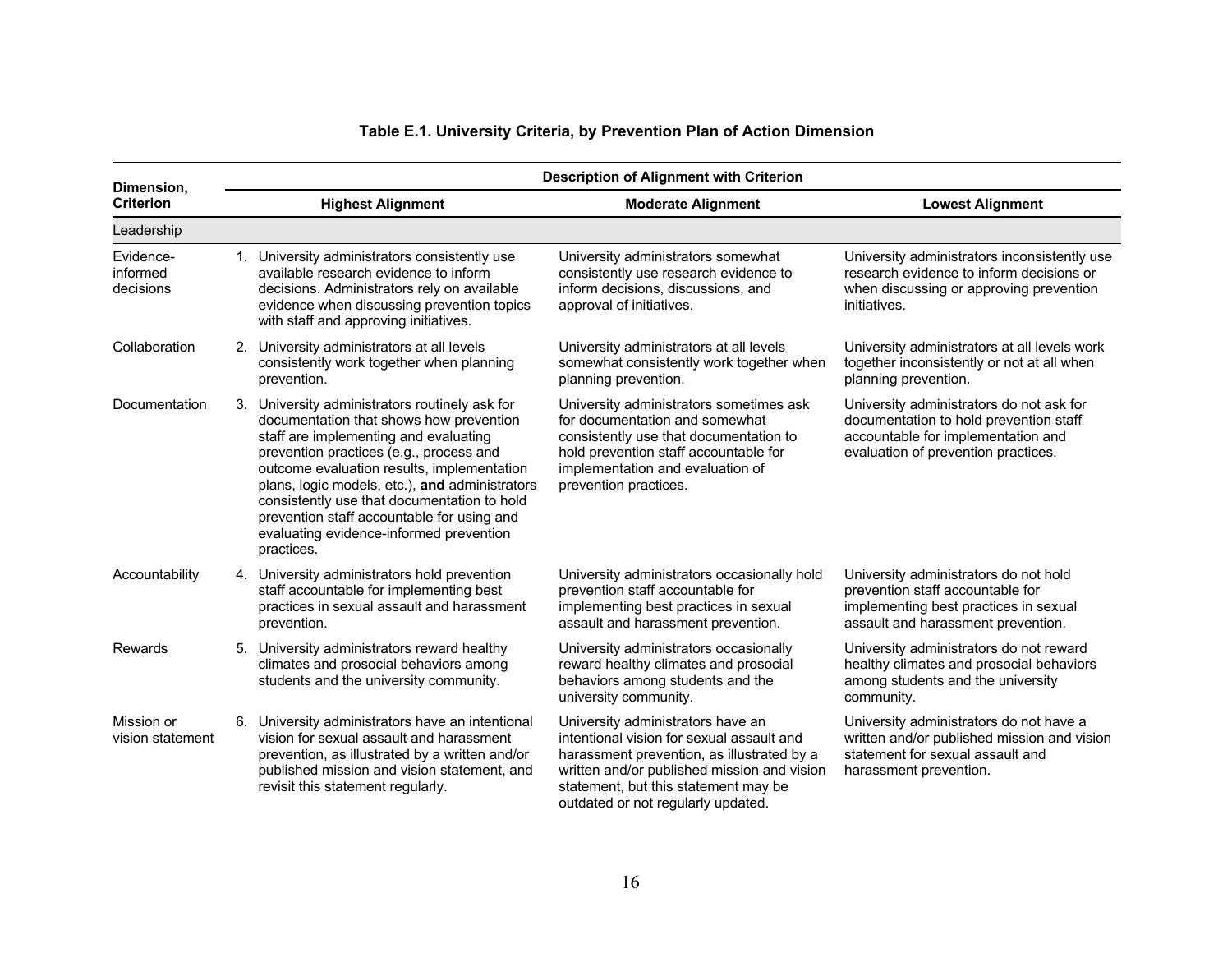| Dimension,                              | <b>Description of Alignment with Criterion</b> |                                                                                                                                                                                                                                                                                                                                                                                                                                         |                                                                                                                                                                                                                                              |                                                                                                                                                                                                                                       |
|-----------------------------------------|------------------------------------------------|-----------------------------------------------------------------------------------------------------------------------------------------------------------------------------------------------------------------------------------------------------------------------------------------------------------------------------------------------------------------------------------------------------------------------------------------|----------------------------------------------------------------------------------------------------------------------------------------------------------------------------------------------------------------------------------------------|---------------------------------------------------------------------------------------------------------------------------------------------------------------------------------------------------------------------------------------|
| <b>Criterion</b>                        |                                                | <b>Highest Alignment</b>                                                                                                                                                                                                                                                                                                                                                                                                                | <b>Moderate Alignment</b>                                                                                                                                                                                                                    | <b>Lowest Alignment</b>                                                                                                                                                                                                               |
| Workforce                               |                                                |                                                                                                                                                                                                                                                                                                                                                                                                                                         |                                                                                                                                                                                                                                              |                                                                                                                                                                                                                                       |
| Staff training                          |                                                | 7. Enough trained and dedicated prevention<br>staff are available to maintain progress<br>toward the major goals of the comprehensive<br>prevention plan. Sufficient training means<br>that staff have attended training or<br>conferences on the state of prevention and<br>sexual assault and harassment in the past<br>one to two years. Trainings are conducted by<br>qualified experts, and trainings are reviewed<br>for quality. | There are some, but not enough, recently<br>trained prevention staff (i.e., attended an<br>expert-led training in the past one to two<br>years) who can maintain progress toward<br>the major goals of the comprehensive<br>prevention plan. | There are no recently trained prevention<br>staff (i.e., never attended a training, or the<br>training occurred more than two years ago)<br>who can maintain progress toward the major<br>goals of the comprehensive prevention plan. |
| Professional<br>development<br>policies |                                                | 8. Administrative policies exist and are<br>consistently enforced to provide annual<br>support for professional development.                                                                                                                                                                                                                                                                                                            | Administrative policies supporting<br>professional development exist but are<br>only somewhat consistently enforced.                                                                                                                         | Administrative policies supporting<br>professional development do not exist or are<br>rarely enforced.                                                                                                                                |
| Communication                           |                                                | 9. Formal mechanisms exist to allow routine<br>bidirectional exchange of feedback and<br>information between prevention staff and<br>university administration (community of<br>practice group, conference calls among staff<br>and administrators, etc.).                                                                                                                                                                              | Formal mechanisms are only sometimes<br>used for communication between<br>prevention staff and administrators.                                                                                                                               | Formal mechanisms do not exist to connect<br>staff and administrators.                                                                                                                                                                |
| Resources                               |                                                | 10. Prevention staff consistently receive the<br>support necessary to facilitate<br>comprehensive prevention (time, staff,<br>training, and other relevant resources).                                                                                                                                                                                                                                                                  | Prevention staff somewhat consistently<br>receive the support necessary to facilitate<br>comprehensive prevention.                                                                                                                           | Prevention staff inconsistently receive the<br>support necessary to facilitate<br>comprehensive prevention or receive no<br>support.                                                                                                  |
| Retention                               |                                                | 11. University administrators have a<br>comprehensive plan to combat prevention<br>staff turnover that includes sustaining<br>existing staff and training new staff.                                                                                                                                                                                                                                                                    | There is a moderately comprehensive plan<br>to combat prevention staff turnover (e.g.,<br>some efforts to sustain existing staff and<br>some training for new staff).                                                                        | There is no comprehensive plan to combat<br>prevention staff turnover.                                                                                                                                                                |
| Cohesion and<br>reliability             |                                                | 12. Prevention staff have a sense of common<br>purpose related to their sexual assault and<br>harassment prevention efforts, and<br>administration, students, and the university<br>community have confidence in the staff's<br>work.                                                                                                                                                                                                   | Prevention staff have a modest sense of<br>common purpose related to their sexual<br>assault and harassment efforts, but<br>administration, students, and the university<br>community are only somewhat confident in<br>the staff's work.    | Prevention staff have a mixed sense of<br>purpose related to their sexual assault and<br>harassment efforts, and administration,<br>students, and the university community are<br>not confident in the staff's work.                  |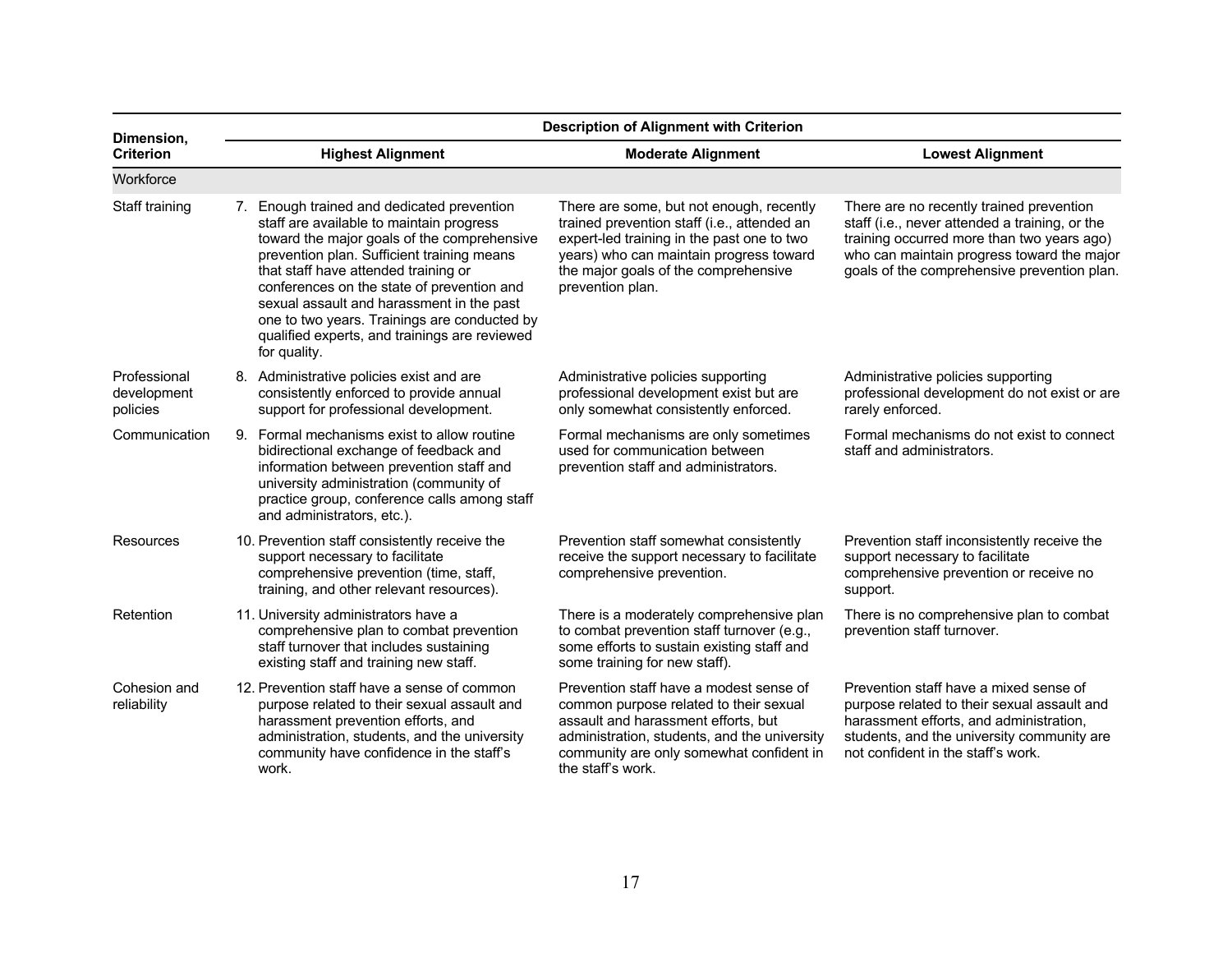| Dimension,                    | <b>Description of Alignment with Criterion</b>                                                                                                                                                                                                                                                                                                                                                                                                                                |                                                                                                                                                                                                                                                             |                                                                                                                         |  |
|-------------------------------|-------------------------------------------------------------------------------------------------------------------------------------------------------------------------------------------------------------------------------------------------------------------------------------------------------------------------------------------------------------------------------------------------------------------------------------------------------------------------------|-------------------------------------------------------------------------------------------------------------------------------------------------------------------------------------------------------------------------------------------------------------|-------------------------------------------------------------------------------------------------------------------------|--|
| <b>Criterion</b>              | <b>Highest Alignment</b>                                                                                                                                                                                                                                                                                                                                                                                                                                                      | <b>Moderate Alignment</b>                                                                                                                                                                                                                                   | <b>Lowest Alignment</b>                                                                                                 |  |
| Collaboration                 |                                                                                                                                                                                                                                                                                                                                                                                                                                                                               |                                                                                                                                                                                                                                                             |                                                                                                                         |  |
| Prevention team               | 13. A team devoted to the prevention of sexual<br>assault and harassment exists, and the team<br>consists of stakeholders (leaders, staff, and<br>students from multiple levels and<br>departments, including sexual assault and<br>sexual harassment and other related<br>prevention efforts), and there is some<br>mechanism to ensure that meetings are<br>productive and useful for prevention efforts<br>(e.g., an agreement outlining the group's<br>responsibilities). | There is a team devoted to the prevention<br>of sexual assault and harassment, but the<br>team is made up of similar stakeholders<br>from the same level or departments and<br>few mechanisms are in place to ensure<br>meetings are productive and useful. | There is no prevention team devoted to the<br>prevention of sexual assault and<br>harassment.                           |  |
| Partnerships                  | 14. Prevention staff have consistent working<br>partnerships internal to the university (i.e.,<br>with response and referral staff) and external<br>to the university (i.e., with experts from other<br>institutions).                                                                                                                                                                                                                                                        | Prevention staff have some necessary<br>partnerships to improve practice.                                                                                                                                                                                   | Prevention staff do not have any<br>partnerships to improve practice.                                                   |  |
| Data                          |                                                                                                                                                                                                                                                                                                                                                                                                                                                                               |                                                                                                                                                                                                                                                             |                                                                                                                         |  |
| <b>Risk factors</b>           | 15. The university has identified key factors<br>contributing to campus sexual assault and<br>harassment across the full population, and<br>program evaluations regularly assess for the<br>aforementioned factors.                                                                                                                                                                                                                                                           | The university has identified some key<br>factors contributing to campus sexual<br>assault and harassment across the<br>population, and these are only<br>occasionally evaluated.                                                                           | The university has not identified factors<br>contributing to campus sexual assault and<br>harassment in the population. |  |
| Policies                      | 16. The university has no policies that impede<br>comprehensive evaluation of sexual assault<br>and harassment prevention efforts, including<br>assessing perpetration and victimization. The<br>university has at least one policy that<br>encourages evaluation.                                                                                                                                                                                                            | The university has an equal mix of policies<br>that impede or encourage evaluation of<br>sexual assault and harassment prevention<br>efforts.                                                                                                               | The university has only policies that impede<br>evaluation of sexual assault and harassment<br>prevention efforts.      |  |
| Synthesis and<br>presentation | 17. Prevention-related data, from across the<br>multiple collection systems, are regularly<br>synthesized and presented in a clear way for<br>administrators to use to inform appropriate<br>action.                                                                                                                                                                                                                                                                          | Prevention-related data are occasionally<br>synthesized for presentation to<br>administrators.                                                                                                                                                              | Prevention-related data are not synthesized<br>for presentation to administrators.                                      |  |
| Student<br>feedback           | 18. Students are regularly asked to provide input<br>about prevention programming and program<br>content that accords with their level of                                                                                                                                                                                                                                                                                                                                     | Students are occasionally asked to provide<br>input about prevention programming and<br>program content, which is sometimes used                                                                                                                            | Students are never asked to provide input<br>about prevention programming and content.                                  |  |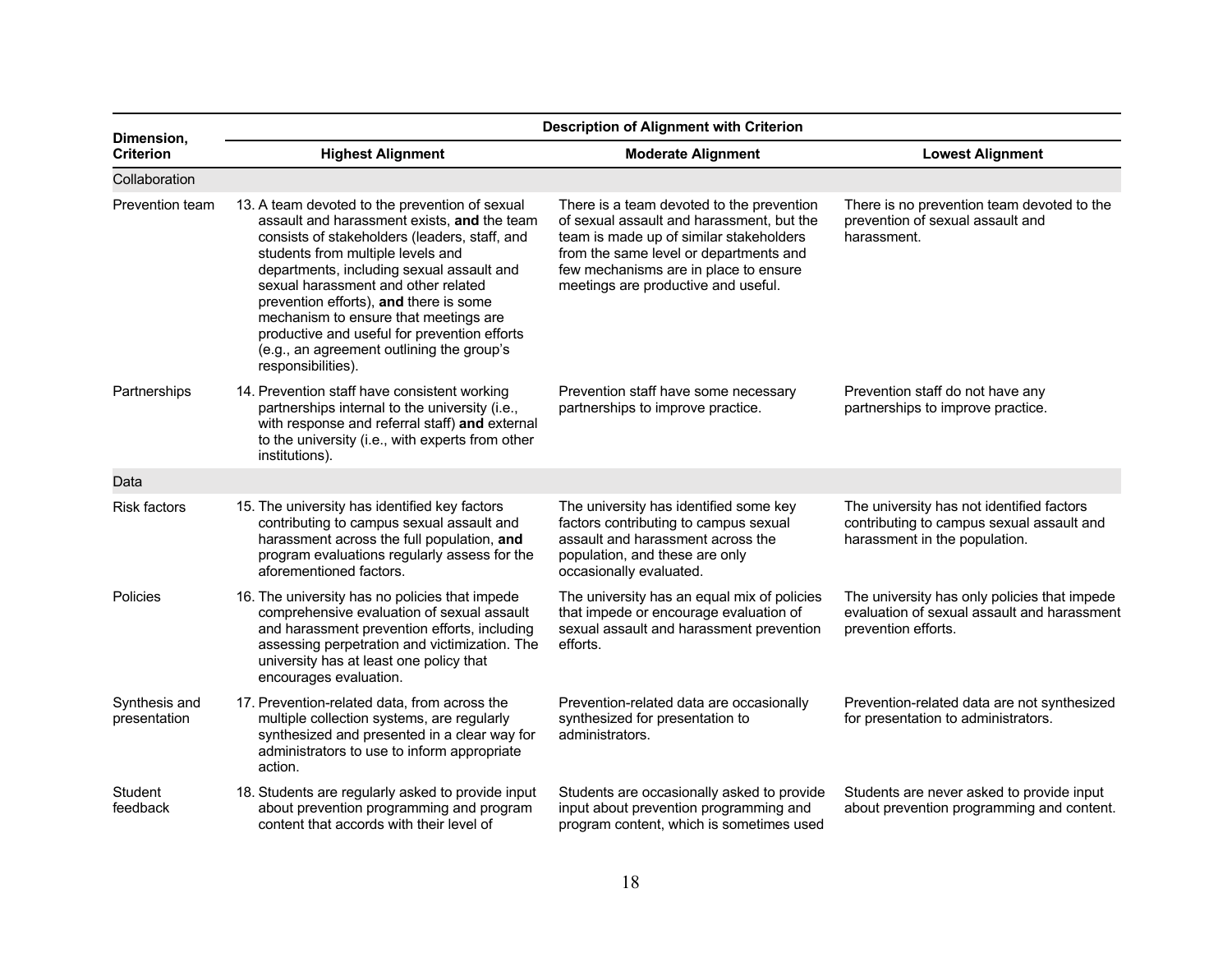| Dimension,                           | <b>Description of Alignment with Criterion</b>                                                                                                                                                                                                                                                                                                                                                                                                                                                                                                                             |                                                                                                                                                                                                                                                                                                                                |                                                                                                                                                     |  |
|--------------------------------------|----------------------------------------------------------------------------------------------------------------------------------------------------------------------------------------------------------------------------------------------------------------------------------------------------------------------------------------------------------------------------------------------------------------------------------------------------------------------------------------------------------------------------------------------------------------------------|--------------------------------------------------------------------------------------------------------------------------------------------------------------------------------------------------------------------------------------------------------------------------------------------------------------------------------|-----------------------------------------------------------------------------------------------------------------------------------------------------|--|
| <b>Criterion</b>                     | <b>Highest Alignment</b>                                                                                                                                                                                                                                                                                                                                                                                                                                                                                                                                                   | <b>Moderate Alignment</b>                                                                                                                                                                                                                                                                                                      | <b>Lowest Alignment</b>                                                                                                                             |  |
|                                      | expertise (e.g., preferred timing of classes,<br>mode of instruction), and administrators and<br>prevention staff often take student opinions<br>into account when making decisions.                                                                                                                                                                                                                                                                                                                                                                                       | by administrators and staff for making<br>decisions.                                                                                                                                                                                                                                                                           |                                                                                                                                                     |  |
| <b>Resources</b>                     |                                                                                                                                                                                                                                                                                                                                                                                                                                                                                                                                                                            |                                                                                                                                                                                                                                                                                                                                |                                                                                                                                                     |  |
| <b>Budget</b>                        | 19. Sexual assault and harassment prevention<br>efforts have a dedicated budget for staffing,<br>adaptation, implementation, evaluation, and<br>sustainability planning.                                                                                                                                                                                                                                                                                                                                                                                                   | There is a budget for sexual assault and<br>harassment prevention, but it covers only<br>some of the necessary resources (i.e.,<br>three of the following: staffing, adaptation,<br>implementation, evaluation, and<br>sustainability planning).                                                                               | There is no dedicated budget for sexual<br>assault and harassment prevention.                                                                       |  |
| Training                             | 20. There are dedicated resources to regularly<br>(at least once a year) fund prevention staffs'<br>professional development (e.g., conferences,<br>courses) and training (or booster training) on<br>all prevention activities being implemented.                                                                                                                                                                                                                                                                                                                         | There are resources to fund occasional<br>prevention staff professional development<br>and training on prevention activities being<br>implemented.                                                                                                                                                                             | There are no dedicated resources for<br>prevention staff professional development or<br>training on the prevention activities being<br>implemented. |  |
| Sustainability<br>and prioritization | 21. The university has clear plans for sustaining<br>the funding and resources of its activities and<br>for how it prioritizes and distributes<br>resources, and the plans are regularly<br>followed.                                                                                                                                                                                                                                                                                                                                                                      | The university has a somewhat clear plan<br>for sustaining the funding and resources of<br>its activities and for prioritizing and<br>distributing resources, and the plans are<br>occasionally followed.                                                                                                                      | The university does not have clear plans for<br>sustaining or prioritizing funding and<br>resources for its activities.                             |  |
| Approach                             |                                                                                                                                                                                                                                                                                                                                                                                                                                                                                                                                                                            |                                                                                                                                                                                                                                                                                                                                |                                                                                                                                                     |  |
| Prevention<br>strategy               | 22. The university's prevention strategy has been<br>systematically chosen to target mutable risk<br>factors (e.g., attitudes about sexual assault<br>and harassment) and protective factors (e.g.,<br>self-defense skills) and means to engage in<br>sexual assault and harassment (e.g., alcohol<br>use). The university should prioritize the<br>factors that the prevention strategy targets<br>(by using existing data, interviews with<br>students, etc.) to ensure that the approach is<br>cohesive (e.g., efforts selected are<br>complementary, not duplicative). | The university's prevention strategy targets<br>only some of the factors that contribute to<br>sexual assault and harassment (at least<br>two of the following: mutable risk factors,<br>protective factors, and means to engage in<br>sexual assault and harassment), and the<br>university somewhat prioritizes the factors. | The university's prevention strategy does<br>not target any of the factors that contribute<br>to sexual assault and harassment.                     |  |
| Capacities                           | 23. The university's approach targets a variety of<br>capacities: efficacy (confidence and skills<br>necessary to intervene) and skills (sexual                                                                                                                                                                                                                                                                                                                                                                                                                            | The university's approach targets only half<br>of the capacities of interest (any two of the                                                                                                                                                                                                                                   | The university's approach does not target<br>any of the capacities of interest.                                                                     |  |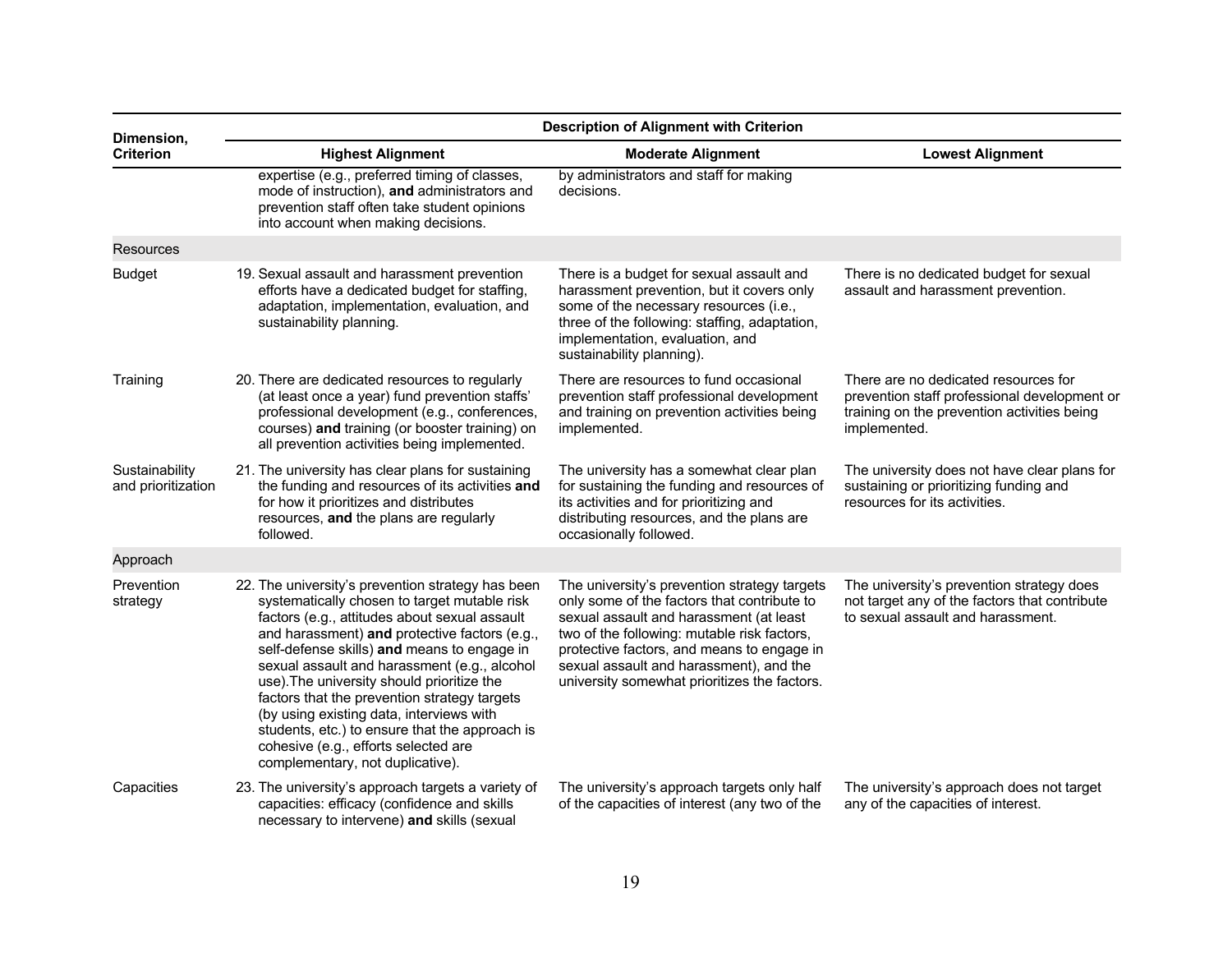| Dimension,                               | <b>Description of Alignment with Criterion</b>                                                                                                                                                                                                                                                                                                                                                                                                                                                                           |                                                                                                                                                                                                                                                                                              |                                                                                                                           |  |  |  |
|------------------------------------------|--------------------------------------------------------------------------------------------------------------------------------------------------------------------------------------------------------------------------------------------------------------------------------------------------------------------------------------------------------------------------------------------------------------------------------------------------------------------------------------------------------------------------|----------------------------------------------------------------------------------------------------------------------------------------------------------------------------------------------------------------------------------------------------------------------------------------------|---------------------------------------------------------------------------------------------------------------------------|--|--|--|
| <b>Criterion</b>                         | <b>Highest Alignment</b>                                                                                                                                                                                                                                                                                                                                                                                                                                                                                                 | <b>Moderate Alignment</b>                                                                                                                                                                                                                                                                    | <b>Lowest Alignment</b>                                                                                                   |  |  |  |
|                                          | negotiation, sexual assertiveness) and<br>attitudes (sexist comments, victim blaming)<br>and behaviors (binge drinking, sexual<br>harassment).                                                                                                                                                                                                                                                                                                                                                                           | following: efficacy, skills, attitudes, and<br>behaviors).                                                                                                                                                                                                                                   |                                                                                                                           |  |  |  |
| Socioecological<br>model                 | 24. The university's approach targets all levels of<br>the social-ecological model: individual<br>(knowledge, attitudes, skills), relationship<br>(social networks, unit), community<br>(installation, environment), and society or<br>campus (culture, norms, values).                                                                                                                                                                                                                                                  | The university's approach targets only<br>some of the levels of the social-ecological<br>model (any two of the following: individual,<br>relationship, community, and society or<br>campus levels).                                                                                          | The university's approach targets only a<br>single level of the social-ecological model.                                  |  |  |  |
| Quality<br>implementation                | 25. All effective sexual assault and harassment<br>prevention approaches are implemented with<br>quality by using a format appropriate for the<br>target audience (e.g., age, gender) and<br>being professionally facilitated and by<br>occurring over the long term, with repeated<br>interventions (i.e., booster sessions), and<br>using interactive techniques, such as peer<br>discussion groups and role playing, to allow<br>active involvement in learning about<br>prevention and practicing prevention skills. | Effective sexual assault and harassment<br>prevention approaches are implemented<br>with some quality (any two of the following:<br>uses an appropriate format for the target<br>audience, is professionally facilitated,<br>occurs over the long term, and uses<br>interactive techniques). | Effective sexual assault and harassment<br>prevention approaches are not implemented<br>with quality.                     |  |  |  |
| Messaging                                | 26. The university's sexual assault and<br>harassment prevention approaches always<br>present consistent messages in each setting.                                                                                                                                                                                                                                                                                                                                                                                       | The university's sexual assault and<br>harassment prevention approaches<br>present somewhat consistent messages<br>across settings.                                                                                                                                                          | The university's sexual assault and<br>harassment prevention approaches present<br>inconsistent messages across settings. |  |  |  |
| Evidence-based<br>activities             | 27. All activities are based on the best available<br>evidence.                                                                                                                                                                                                                                                                                                                                                                                                                                                          | Some activities are based on the best<br>available evidence.                                                                                                                                                                                                                                 | No activity is based on the best available<br>evidence.                                                                   |  |  |  |
| Prevention and<br>awareness<br>education | 28. The institution has clearly distinguished<br>prevention education from awareness<br>education and incorporates both into its<br>comprehensive prevention approach. The<br>institution funds and implements several<br>prevention education programs designed to<br>increase students' sexual assault and<br>harassment prevention knowledge, attitudes,<br>and skills, as well as awareness-raising<br>events and programs.                                                                                          | The institution funds and implements at<br>least one prevention education program<br>designed to increase students' sexual<br>assault and harassment prevention<br>knowledge, attitudes, and skills, as well as<br>awareness-raising events an programs.                                     | The institution funds and implements only<br>awareness raising events or does not fund<br>these efforts.                  |  |  |  |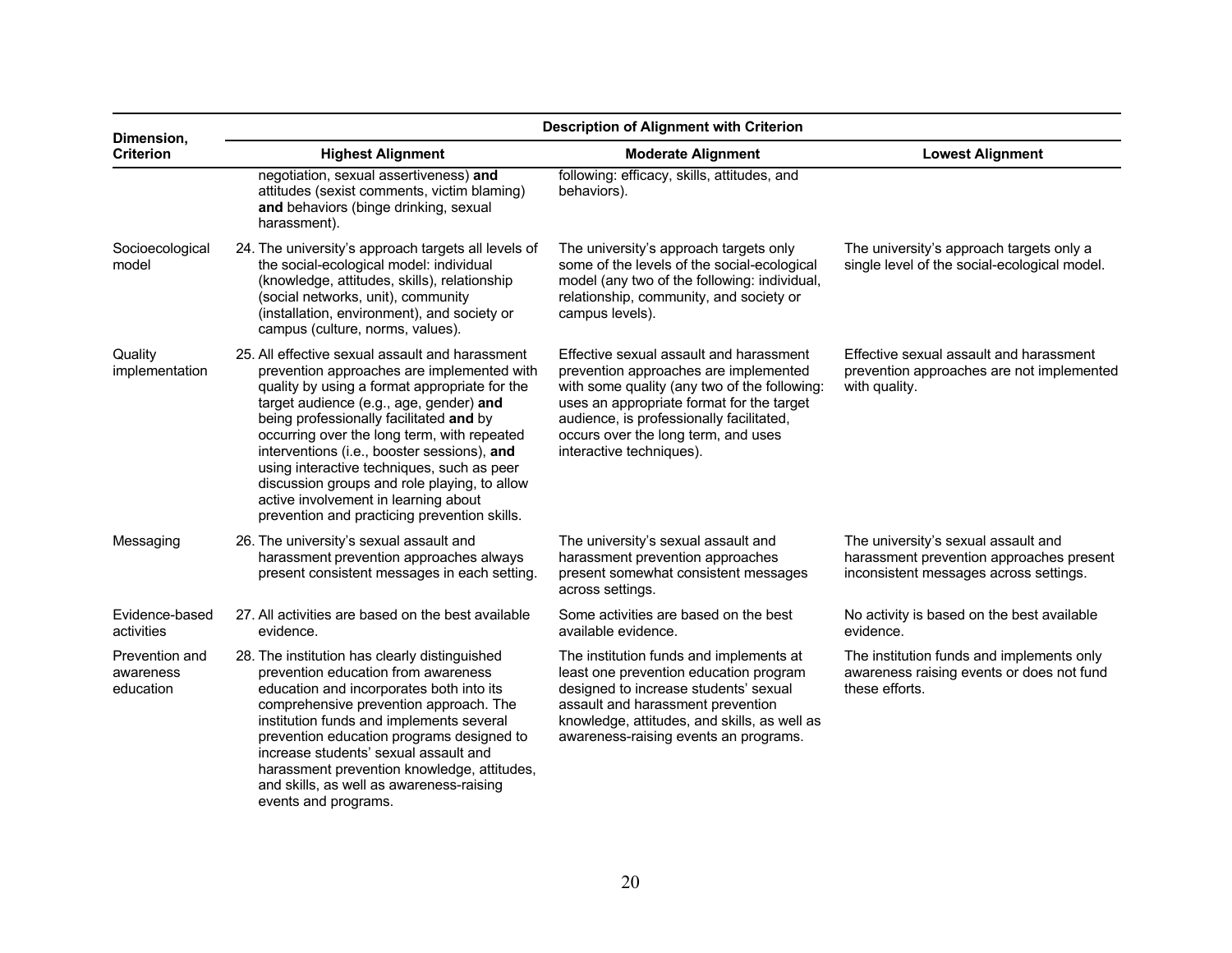| Dimension,              | <b>Description of Alignment with Criterion</b>                                                                                                                                                                                                                                                                                                                                   |                                                                                                                                                                                                                        |                                                                                                                                                                                                                            |  |  |  |
|-------------------------|----------------------------------------------------------------------------------------------------------------------------------------------------------------------------------------------------------------------------------------------------------------------------------------------------------------------------------------------------------------------------------|------------------------------------------------------------------------------------------------------------------------------------------------------------------------------------------------------------------------|----------------------------------------------------------------------------------------------------------------------------------------------------------------------------------------------------------------------------|--|--|--|
| <b>Criterion</b>        | <b>Highest Alignment</b>                                                                                                                                                                                                                                                                                                                                                         | <b>Lowest Alignment</b>                                                                                                                                                                                                |                                                                                                                                                                                                                            |  |  |  |
| Implementation          |                                                                                                                                                                                                                                                                                                                                                                                  |                                                                                                                                                                                                                        |                                                                                                                                                                                                                            |  |  |  |
| Message<br>monitoring   | 29. The university's comprehensive prevention<br>approach includes a plan to regularly monitor<br>messages (at least twice a year) for<br>oversaturation that can lead to students'<br>negative perceptions.                                                                                                                                                                     | The university's comprehensive prevention<br>approach includes a plan to occasionally<br>monitor messages for oversaturation.                                                                                          | The university's comprehensive prevention<br>approach does not include a plan to monitor<br>messages for oversaturation.                                                                                                   |  |  |  |
| Activity fidelity       | 30. University administrators and prevention staff<br>have an established, regular process for<br>meeting (at least quarterly) to evaluate the<br>extent to which delivery of programs and<br>interventions adheres to the original program<br>protocol.                                                                                                                         | University administrators and prevention<br>staff have a process for meeting<br>occasionally to evaluate the extent to<br>which delivery of programs and<br>interventions adheres to the original<br>program protocol. | University administrators and prevention<br>staff do not have a process for meeting<br>occasionally to evaluate the extent to which<br>delivery of programs and interventions<br>adheres to the original program protocol. |  |  |  |
| <b>Effectiveness</b>    | 31. Every time a new prevention activity is<br>implemented, a systematic evaluation is<br>carried out to determine the activity's<br>effectiveness.                                                                                                                                                                                                                              | Occasionally when a new prevention<br>activity is implemented, a systematic<br>evaluation is carried out to determine the<br>activity's effectiveness.                                                                 | New prevention activities that are<br>implemented are not evaluated for<br>effectiveness.                                                                                                                                  |  |  |  |
| Discontinuation         | 32. Prevention staff have a systematic way to<br>decide when to discontinue activities.<br>Prevention activities have an established<br>threshold of effectiveness that, when not met,<br>helps determine whether to pause or stop an<br>activity. Prevention activities are always<br>paused or stopped when they are found to<br>drive negative perceptions or be ineffective. | Prevention activities are occasionally<br>paused or stopped when they are found to<br>drive negative perceptions or to be<br>ineffective.                                                                              | Prevention activities found to drive negative<br>perceptions or to be ineffective are allowed<br>to continue.                                                                                                              |  |  |  |
| Evaluation              |                                                                                                                                                                                                                                                                                                                                                                                  |                                                                                                                                                                                                                        |                                                                                                                                                                                                                            |  |  |  |
| Results<br>expectations | 33. University administrators regularly set<br>appropriate and manageable expectations for<br>rapid results.                                                                                                                                                                                                                                                                     | University administrators occasionally set<br>appropriate and manageable expectations<br>for rapid results.                                                                                                            | University administrators do not set<br>expectations for producing results.                                                                                                                                                |  |  |  |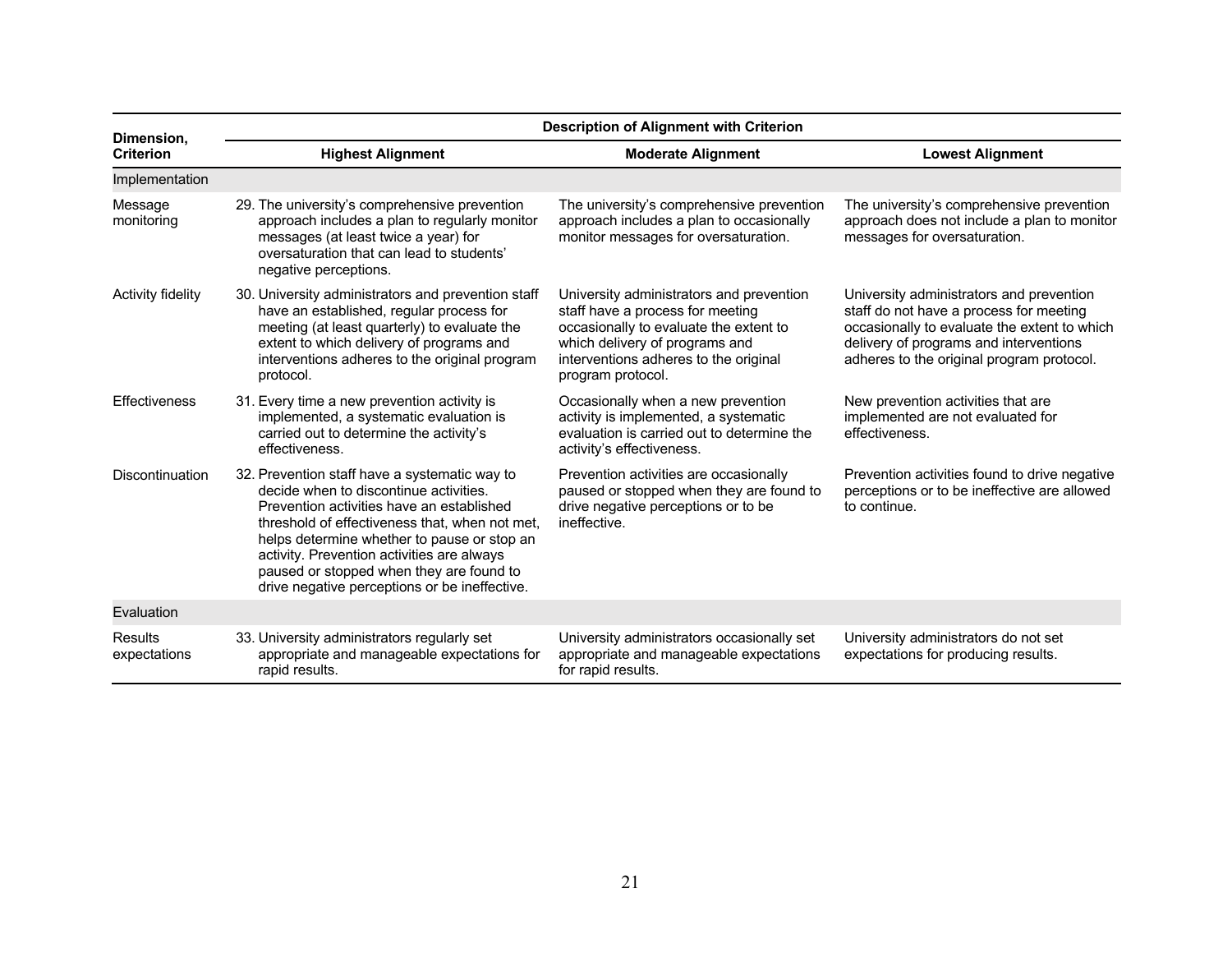# F. Activity Criteria

The 32 criteria described in this appendix address aspects of prevention activities that should be considered when designing, implementing, and evaluating a comprehensive approach to sexual assault and harassment prevention. Attending to such activity features as programmatic goals, staff motivation to implement the activity, and outcome evaluation increase the likelihood that prevention programming will be evidence based, implemented with fidelity, and improved over time. Assessing these activity-level features should occur alongside the use of the prevention inventory form (Appendix B) and the activity-level interview guide (Appendix D).

When applying these criteria, the university working group should use the 1 to 5 scale shown in Figure F.1 to rate each activity's level of alignment with each criterion, based on the summary documents compiled describing the institution's specific prevention activities.





Table F.1 presents and describes the criteria, grouped by dimension. In each table, the first column names the criteria, and the other three columns describe three degrees of alignment with each criterion. If the university's approach is completely aligned with a given criterion, the rating would be 5 for *full alignment* (Highest Alignment column). If the university's efforts align with the criterion and are of medium quality, the rating would be 3 for *moderate alignment* (next column). Finally, if efforts are absent in the area and the university has made no attempt to align with the criterion, the rating would be 1 for *no alignment* (Lowest Alignment column).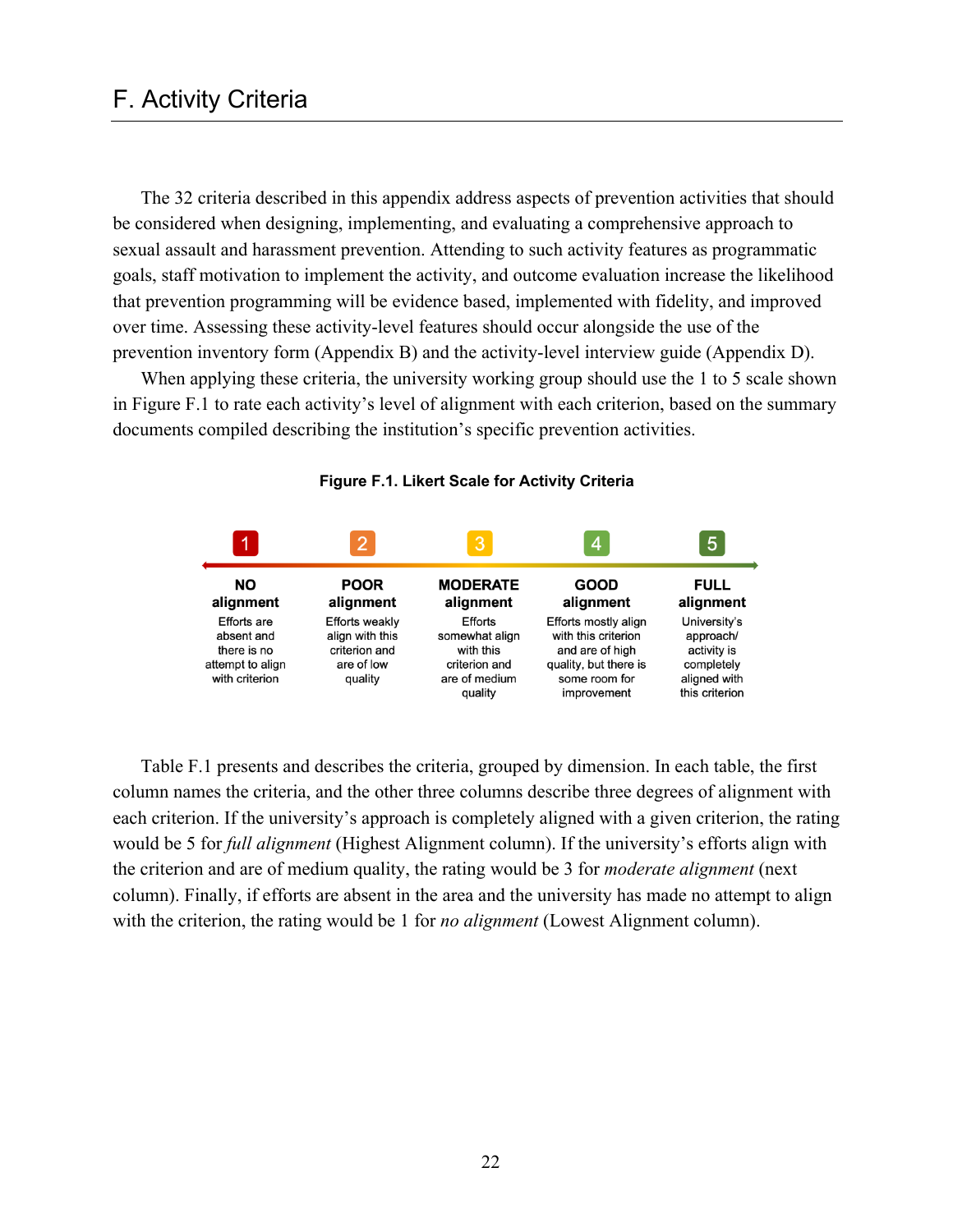### **Table F.1. Prevention Plan of Action Dimension: Understanding the Problem**

| Topic,                         | <b>Description of Alignment with Criterion</b> |                                                                                                                                  |                                                                                                                         |                                                                                                                            |  |
|--------------------------------|------------------------------------------------|----------------------------------------------------------------------------------------------------------------------------------|-------------------------------------------------------------------------------------------------------------------------|----------------------------------------------------------------------------------------------------------------------------|--|
| <b>Criterion</b>               |                                                | <b>Highest Alignment</b>                                                                                                         | <b>Moderate Alignment</b>                                                                                               | <b>Lowest Alignment</b>                                                                                                    |  |
| Needs and resources assessment |                                                |                                                                                                                                  |                                                                                                                         |                                                                                                                            |  |
| Data-driven<br>approach        |                                                | Data, supplemented by informal sources, were<br>used to determine the specific needs or<br>problems when selecting the activity. | Some data and informal sources were used<br>to determine the specific needs or problems<br>when selecting the activity. | Neither data nor informal sources were used to<br>determine the specific needs or problems<br>when selecting the activity. |  |
| Priorities                     |                                                | 2. The activity addresses high-priority or<br>substantial prevention needs at the university.                                    | Activity addresses moderate-priority<br>prevention needs at the university.                                             | Activity addresses low-priority prevention<br>needs at the university or is unrelated to<br>needs.                         |  |

#### **Table F.2. Prevention Plan of Action Dimension: Comprehensive Approach to Prevention**

| Topic,                                | <b>Description of Alignment with Criterion</b> |                                                                                                                                                                                                                                                |                                                                                                                                                                                                        |                                                                                                                                                                                                   |  |  |
|---------------------------------------|------------------------------------------------|------------------------------------------------------------------------------------------------------------------------------------------------------------------------------------------------------------------------------------------------|--------------------------------------------------------------------------------------------------------------------------------------------------------------------------------------------------------|---------------------------------------------------------------------------------------------------------------------------------------------------------------------------------------------------|--|--|
| <b>Criterion</b>                      |                                                | <b>Highest Alignment</b>                                                                                                                                                                                                                       | <b>Moderate Alignment</b>                                                                                                                                                                              | <b>Lowest Alignment</b>                                                                                                                                                                           |  |  |
| Goals and desired outcomes            |                                                |                                                                                                                                                                                                                                                |                                                                                                                                                                                                        |                                                                                                                                                                                                   |  |  |
| Documentation                         | 3.                                             | Activity goals and specific, measurable,<br>attainable, relevant, timebound (SMART)<br>desired outcomes (i.e., answering the questions<br>of what, when, who, and how much) are clearly<br>written.                                            | Written activity goals and desired outcomes<br>are only somewhat clear.                                                                                                                                | Written activity goals and desired outcomes<br>are not clear.                                                                                                                                     |  |  |
| Evidence-<br>informed link            |                                                | 4. There is a logical link between activity goals and<br>desired outcomes, and that link is evidence-<br>informed.                                                                                                                             | Link between activity goals and desired<br>outcomes is somewhat logical and partly<br>informed by evidence.                                                                                            | Link between activity goals and desired<br>outcomes is neither logical nor informed by<br>evidence.                                                                                               |  |  |
| Activity outcome                      |                                                | 5. Each activity has at least one desired outcome.                                                                                                                                                                                             | Half of activities have at least one desired<br>outcome.                                                                                                                                               | No activity has a desired outcome.                                                                                                                                                                |  |  |
| Choosing evidence-informed activities |                                                |                                                                                                                                                                                                                                                |                                                                                                                                                                                                        |                                                                                                                                                                                                   |  |  |
| Evidence-<br>informed<br>approach     | 6.                                             | The activity was chosen after systematically<br>considering the available research evidence; the<br>needs of the target populations, with a<br>consideration of population diversity and the<br>unique needs of individuals with cross-cutting | Activity was chosen after considering only<br>some relevant information (any two of the<br>following: research evidence, population<br>needs, university goals and outcomes,<br>stakeholder opinions). | Activity selection did not consider any relevant<br>information (i.e., none of the following:<br>research evidence, population needs,<br>university goals and outcomes, stakeholder<br>opinions). |  |  |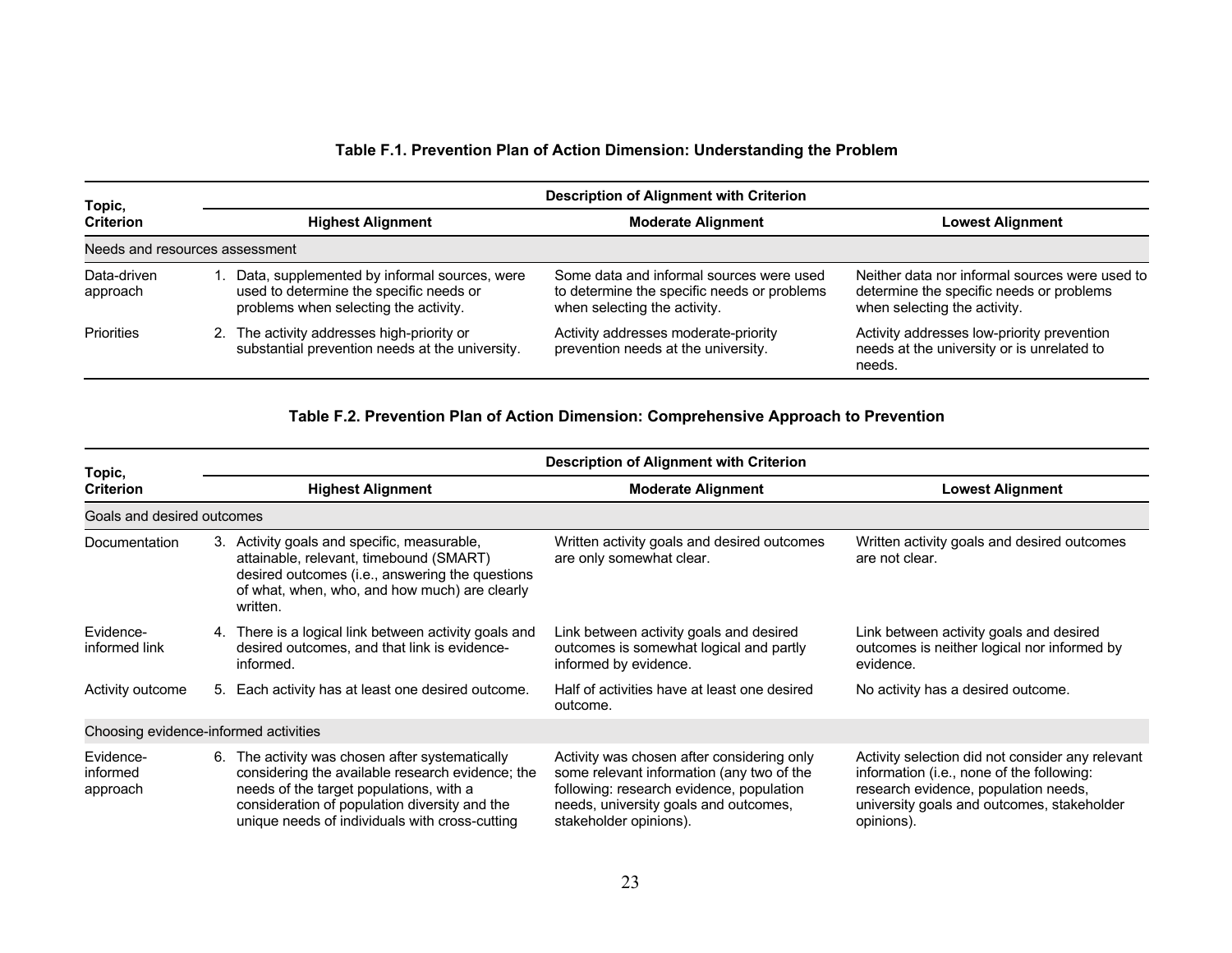| Topic,                     | <b>Description of Alignment with Criterion</b>                                                                                                                                                                                                                                                                                                                                                                                                                                                                                                                      |                                                                                                                                                                                                                                          |                                                                                                                                 |  |  |  |
|----------------------------|---------------------------------------------------------------------------------------------------------------------------------------------------------------------------------------------------------------------------------------------------------------------------------------------------------------------------------------------------------------------------------------------------------------------------------------------------------------------------------------------------------------------------------------------------------------------|------------------------------------------------------------------------------------------------------------------------------------------------------------------------------------------------------------------------------------------|---------------------------------------------------------------------------------------------------------------------------------|--|--|--|
| <b>Criterion</b>           | <b>Highest Alignment</b>                                                                                                                                                                                                                                                                                                                                                                                                                                                                                                                                            | <b>Moderate Alignment</b>                                                                                                                                                                                                                | <b>Lowest Alignment</b>                                                                                                         |  |  |  |
|                            | identities (e.g., racial minorities who are also<br>sexual minorities); university goals and desired<br>outcomes; and the opinions of all key<br>stakeholders involved.                                                                                                                                                                                                                                                                                                                                                                                             |                                                                                                                                                                                                                                          |                                                                                                                                 |  |  |  |
| Fit                        |                                                                                                                                                                                                                                                                                                                                                                                                                                                                                                                                                                     |                                                                                                                                                                                                                                          |                                                                                                                                 |  |  |  |
| Activity and<br>university | 7. The activity was chosen after<br>a. assessing the fit between the activity and the<br>population at the university, including<br>consideration of population diversity and<br>cross-cutting identities (e.g., racial minorities<br>who are also sexual minorities), the<br>university culture, and the surrounding<br>community<br>b. identifying evidence that demonstrates the<br>activity is well suited to this environment<br>c. if needed, addressing problem areas<br>identified in assessing fit (prior to activity<br>initiation and after evaluation). | Activity was chosen based on partial<br>evidence of fit with the university (i.e.,<br>incomplete fit assessment and limited<br>evidence of environmental suitability).<br>Incomplete actions were taken to address<br>problem fit areas. | Activity selection was not based on any<br>evidence of fit with the university.                                                 |  |  |  |
| Adaptations                | 8. Adaptations made to the activity did not change<br>the active ingredients that made it effective.                                                                                                                                                                                                                                                                                                                                                                                                                                                                | Adaptations made to the activity changed<br>some of the active ingredients that made it<br>effective.                                                                                                                                    | Adaptations made to the activity changed all<br>the active ingredients that made it effective.                                  |  |  |  |
| Capacity                   |                                                                                                                                                                                                                                                                                                                                                                                                                                                                                                                                                                     |                                                                                                                                                                                                                                          |                                                                                                                                 |  |  |  |
| Assessment                 | 9. The activity was chosen after thoroughly<br>assessing capacity in four areas: prevention<br>workforce, leadership, collaboration, and<br>infrastructure.                                                                                                                                                                                                                                                                                                                                                                                                         | Activity was chosen after assessing only half<br>of the capacity areas (any two of the<br>following: prevention workforce, leadership,<br>collaboration, and infrastructure).                                                            | Activity selection was not based on any<br>capacity assessment.                                                                 |  |  |  |
| Limitations                | 10. Actions were taken to address any capacity<br>limitations or shortcomings identified during the<br>activity capacity assessment.                                                                                                                                                                                                                                                                                                                                                                                                                                | Actions were taken to address only some<br>capacity limitations or shortcomings identified<br>during the activity capacity assessment.                                                                                                   | No actions were taken to address the capacity<br>limitations or shortcomings identified in the<br>activity capacity assessment. |  |  |  |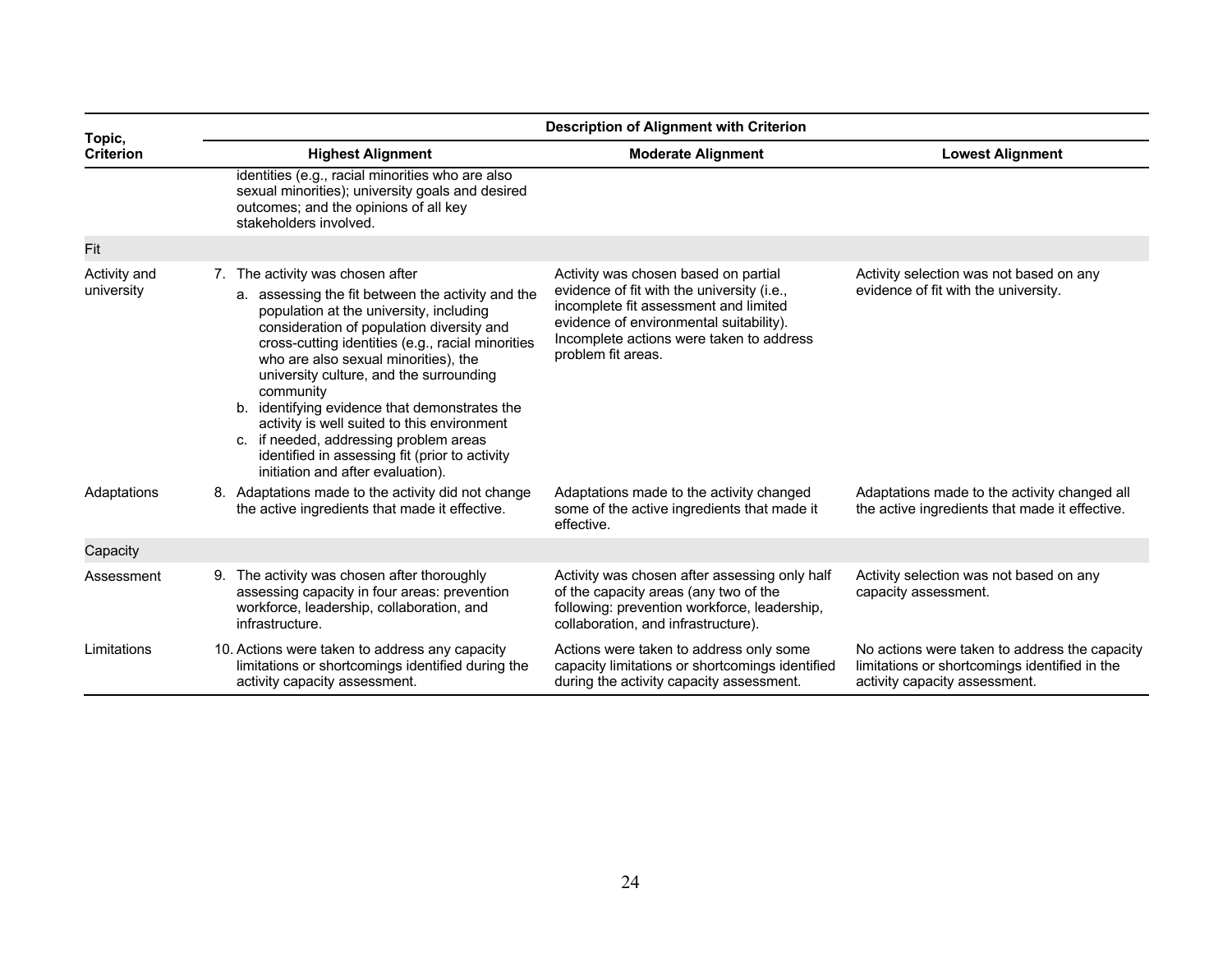#### **Table F.3. Prevention Plan of Action Dimension: Quality Implementation**

| Topic,                   | <b>Description of Alignment with Criterion</b>                                                                                                                                                                                                                                                                            |                                                                                                                                                                                                                        |                                                                                                                                                                                                               |  |  |
|--------------------------|---------------------------------------------------------------------------------------------------------------------------------------------------------------------------------------------------------------------------------------------------------------------------------------------------------------------------|------------------------------------------------------------------------------------------------------------------------------------------------------------------------------------------------------------------------|---------------------------------------------------------------------------------------------------------------------------------------------------------------------------------------------------------------|--|--|
| <b>Criterion</b>         | <b>Highest Alignment</b>                                                                                                                                                                                                                                                                                                  | <b>Moderate Alignment</b>                                                                                                                                                                                              | <b>Lowest Alignment</b>                                                                                                                                                                                       |  |  |
| Planning                 |                                                                                                                                                                                                                                                                                                                           |                                                                                                                                                                                                                        |                                                                                                                                                                                                               |  |  |
| Work plan<br>development | 11. A work plan for the activity is complete. This<br>means that the plan addresses specific actions<br>to be taken, who will do them, and when in<br>seven key areas: administration, policies and<br>procedures, facilitation, location and materials,<br>recruitment and retention, implementation, and<br>evaluation. | A work plan for the activity addresses specific<br>actions for only some (i.e., 3-4) of the seven<br>key areas.                                                                                                        | There is no work plan for the activity.                                                                                                                                                                       |  |  |
| Work plan use            | 12. Staff responsible for the activity very often refer<br>back to the work plan.                                                                                                                                                                                                                                         | Staff responsible for the activity occasionally<br>refer back to the work plan.                                                                                                                                        | Staff responsible for the activity never refer<br>back to the work plan.                                                                                                                                      |  |  |
| Work plan<br>updates     | 13. The work plan for the activity is updated with<br>any changes, if needed.                                                                                                                                                                                                                                             | The work plan for the activity is occasionally<br>updated with any changes.                                                                                                                                            | The work plan is never updated.                                                                                                                                                                               |  |  |
| Motivation               |                                                                                                                                                                                                                                                                                                                           |                                                                                                                                                                                                                        |                                                                                                                                                                                                               |  |  |
| Relative<br>advantage    | 14. There is evidence that the staff responsible for<br>the activity value it over other activities or that<br>the university took steps to demonstrate the<br>relative advantage.                                                                                                                                        | There is moderate evidence that the activity<br>has a relative advantage over other activities.                                                                                                                        | There is no evidence that the activity has a<br>relative advantage over other activities.                                                                                                                     |  |  |
| Compatibility            | 15. There is evidence that the university considered<br>issues related to compatibility, such as<br>reassigning job responsibilities to help those<br>responsible for the activity and ensuring the<br>people with influence are involved in planning.                                                                    | There is moderate evidence that the<br>university considered issues of compatibility.                                                                                                                                  | There is no evidence that the university<br>considered issues of compatibility.                                                                                                                               |  |  |
| Complexity               | 16. There is evidence that staff perceived the<br>activity as not too difficult to implement and that<br>steps were taken to reduce the complexity<br>associated with implementing the activity.                                                                                                                          | There is moderate evidence that staff<br>perceived the activity as not too difficult to<br>implement and that the university took some<br>steps to reduce the complexity associated<br>with implementing the activity. | There is evidence that the staff perceived the<br>activity as too difficult to implement and that<br>the university did not attempt to reduce the<br>complexity associated with implementing the<br>activity. |  |  |
| Trialability             | 17. Staff responsible for the activity are able to<br>practice the activity without repercussions and<br>to learn from implementation.                                                                                                                                                                                    | Staff responsible for the activity are<br>occasionally able to practice the activity<br>without repercussions and to learn from<br>implementation.                                                                     | Staff responsible for the activity are unable to<br>practice the activity without repercussions and<br>cannot learn from implementation.                                                                      |  |  |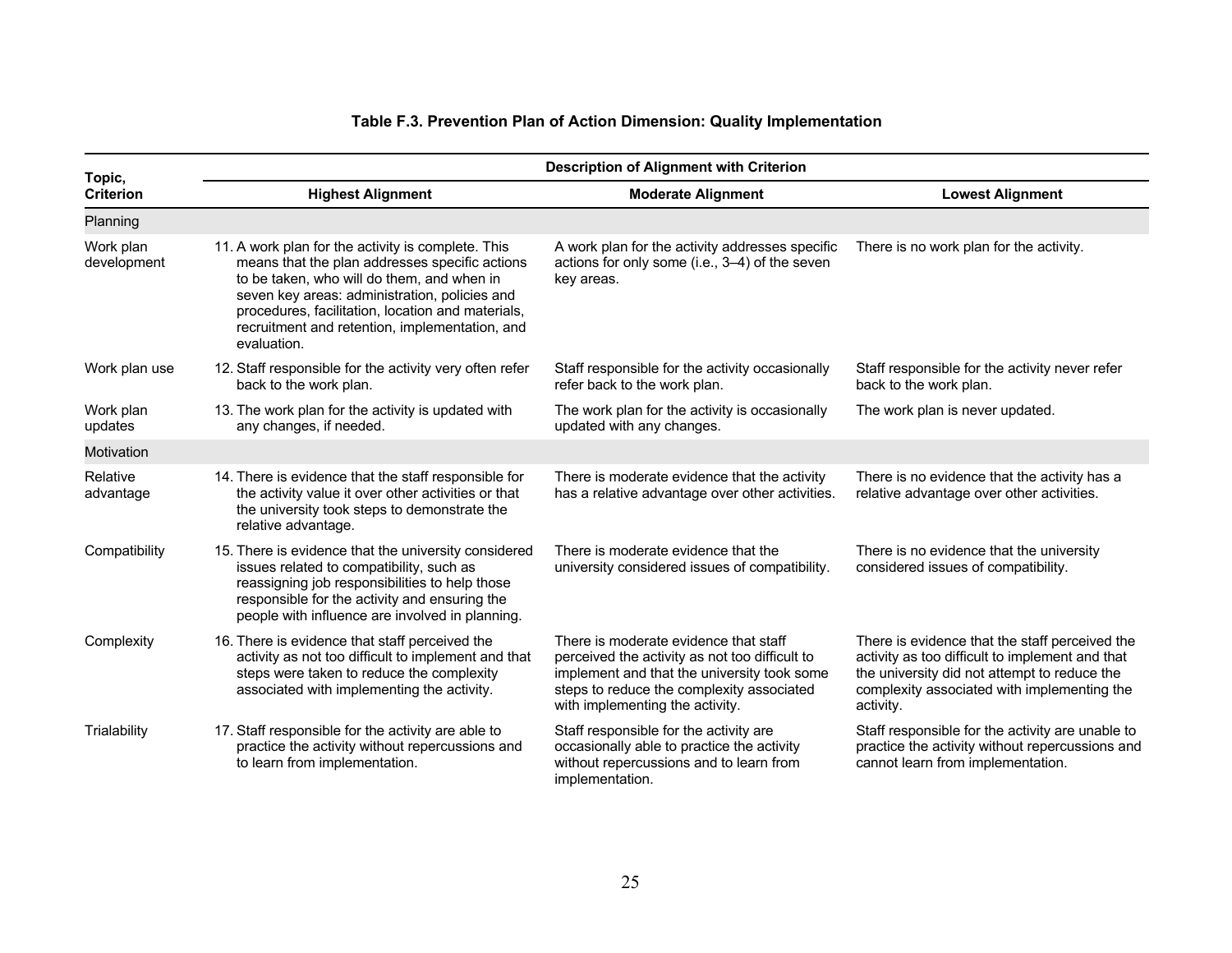| Topic,           | <b>Description of Alignment with Criterion</b>                                                                                                                                                                                                                 |                                                                                                                            |                                                                                                                 |  |  |  |
|------------------|----------------------------------------------------------------------------------------------------------------------------------------------------------------------------------------------------------------------------------------------------------------|----------------------------------------------------------------------------------------------------------------------------|-----------------------------------------------------------------------------------------------------------------|--|--|--|
| <b>Criterion</b> | <b>Highest Alignment</b>                                                                                                                                                                                                                                       | <b>Moderate Alignment</b>                                                                                                  | <b>Lowest Alignment</b>                                                                                         |  |  |  |
| Observability    | 18. Relevant data about the effectiveness of the<br>activity are available to all staff responsible for<br>the activity (this may be in the form of data from<br>previous years at the university or from other<br>places that have implemented the activity). | Relevant data about the effectiveness of the<br>activity are available to only some staff<br>responsible for the activity. | Data about the effectiveness of the activity are<br>not available to any staff responsible for the<br>activity. |  |  |  |
| Priority         | 19. University leadership prioritizes and expresses<br>the priority of the activity over other activities.                                                                                                                                                     | University leadership occasionally prioritizes<br>the activity over other activities.                                      | University leadership never prioritizes the<br>activity over other activities.                                  |  |  |  |
| Gaps             | 20. Actions were taken to address any gaps in<br>motivation.                                                                                                                                                                                                   | Actions were occasionally taken to address<br>gaps in motivation.                                                          | Actions were never taken to address gaps in<br>motivation.                                                      |  |  |  |

### **Table F.4. Prevention Plan of Action Dimension: Continuous Evaluation**

| Topic,             | <b>Description of Alignment with Criterion</b>                                                                                                                          |                                                                                                                                                                                                              |                                                                                                                                             |  |  |  |
|--------------------|-------------------------------------------------------------------------------------------------------------------------------------------------------------------------|--------------------------------------------------------------------------------------------------------------------------------------------------------------------------------------------------------------|---------------------------------------------------------------------------------------------------------------------------------------------|--|--|--|
| <b>Criterion</b>   | <b>Highest Alignment</b><br><b>Moderate Alignment</b>                                                                                                                   |                                                                                                                                                                                                              | <b>Lowest Alignment</b>                                                                                                                     |  |  |  |
| Process evaluation |                                                                                                                                                                         |                                                                                                                                                                                                              |                                                                                                                                             |  |  |  |
| Monitoring         | 21. A process evaluation exists to monitor the<br>activity's progress on key tasks, participant<br>characteristics, participant satisfaction, and<br>fidelity.          | The activity's process evaluation monitors<br>only half of the key elements (any two of the<br>following: progress on key tasks, participant<br>characteristics, participant satisfaction, and<br>fidelity). | The activity does not have a process<br>evaluation.                                                                                         |  |  |  |
| Alignment          | 22. The process evaluation is aligned with the<br>implementation plans for the activity (i.e.,<br>captures key tasks, has appropriate fidelity<br>tools).               | The process evaluation is moderately aligned<br>with the implementation plan for the activity.                                                                                                               | The process evaluation and implementation<br>plan for the activity are completely misaligned.                                               |  |  |  |
| Data synthesis     | 23. Activity process evaluation data are synthesized<br>for review by key staff.                                                                                        | Activity process evaluation data are<br>occasionally synthesized for review.                                                                                                                                 | Activity process evaluation data are never<br>synthesized for review.                                                                       |  |  |  |
| Improvements       | 24. Staff responsible for the activity are taking all<br>necessary actions to improve implementation of<br>the activity using the results of the process<br>evaluation. | Staff responsible for the activity are taking<br>some actions to improve implementation of<br>the activity using the process evaluation<br>results.                                                          | Staff responsible for the activity never take<br>actions to improve implementation of the<br>activity using the process evaluation results. |  |  |  |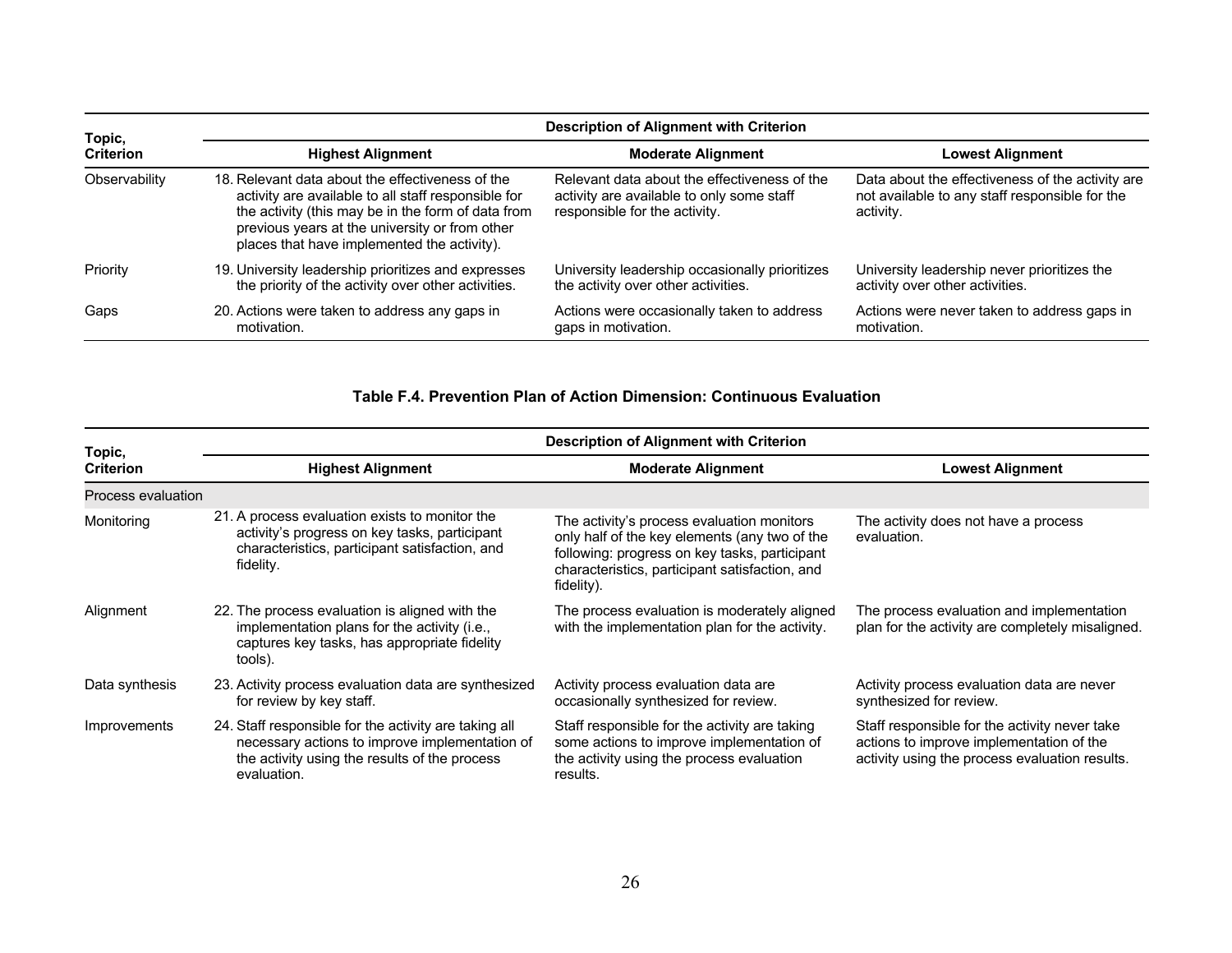| Topic,                          | <b>Description of Alignment with Criterion</b>                                                                                                                                                                                                                                                                                                                       |                                                                                                                                                                                                                                                                                                                                                    |                                                                                                                 |  |  |
|---------------------------------|----------------------------------------------------------------------------------------------------------------------------------------------------------------------------------------------------------------------------------------------------------------------------------------------------------------------------------------------------------------------|----------------------------------------------------------------------------------------------------------------------------------------------------------------------------------------------------------------------------------------------------------------------------------------------------------------------------------------------------|-----------------------------------------------------------------------------------------------------------------|--|--|
| <b>Criterion</b>                | <b>Highest Alignment</b>                                                                                                                                                                                                                                                                                                                                             | <b>Lowest Alignment</b>                                                                                                                                                                                                                                                                                                                            |                                                                                                                 |  |  |
| Outcome evaluation              |                                                                                                                                                                                                                                                                                                                                                                      |                                                                                                                                                                                                                                                                                                                                                    |                                                                                                                 |  |  |
| Data collection<br>and analysis | 25. Outcome data that reflect short- and long-term<br>outcomes of the activity are being gathered<br>and/or analyzed. Analyzing outcome data<br>means determining whether the activity has<br>achieved the desired outcomes. If relying on a<br>surveillance system, the data need to be<br>specific to the university and for the appropriate<br>target population. | Some outcome data (short- or long-term) for<br>the activity are being gathered and/or<br>analyzed.                                                                                                                                                                                                                                                 | No outcome data for the activity are being<br>gathered and/or analyzed.                                         |  |  |
| Mutable<br>outcomes             | 26. The outcome evaluation captures all the<br>mutable desired outcomes associated with the<br>activity.                                                                                                                                                                                                                                                             | The outcome evaluation captures some of<br>the mutable desired outcomes associated<br>with the activity.                                                                                                                                                                                                                                           | The outcome evaluation does not capture any<br>of the mutable desired outcomes associated<br>with the activity. |  |  |
| Continuous quality improvement  |                                                                                                                                                                                                                                                                                                                                                                      |                                                                                                                                                                                                                                                                                                                                                    |                                                                                                                 |  |  |
| Systematic<br>review            | 27. Staff responsible for the activity conduct a<br>systematic review of its performance: reviewing<br>whether goals and desired outcomes are<br>appropriate, whether the activity is a good fit,<br>whether staff have the capacity needed, and the<br>process and outcome evaluation plans and<br>results.                                                         | Staff responsible for the activity conduct a<br>partial review of the activity's performance<br>that addresses only two of the following:<br>whether goals and desired outcomes are<br>appropriate, whether the activity is a good fit,<br>whether staff have the capacity needed, and<br>the process and outcome evaluation plans<br>and results. | Staff responsible for the activity do not conduct<br>a systematic review of the activity's<br>performance.      |  |  |
| Performance<br>review           | 28. Reviews of activity performance take place<br>frequently (e.g., each time the activity is<br>conducted).                                                                                                                                                                                                                                                         | Reviews of activity performance take place<br>occasionally.                                                                                                                                                                                                                                                                                        | Reviews of activity performance do not occur.                                                                   |  |  |
| Improvement<br>strategies       | 29. Staff responsible for the activity identify areas<br>and carry out strategies for improving areas of<br>poor performance.                                                                                                                                                                                                                                        | Staff responsible for the activity occasionally<br>identify areas and carry out strategies for<br>improving areas of poor performance.                                                                                                                                                                                                             | Staff responsible for the activity do not identify<br>or attempt to improve areas of poor<br>performance.       |  |  |
| Monitoring poor<br>performance  | 30. Areas of poor performance are monitored by<br>internal staff or outside investigators without a<br>conflict of interest to determine whether<br>predetermined measures of performance<br>improve.                                                                                                                                                                | Areas of poor performance are occasionally<br>monitored.                                                                                                                                                                                                                                                                                           | Areas of poor performance are not monitored.                                                                    |  |  |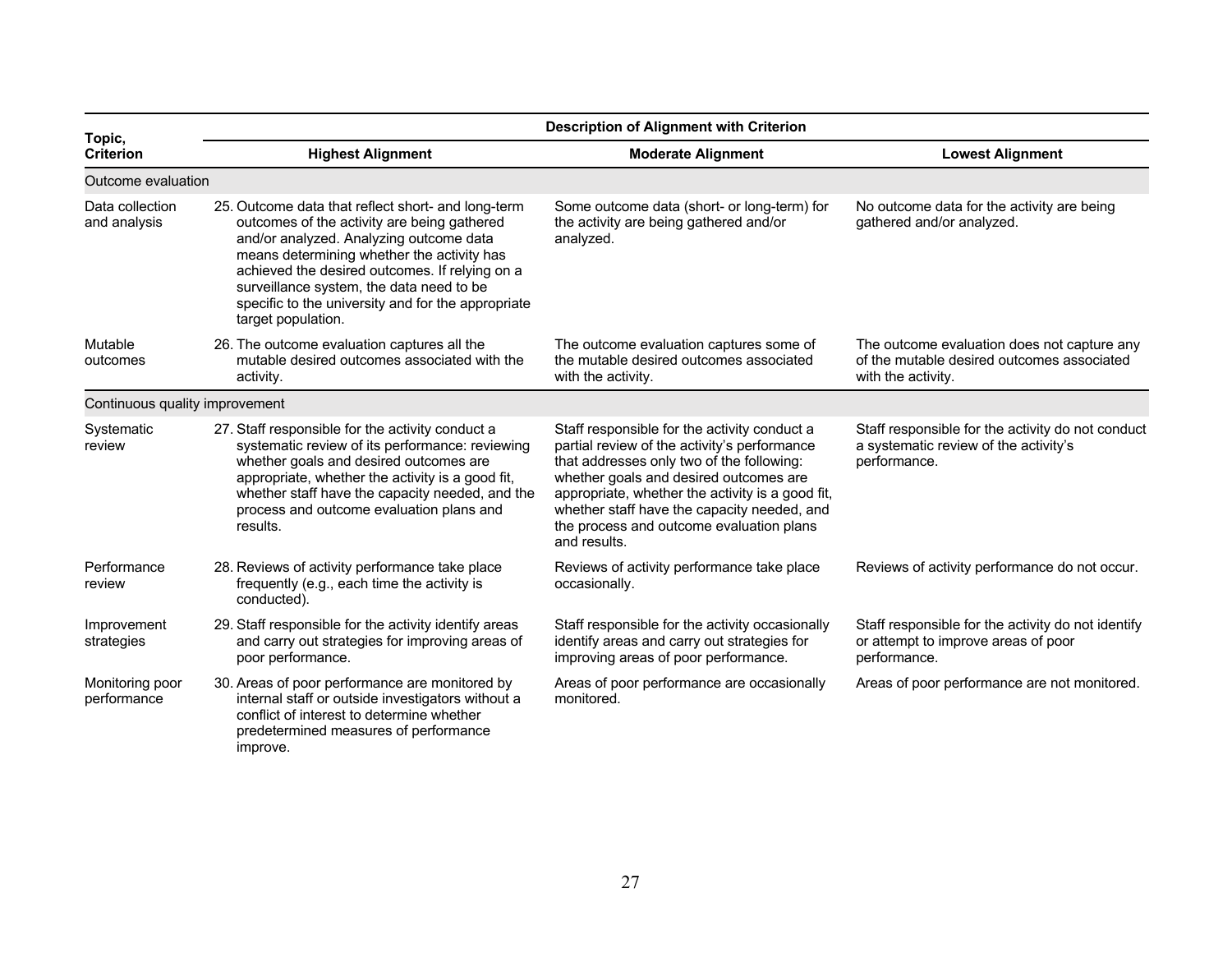| Topic,           | <b>Description of Alignment with Criterion</b>                                                                                                                                                                                              |                                                                                                                      |                                                                                                     |  |  |
|------------------|---------------------------------------------------------------------------------------------------------------------------------------------------------------------------------------------------------------------------------------------|----------------------------------------------------------------------------------------------------------------------|-----------------------------------------------------------------------------------------------------|--|--|
| <b>Criterion</b> | <b>Highest Alignment</b>                                                                                                                                                                                                                    | <b>Moderate Alignment</b>                                                                                            | <b>Lowest Alignment</b>                                                                             |  |  |
| Sustainability   |                                                                                                                                                                                                                                             |                                                                                                                      |                                                                                                     |  |  |
| Action plan      | 31. A plan, with action steps detailed, is in place to<br>sustain the activity as long as it keeps working.                                                                                                                                 | There is a plan, with some action steps<br>detailed, to sustain the activity.                                        | There is no detailed plan to sustain the activity.                                                  |  |  |
| <b>Efforts</b>   | 32. Staff at the university are conducting multiple<br>efforts to ensure the sustainability of the activity<br>(e.g., funding, champions, leadership support),<br>including using evaluation data to demonstrate<br>activity effectiveness. | Staff at the university are conducting only a<br>handful of efforts to ensure the sustainability<br>of the activity. | Staff at the university are not conducting any<br>efforts to ensure sustainability of the activity. |  |  |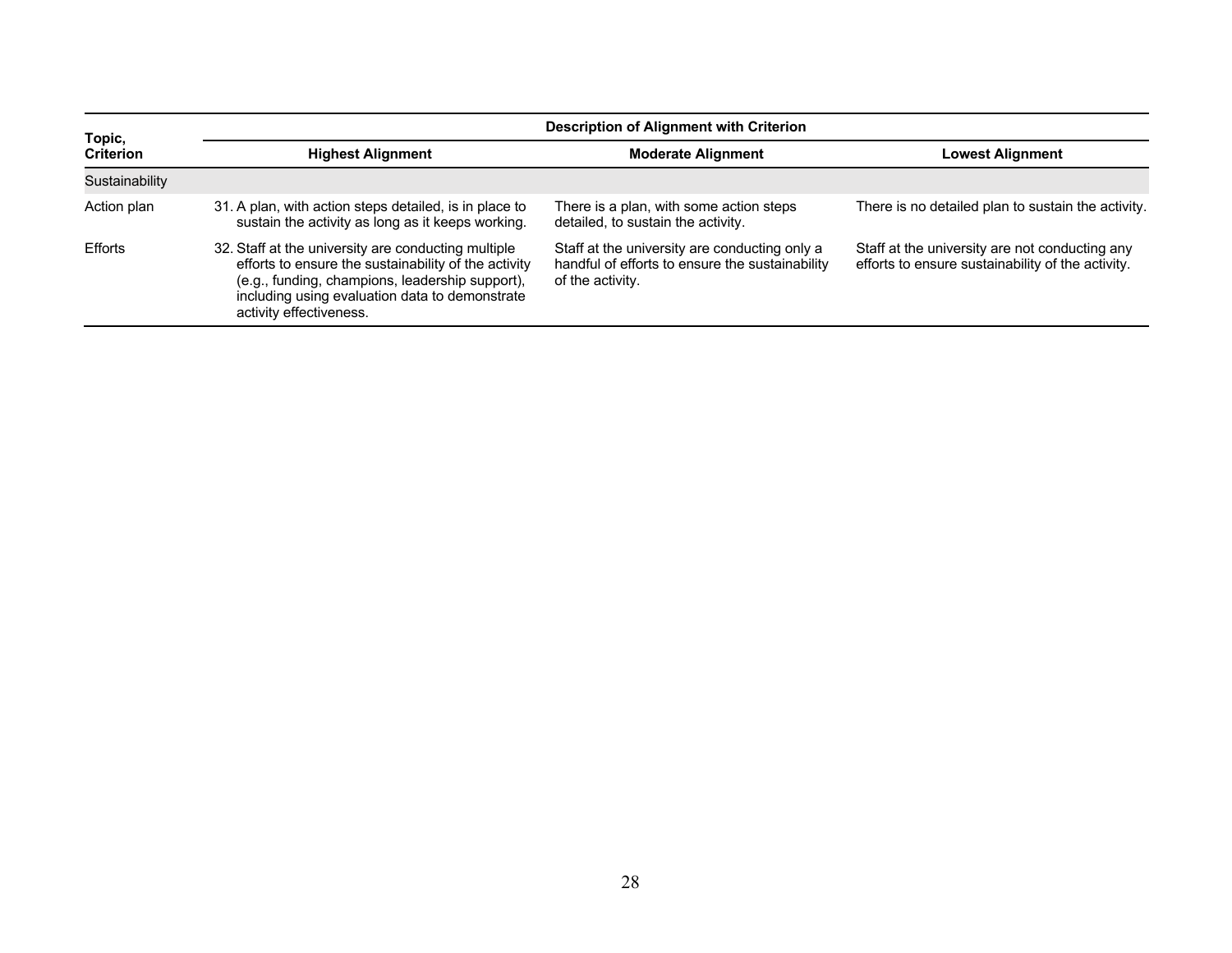To demonstrate how this self-assessment could work in practice, this appendix presents an example from a hypothetical university ("State University") using the relevant steps.

**Step 1. Determine the scope of the assessment and form a working group.** State University wanted to follow a campus team approach, which various federal agencies' funding grants recommend for postsecondary institutions (e.g., U.S. Department of Justice, Office of Violence Against Women, 2017; U.S. Department of Health and Human Services, Office on Women's Health, 2018). Such an approach involves forming a campus-based collaborative and multidisciplinary group focused on sexual assault and harassment that can include community partners. Following this guidance, State University included representatives of its Title IX office, campus law enforcement, student services, campus mental health and health services, student conduct, ombudsman's office, Panhellenic organizations, students, faculty with gender-based violence expertise, campus religious ministries, community survivor advocacy agencies, and community health center representatives (Carlson et al., 2020), as well as representatives from the office of the university president.

**Step 2. Review the most recent sexual assault and harassment prevention assessment documents (if applicable; see Appendix A).** This assessment was the first for State University, so there were no previous assessment documents to review.

**Step 3. Complete prevention inventory forms (Appendix B) for all new prevention activities, and update forms for previously assessed activities as needed.** State University completed inventory forms for two prevention programs: A purchased, existing program called AlcoholEdu from EverFi and a program the university itself developed, the Bystander program. The university also has a number of small efforts, including pamphlets that are sent to each student and a website with information about prevention. In the following descriptions for each program, elements of the prevention inventory appear *in italics*:

• *AlcoholEdu* is a one- to three-hour online *alcohol* prevention training that employs decentralized, interactive, and scenario-based training sessions intended for *all students* to take *individually*. There is *research evidence supporting* that the program is effective in reducing alcohol misuse. The curriculum has pre- and postassessments built into the course, with the preassessment serving as a *needs assessment* of alcohol risk factors and behaviors. As shown in the prevention inventory, the program was implemented in the *2019 academic year*, the university expecting that *all students would complete the training*. The *process evaluation of the program* showed that most students (75 percent) completed one module, but fewer than half (45 percent) completed all the sessions. The *results of the outcome evaluation* were disappointing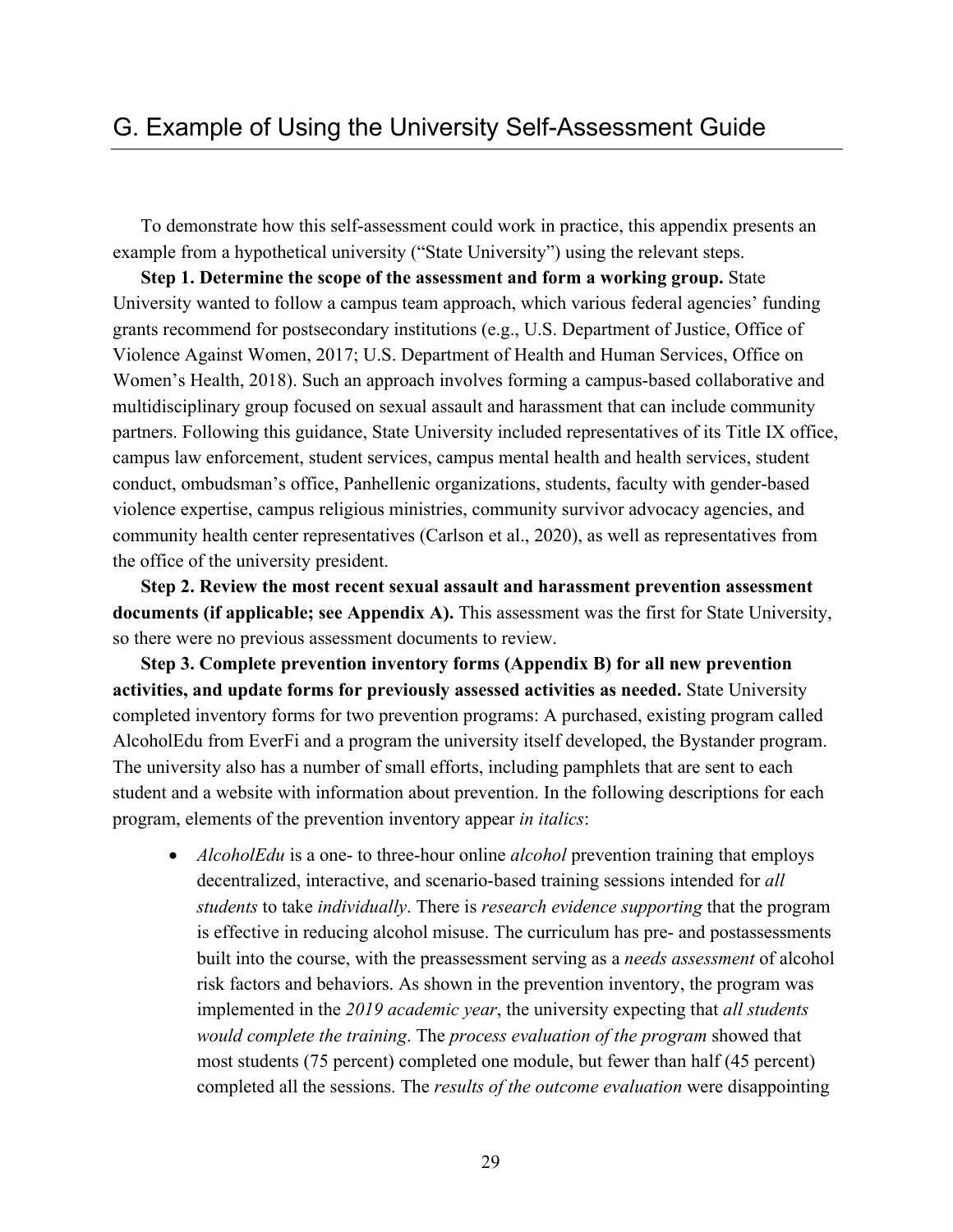because the students did not exhibit the desired amount of change. However, the data on usage suggest an area for improvement: increasing the amount of communication from the university to increase attendance.

The *Bystander* program consists of three one-hour lectures describing the benefits of *positively intervening in instances of sexual assault or harassment*. The program was created by local faculty after reviewing other bystander programs, but *no research evidence* documents the program's positive impacts. State University *requires all incoming freshmen* to attend the lectures. *Attendance is taken*, and the University will not allow students to graduate without attending all three lectures. As a result, all students wind up participating in the program. (Freshmen who miss can attend in subsequent years.) *No other tracking or evaluation* is conducted for the program.

**Step 4. Conduct separate interviews with stakeholders at the administration and activity levels (see Appendixes C and D).** State University decided to conduct several interviews with the president of the university, along with representatives from the Title IX office, campus law enforcement, student services, and campus mental health and health services. The box summarizes the results of these interviews.

#### **Summary Across All Interviews**

- **1. Comprehensive approach to prevention**
	- There appeared to be no overarching prevention plan guiding prevention efforts in a manner that ensured coverage across key protective and risk factors, levels of the socioecological model, or target audiences.
- **2. Human resources**
	- a. Leadership
	- Addressing sexual assault and harassment is seen as important; leadership empowers staff to tackle the issue, but there is little collaboration.
	- b. Prevention Workforce
	- There is a general lack of time and person-power to address the prevention needs of the university.
- **3. Collaborative relationships**
	- While the recent team convened by the president is multidisciplinary, the university's prevention efforts have traditionally been siloed.
- **4. Infrastructure**
	- a. Data
	- The university occasionally collects data beyond the number of reported assaults (risk and protective factors via the AlcoholEdu program), but data sources are not coordinated, regularly reviewed, or well synthesized.
	- b. Resources
	- Not enough resources are devoted to sexual assault and harassment prevention to cover programming, training for staff, or staffing.
- **5. Quality Implementation**
	- The university recently started to regularly and systematically review data on the implementation of its programs (e.g., the AlcoholEdu data).
- **6. Continuous Evaluation**
	- Recently, the university began to evaluate its programming (AlcoholEdu program surveys).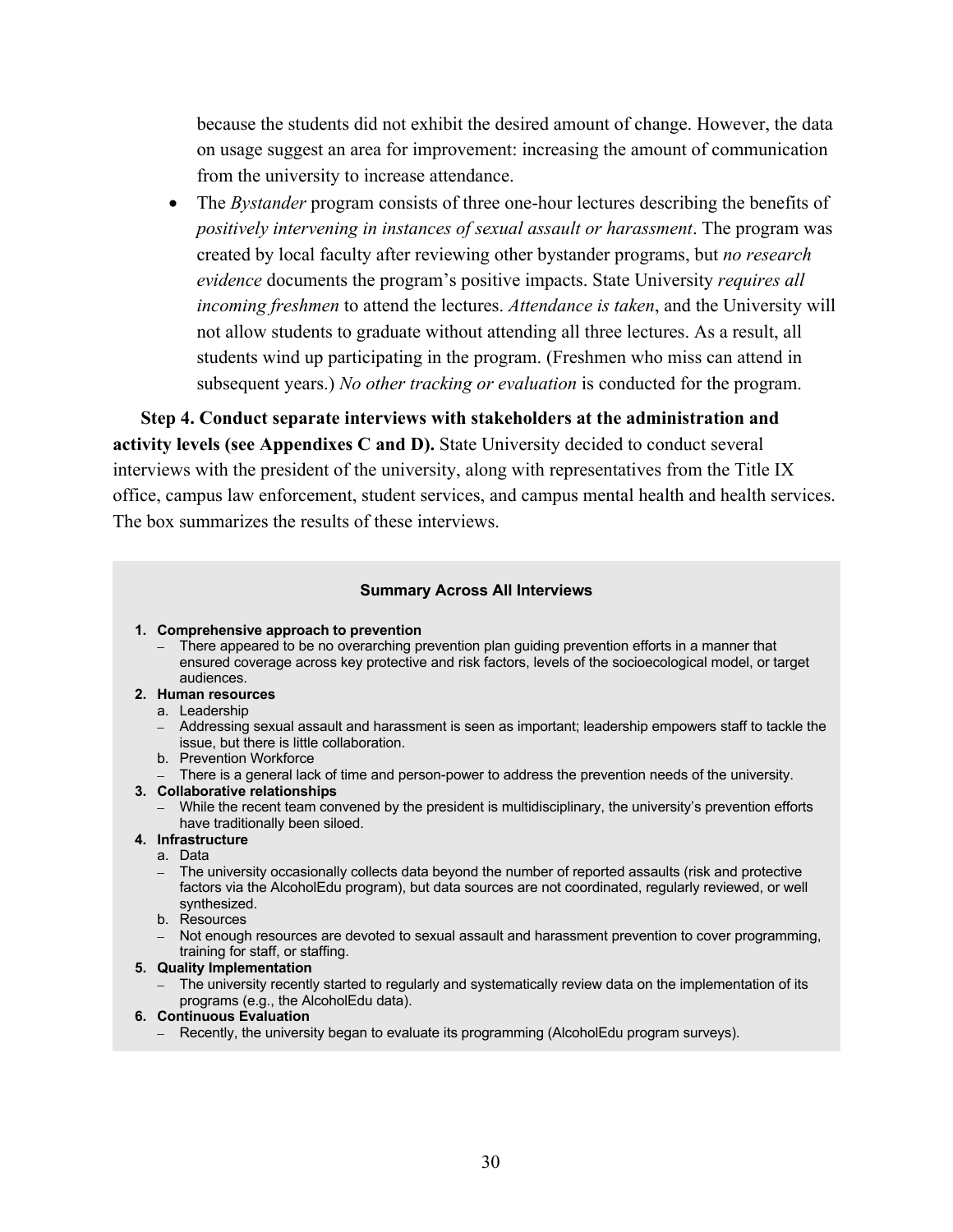**Step 5. Compile information into summary documents and supplement with additional documents, as needed.** In addition to the interviews and the prevention inventories for the two programs, the team reviewed documents from EverFi's program.

**Step 6. Use the information to rate (or rerate) each university- and activity-level criterion using a five-point Likert scale (from** *no alignment* **to** *full alignment***; see Appendixes E and F for criteria descriptions).** After considering multiple options (e.g., discussing as a team, a smaller group making the ratings), it was decided that all team members would individually rate the criteria. Mostly, ratings from team members were similar, so they averaged their responses together (see example ratings in Tables G.1 and G.2). In a few cases, multiple raters were more than two points apart. In those cases, the team discussed the discrepancy and rerated the criteria. In one instance, even after discussion, the discrepancy between two raters was more than two points. The group decided that since the discrepancy was only between two raters, they would use the scores in calculating the average. Tables G.1 and G.2 present the results.

| <b>PPoA</b><br><b>Dimension</b> | <b>Criterion Description</b>                                                                                                                                         | Mean | Interpretation                                                                                                                                                                                                                             |
|---------------------------------|----------------------------------------------------------------------------------------------------------------------------------------------------------------------|------|--------------------------------------------------------------------------------------------------------------------------------------------------------------------------------------------------------------------------------------------|
| Leadership                      | Leaders consistently use available research<br>evidence to inform decisions. Leaders rely<br>on available evidence when briefing and<br>approving initiatives.       | 3.5  | Leaders only use evidence sometimes. For<br>example, EverFi's program has some<br>evidence, but the Bystander program does<br>not (although it is based on sound theory).                                                                  |
|                                 | Leaders at all levels consistently work<br>together when planning prevention.                                                                                        | 2.0  | No organized, systematic body, pulled from<br>multiples parts of the university, addresses<br>sexual assault and harassment prevention.<br>There are a few examples of time-limited<br>and ad hoc working groups addressing this<br>issue. |
| Resources                       | Sexual assault and harassment prevention<br>efforts have a dedicated budget for staffing,<br>adaptation, implementation, evaluation, and<br>sustainability planning. | 2.0  | Aside from the cost of purchasing EverFi's<br>program, few resources have been spent on<br>sexual assault or harassment prevention.                                                                                                        |
| Quality<br>implementation       | Every time a new prevention activity is<br>implemented, a proper evaluation is carried<br>out to determine its effectiveness.                                        | 3.0  | The AlcoholEdu program is being evaluated<br>over time, but the Bystander program is not.                                                                                                                                                  |

#### **Table G.1. University-Level Example Ratings and Explanation**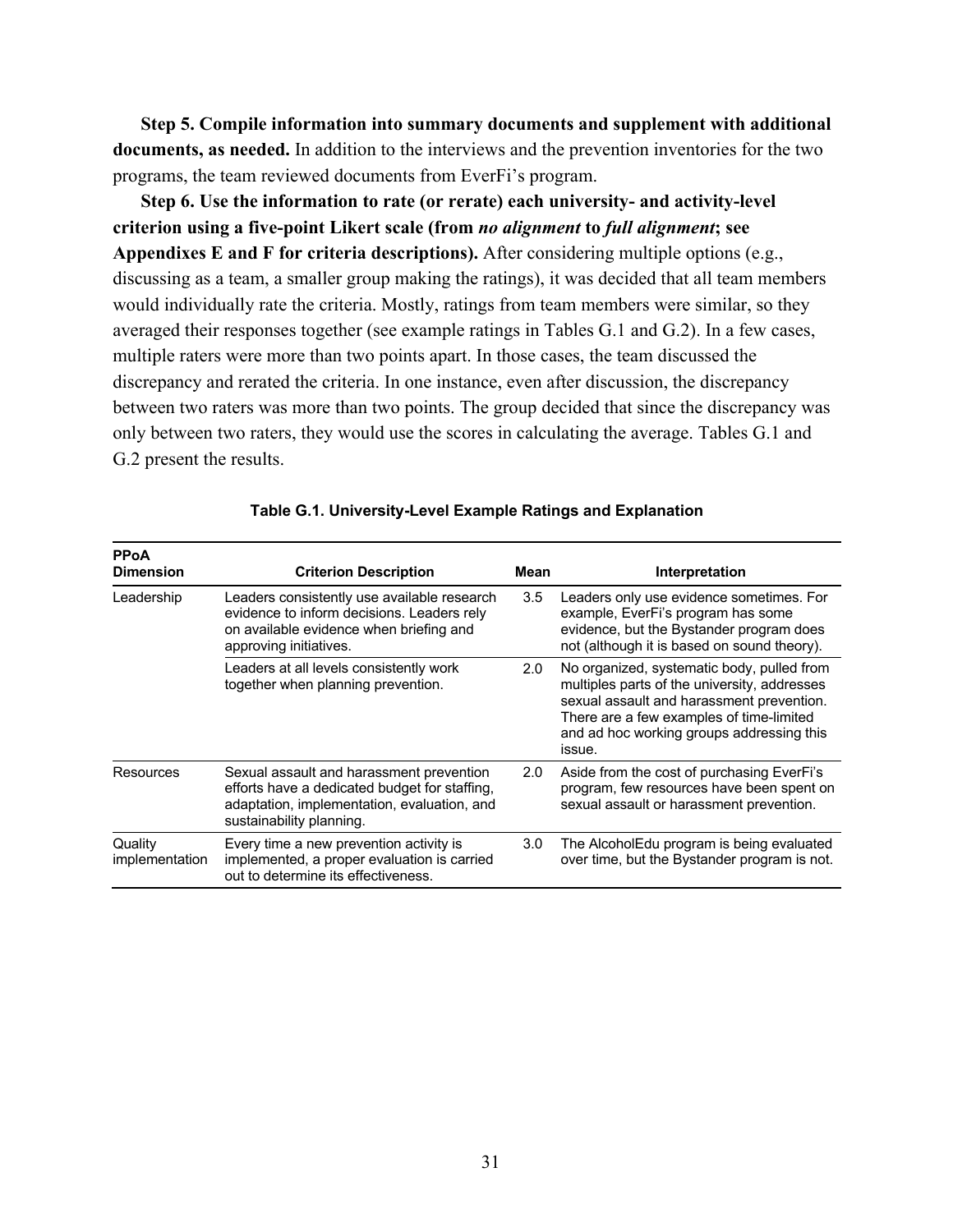| <b>PPoA</b><br><b>Dimension</b>                 | <b>Criterion Description</b>                                                                                                                                                                                                                                                                                                                                                                                                                            | EverFi | <b>Bystander</b> | Interpretation                                                                                                                                                                                                                                                                   |
|-------------------------------------------------|---------------------------------------------------------------------------------------------------------------------------------------------------------------------------------------------------------------------------------------------------------------------------------------------------------------------------------------------------------------------------------------------------------------------------------------------------------|--------|------------------|----------------------------------------------------------------------------------------------------------------------------------------------------------------------------------------------------------------------------------------------------------------------------------|
| Goals and<br>desired<br>outcomes                | Activity goals and SMART desired<br>outcomes (i.e., answering the<br>questions of what, when, who, how<br>much) are clearly written.                                                                                                                                                                                                                                                                                                                    | 1.0    | 1.0              | No specific outcomes were specified<br>in either program.                                                                                                                                                                                                                        |
|                                                 | There is a logical link between activity<br>goals and desired outcomes, and that<br>link is evidence informed.                                                                                                                                                                                                                                                                                                                                          | 1.0    | 1.0              |                                                                                                                                                                                                                                                                                  |
|                                                 | Each activity has at least one desired<br>outcome.                                                                                                                                                                                                                                                                                                                                                                                                      | 1.0    | 1.0              |                                                                                                                                                                                                                                                                                  |
| Choosing<br>evidence-<br>informed<br>activities | The activity was chosen after<br>systematic consideration of<br>the available research evidence<br>$\bullet$<br>the needs of the target<br>$\bullet$<br>populations, with consideration<br>of population diversity and the<br>unique needs of individuals with<br>cross-cutting identities (e.g.,<br>racial minorities who are also<br>sexual minorities)<br>academy goals and desired<br>outcomes<br>the opinions of all key<br>stakeholders involved. | 4.5    | 1.0              | EverFi was chosen after the<br>university researched its evidence<br>and saw that it had online delivery<br>(which was a good fit for the<br>population). No process was<br>undertaken involving the Bystander<br>program. Few stakeholders were<br>involved in either decision. |
| Process<br>evaluation                           | A process evaluation exists to<br>monitor the activity's<br>progress on key tasks<br>$\bullet$<br>participant characteristics<br>$\bullet$<br>participant satisfaction<br>٠<br>fidelity.<br>$\bullet$                                                                                                                                                                                                                                                   | 4.5    | 1.0              | EverFi provides process evaluation<br>data. No process evaluation data are<br>collected on the Bystander program.                                                                                                                                                                |
| Outcome<br>evaluation                           | Outcome data that reflect short- and<br>long-term outcomes of the activity are<br>being gathered and/or analyzed.<br>Analyzing outcome data means<br>determining whether the activity has<br>achieved the desired outcomes. If<br>relying on a surveillance system, the<br>data need to be specific to the<br>academy and for the appropriate<br>target population.                                                                                     | 4.5    | 1.0              | Outcomes are collected through<br>EverFi's online system. Outcome<br>data are not collected on the<br>Bystander program.                                                                                                                                                         |
| Continuous<br>quality<br>improvement            | Staff responsible for the activity<br>conduct a systematic review of its<br>performance (includes reviewing<br>whether goals and desired outcomes<br>are appropriate, whether the activity<br>is a good fit, whether staff have the<br>capacity needed, and the process<br>and outcome evaluation plans and<br>results).                                                                                                                                | 5.0    | 1.0              | The university now reviews the<br>EverFi AlcoholEdu program survey<br>data. No data about the Bystander<br>program are collected or reviewed.                                                                                                                                    |

### **Table G.2. Activity-Level Example Ratings and Explanation**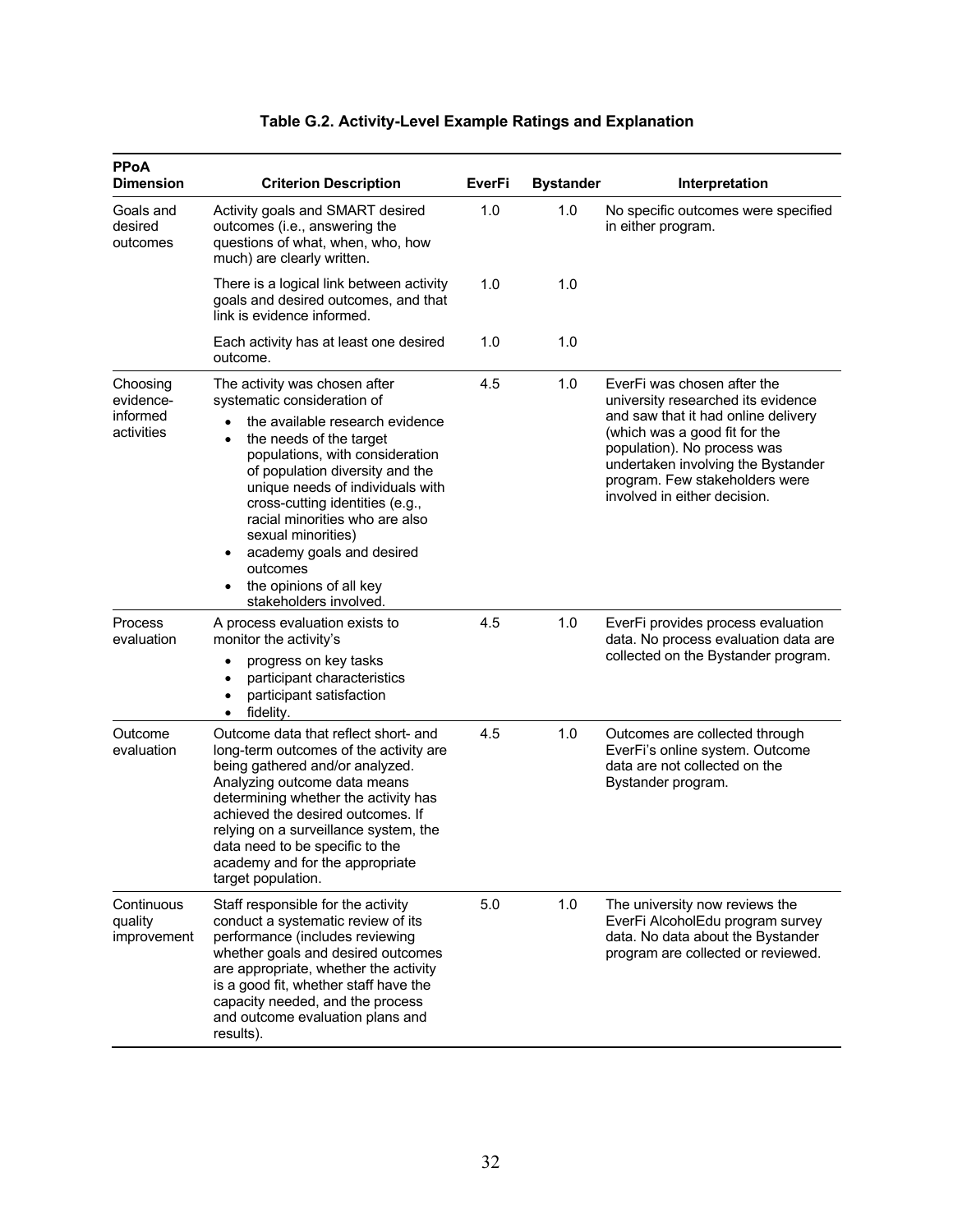**Step 7. Synthesize the ratings and provide university administrators and other stakeholders with a report of the findings.** The team presented the findings in a report and presentation to university administrators, who decided that an interdepartmental work group should be formed to improve performance on the criteria.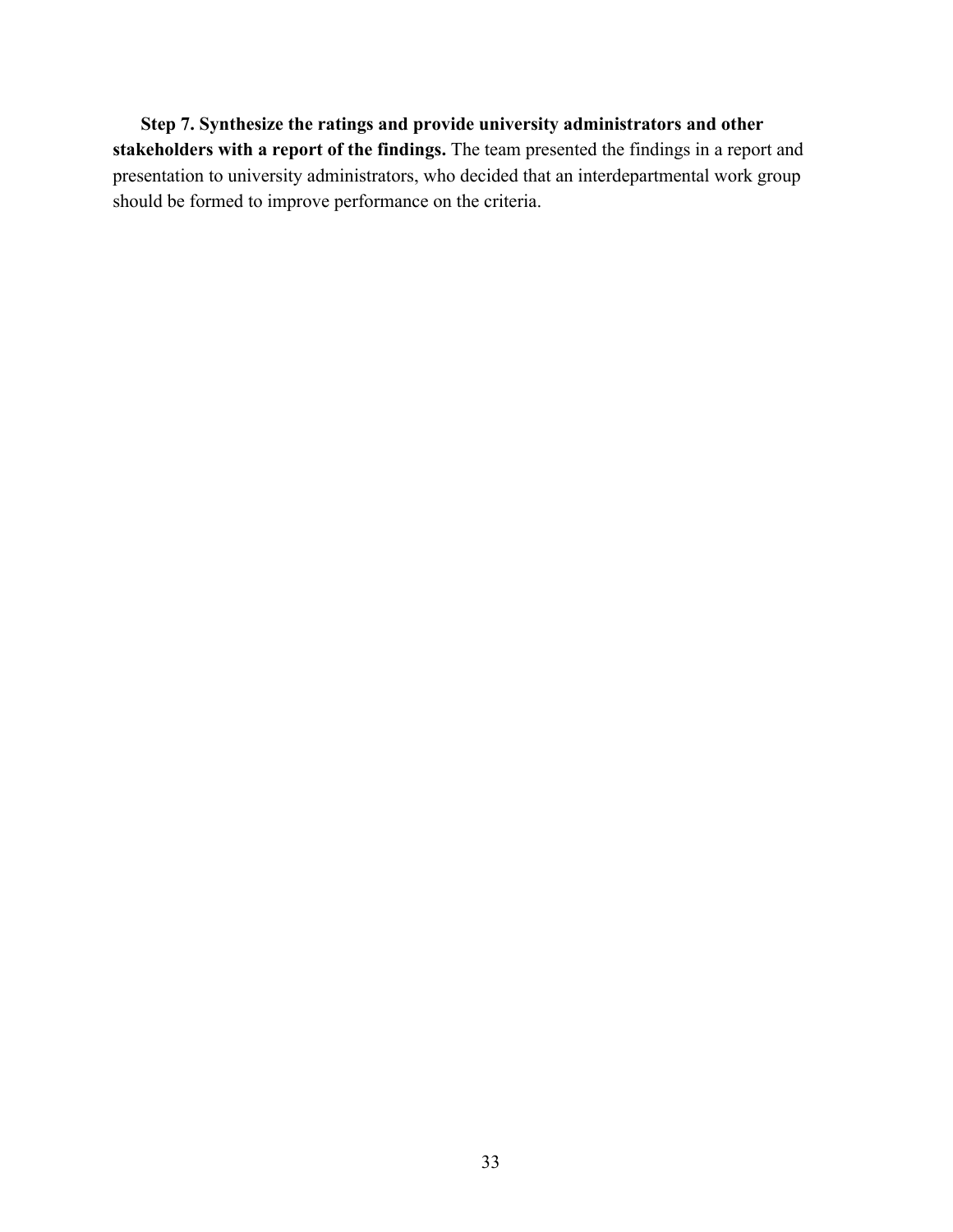# H. Recommended Resources for Improving Adherence to the Criteria for Sexual Assault Prevention in Institutions of Higher **Education**

This appendix suggests resources that can guide the efforts of institutions of higher education to improve their scores on the criteria for sexual assault prevention. We selected these resources because of their relevance to the PPoA dimensions, applicability to staff working in prevention, and basis in research. However, the identified resources are not exhaustive, and institutions are encouraged to seek the additional resources that may best serve institutional needs.

Table H.1 lists a few resources relevant to each PPoA dimension: human resources (leadership and prevention workforce), collaborative relationships, infrastructure (data and resources), comprehensive approach to prevention, quality implementation, and continuous evaluation.

| <b>PPoA Dimension</b> | <b>Resource</b>                                                                                                                                                         | <b>Description</b>                                                                                                                                                                                                                                                                                                                                                                                                                                                                                                                                                                                                                                                                                      |
|-----------------------|-------------------------------------------------------------------------------------------------------------------------------------------------------------------------|---------------------------------------------------------------------------------------------------------------------------------------------------------------------------------------------------------------------------------------------------------------------------------------------------------------------------------------------------------------------------------------------------------------------------------------------------------------------------------------------------------------------------------------------------------------------------------------------------------------------------------------------------------------------------------------------------------|
| Human resources       |                                                                                                                                                                         |                                                                                                                                                                                                                                                                                                                                                                                                                                                                                                                                                                                                                                                                                                         |
| Leadership            | Understanding Evidence,<br>Part 1: Best Available<br>Research Evidence-<br>A Guide to the Continuum<br>of Evidence of<br>Effectiveness<br>(Puddy and Wilkins, 2011)     | The CDC's Division of Violence Prevention's Evidence Project<br>provides a framework for understanding evidence and evidence-<br>based decisionmaking. Specifically, the project reviews three types<br>of evidence deemed critical for developing effective prevention<br>programs, practices, and policies for several public health issues,<br>including sexual violence: the best available research evidence,<br>experiential evidence, and contextual evidence.                                                                                                                                                                                                                                   |
|                       | Practice Guide for<br>Administrative Leadership<br>(Buelow, undated)                                                                                                    | <i>Improving Campus Sexual</i> EverFi, an international technology company focused on higher<br>Assault Prevention: A Best education, developed this quide to provide college and university<br>administrators with key strategies and best practices for preventing<br>sexual assault. The guide focuses on three pillars of prevention:<br>programming, critical processes, and institutionalization (i.e.,<br>making wellness and prevention an organizational priority).                                                                                                                                                                                                                            |
|                       | Sexual Harassment of<br>Women: Climate, Culture,<br>and Consequences in<br>Academic Sciences.<br>Engineering, and<br>Medicine<br>(Johnson, Widnall, and<br>Benya, 2018) | This report from the National Academies of Sciences, Engineering,<br>and Medicine examines the prevalence of sexual harassment on<br>college and university campuses and its impacts on the<br>recruitment, retention, and advancement of women and reviews<br>policies and practices for preventing sexual harassment in these<br>settings. In Chapter 6, "Changing the Culture and Climate in Higher<br>Education," the authors describe six approaches to improving the<br>organizational climate for preventing sexual harassment in<br>academia. The chapter discusses the value of measuring progress<br>and incentivizing institutions to make changes and implement the<br>proposed approaches. |
|                       | "Harnessing this Moment<br>in Sexual Assault<br><b>Education: Getting</b>                                                                                               | This free webinar, hosted by SafeColleges, provides administrators<br>and educators with information on strategic prevention planning<br>best practices, the importance of prevention programming, and                                                                                                                                                                                                                                                                                                                                                                                                                                                                                                  |

**Table H.1. Resources for Improving University's Alignment with the Criteria, by PPoA Dimension**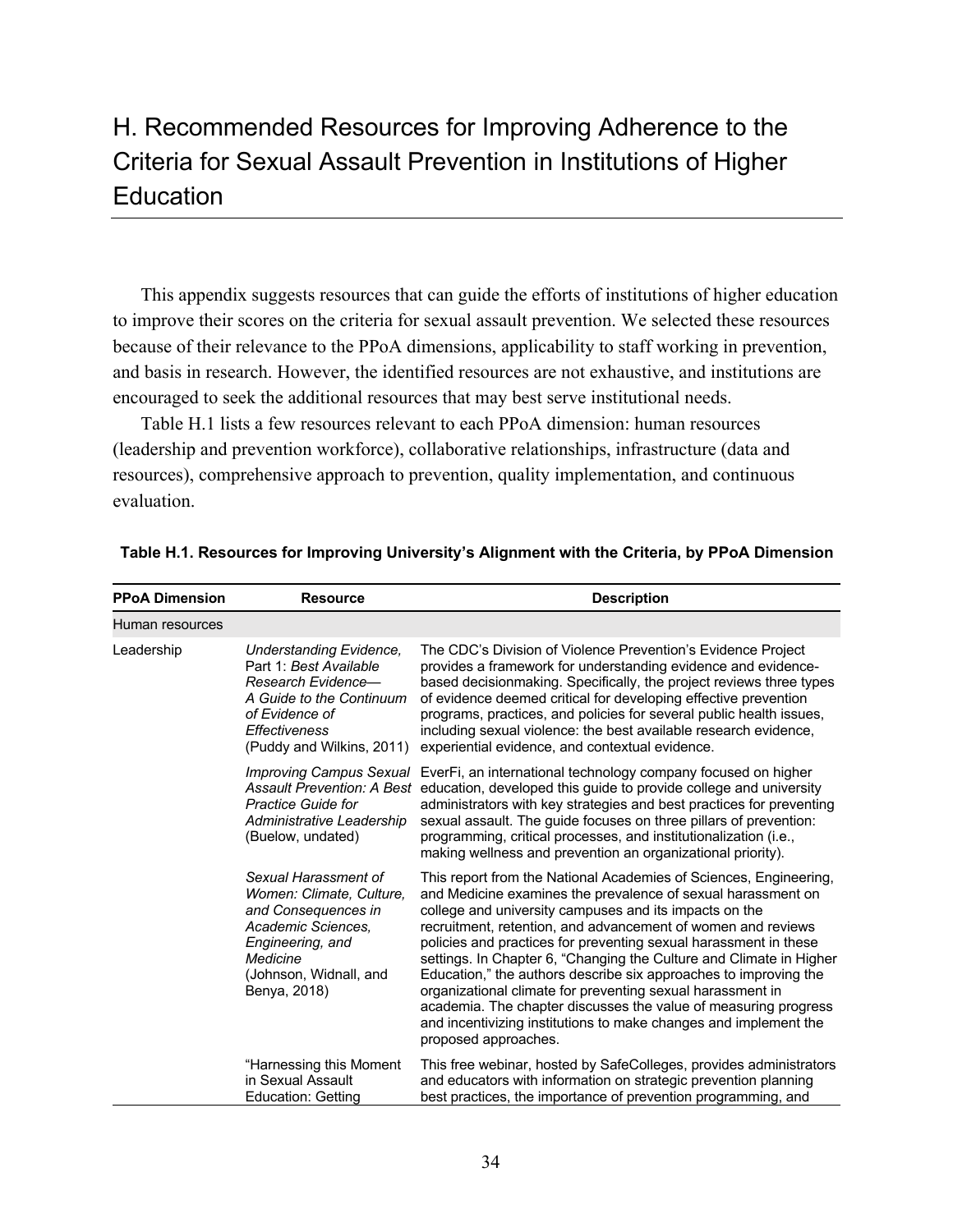| <b>PPoA Dimension</b>          | <b>Resource</b>                                                                                                                                                                                         | <b>Description</b>                                                                                                                                                                                                                                                                                                                                                                                                                                                                                                                                                                                                                                                                      |
|--------------------------------|---------------------------------------------------------------------------------------------------------------------------------------------------------------------------------------------------------|-----------------------------------------------------------------------------------------------------------------------------------------------------------------------------------------------------------------------------------------------------------------------------------------------------------------------------------------------------------------------------------------------------------------------------------------------------------------------------------------------------------------------------------------------------------------------------------------------------------------------------------------------------------------------------------------|
|                                | Strategic with Our<br><b>Prevention Efforts"</b>                                                                                                                                                        | strategies to make the most of limited budgets, collaborations, and<br>time.                                                                                                                                                                                                                                                                                                                                                                                                                                                                                                                                                                                                            |
|                                | (Issadore and Williams,<br>2019)                                                                                                                                                                        |                                                                                                                                                                                                                                                                                                                                                                                                                                                                                                                                                                                                                                                                                         |
| Prevention<br>workforce        | "Sexual Assault Response<br>Team Toolkit"<br>(National Sexual Violence<br>Resource Center, 2018)                                                                                                        | The National Sexual Violence Resource Center developed this<br>toolkit to provide protocols and guidelines for creating a sexual<br>assault response team (SART) or any other prevention team that<br>focuses on improving the system or community response to reports<br>of sexual assault. SARTs are tasked with supporting victims,<br>holding offenders accountable, and increasing community safety.<br>The toolkit also provides practical tips to help SARTs work<br>effectively, ideas for expansion, tools for identifying community<br>needs, best practices, and connections to technical assistance<br>providers.                                                           |
|                                | "What Can Campuses<br>Learn from Community<br>Sexual Assault Response<br><b>Teams? Literature Review</b><br>of Teams' Purpose,<br>Activities, Membership,<br>and Challenges"<br>(Carlson et al., 2020)  | This literature review summarizes published articles examining the<br>role of community SARTs and campus team approaches. The<br>authors identify differences between the two teams' goals and<br>activities and present challenges for defining the role of campus<br>response teams.                                                                                                                                                                                                                                                                                                                                                                                                  |
|                                | "Developing an Effective<br><b>Campus Sexual Assault</b><br><b>Prevention Task Force:</b><br>Lessons Learned from<br>Multiple Midwestern<br>Universities"<br>(Mabachi et al., 2020)                     | This multisite qualitative study investigates stakeholder perceptions<br>of facilitators, barriers, and lessons learned from creating a sexual<br>assault prevention task force in seven Midwestern postsecondary<br>institutions. The authors distinguish task forces from SARTs in that<br>the task force focuses more on planning, developing, and<br>implementing a comprehensive prevention and sustainability plan.<br>That is, while a SART focuses on response efforts, a task force<br>focuses on institutional prevention. Task forces can include various<br>stakeholders, such as administrators, professors, coaches, campus<br>police, students, and community advocates. |
| Collaborative<br>relationships | <b>Engaging Communities in</b><br><b>Sexual Violence</b><br>Prevention: A Guidebook<br>for Individuals and<br>Organizations Engaging<br>in Collaborative<br><b>Prevention Work</b><br>(Curtis, undated) | This guidebook from the Texas Association Against Sexual Assault<br>is a tool to help communities and individuals collaborate on<br>community-based primary prevention of sexual violence. The<br>guidebook focuses on building partnerships with community<br>members, which broadly encompasses any group of individuals<br>who are representative of the population that will be the focus of the<br>prevention initiatives. It presents an ecological framework for<br>primary prevention, ways to identify potential partners, steps for<br>conducting community work groups, and approaches for identifying<br>community needs and risk factors.                                  |
|                                | "List of Sexual Assault<br>Coalitions"<br>(DC Rape Crisis Center,<br>2019)                                                                                                                              | Several states have statewide coalitions involving multiple<br>stakeholders, such as colleges, rape crisis centers, organizations,<br>and individuals, who work in collaboration to end sexual violence.<br>Some areas of focus include education, advocacy, and legislation.<br>This webpage presents information, by state, on events (e.g.,<br>conferences, trainings), programs, and resources.                                                                                                                                                                                                                                                                                     |
| Infrastructure                 |                                                                                                                                                                                                         |                                                                                                                                                                                                                                                                                                                                                                                                                                                                                                                                                                                                                                                                                         |
| Data                           | "Survey Questionnaire"<br>(Association of American<br>Universities [AAU],<br>undated)                                                                                                                   | AAU's Campus Climate Survey on Sexual Assault and Sexual<br>Misconduct is a publicly available survey. The survey allows<br>institutions to collect data on the incidence, prevalence, and risk<br>factors for sexual assault and misconduct. The survey also<br>assesses the overall climate on campuses with respect to<br>perceptions of risk, knowledge about resources available to victims,<br>and perceived reactions to an incidence of sexual assault or                                                                                                                                                                                                                       |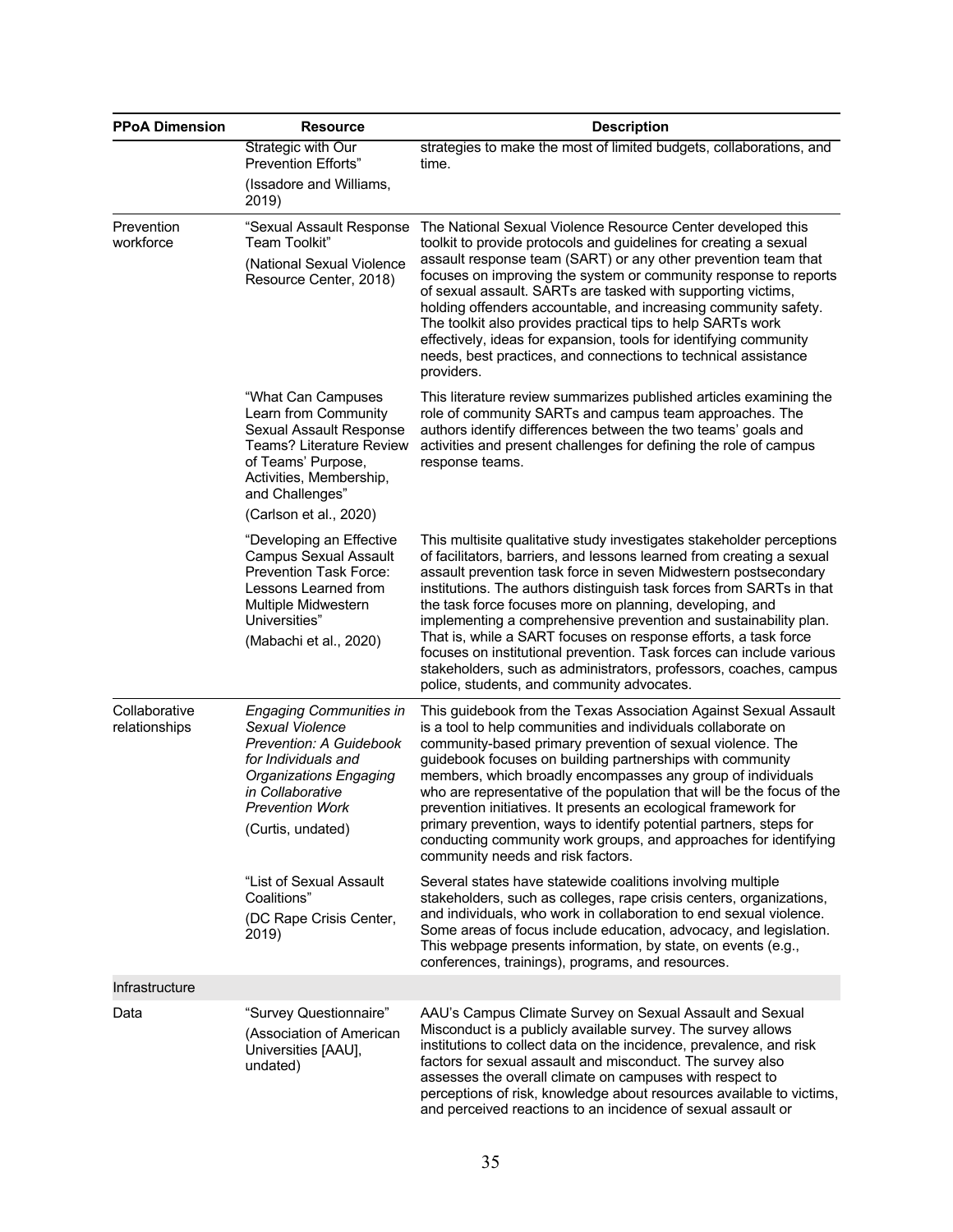| <b>PPoA Dimension</b>                      | <b>Resource</b>                                                                                                                                                                                    | <b>Description</b>                                                                                                                                                                                                                                                                                                                                                                                                                                                                                                                                                                                                                                                                                                                                                             |
|--------------------------------------------|----------------------------------------------------------------------------------------------------------------------------------------------------------------------------------------------------|--------------------------------------------------------------------------------------------------------------------------------------------------------------------------------------------------------------------------------------------------------------------------------------------------------------------------------------------------------------------------------------------------------------------------------------------------------------------------------------------------------------------------------------------------------------------------------------------------------------------------------------------------------------------------------------------------------------------------------------------------------------------------------|
|                                            |                                                                                                                                                                                                    | misconduct. Data from this survey can help college and university<br>administrators develop practices and policies to make their<br>campuses safer. Aggregated data across institutions can also help<br>inform policymakers as they work on possible legislative and<br>administrative initiatives.                                                                                                                                                                                                                                                                                                                                                                                                                                                                           |
|                                            | #WeSpeak: Student<br>Experiences, Attitudes,<br>and Beliefs About Sexual<br>Violence-Results of the<br>Rutgers University-<br><b>Newark Campus Climate</b><br>Assessment<br>(McMahon et al., 2016) | The Rutgers University Campus Climate Assessment is another<br>example of a climate survey. This report provides details of the<br>methodology and the findings from a quantitative survey and<br>qualitative focus groups with students. The survey instrument was<br>adapted from one developed by the White House Task Force to<br>Protect Students from Sexual Assault. Findings from this type of<br>assessment can help identify gaps and strengths in an institutions'<br>response to sexual violence on campus.                                                                                                                                                                                                                                                        |
|                                            | <b>Problem Analysis: The</b><br><b>First Step in Prevention</b><br>Planning<br>(DeJong, 2009)                                                                                                      | This short report from the Higher Education Center for Alcohol and<br>Other Drug Abuse and Violence Prevention discusses how data<br>collected through a problem analysis (i.e., needs assessment) can<br>be used for strategic planning of prevention programs on college<br>and university campuses. This is the first step in a multistep<br>process for strategic planning. Conducting a problem analysis<br>involves gathering objective data on the nature and scope of the<br>problem, examining available resources and assets on campus,<br>and analyzing and summarizing information to clarify needs and<br>opportunities.                                                                                                                                          |
| Resources                                  | <b>Combating Sexual Assault</b><br>and Misconduct<br>(AAU, 2017)                                                                                                                                   | This report from AAU highlights activities universities have<br>undertaken to prevent and respond to campus sexual assault and<br>misconduct. The report was informed by a survey of AAU members<br>(Campus Activities Survey), which asked administrators to report<br>on activities their institutions are engaged in, collaborations and<br>partnerships, and resources devoted to these efforts. In section 5,<br>"Resources," the report describes the different ways in which<br>universities are supporting their sexual assault and misconduct<br>prevention efforts, such as interoffice data-sharing as well as<br>funding and staff for specific resources (e.g., victim support,<br>trainings, data collection, administrative functions, and law<br>enforcement). |
|                                            | "Campus Program"<br>(U.S. Department of<br>Justice, Office on<br>Violence Against Women,<br>undated)                                                                                               | The Grants to Reduce Sexual Assault, Domestic Violence, Dating<br>Violence, and Stalking on Campus Program was created by<br>Congress and is designed to fund institutions of higher education to<br>develop comprehensive plans to prevent sexual assault, domestic<br>violence, dating violence, and stalking on campuses. These plans<br>can include victim services, campus law enforcement, health<br>services, trainings, and links to local resources. In 2018, the<br>program gave out 57 awards, totaling over \$18 million.                                                                                                                                                                                                                                          |
| Comprehensive<br>approach to<br>prevention | STOP SV: A Technical<br>Package to Prevent<br>Sexual Violence<br>(Basile et al., 2016)                                                                                                             | The CDC developed this material, which is a compilation of<br>strategies to help communities enhance their prevention efforts to<br>reduce sexual violence and its consequences. These strategies<br>include setting social norms that protect against violence, teaching<br>skills to prevent sexual violence, offering opportunities to empower<br>and support victims, creating protective environments, and<br>supporting victims or survivors of sexual violence. The package has<br>three components: the STOP SV strategies for achieving the goal<br>of preventing sexual violence, the approach for advancing the<br>strategies (programs, policies, or practices), and the evidence for<br>each approach.                                                            |
|                                            | Preventing and<br><b>Addressing Campus</b><br>Sexual Misconduct: A                                                                                                                                 | This guide was developed by the White House Task Force to<br>Protect Students from Sexual Assault. It provides recommendations<br>to help university leaders think about how to develop a                                                                                                                                                                                                                                                                                                                                                                                                                                                                                                                                                                                      |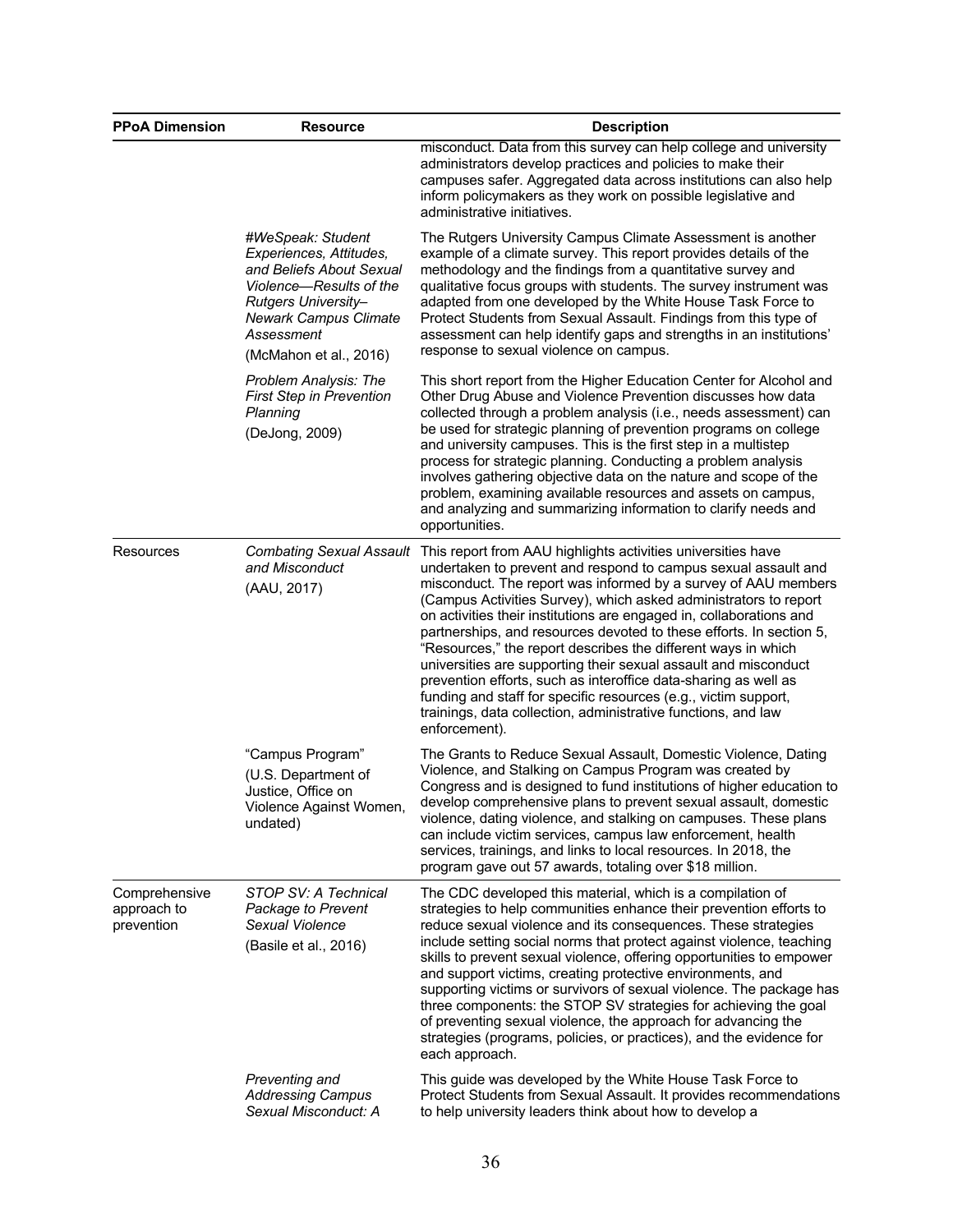| <b>PPoA Dimension</b>     | <b>Resource</b>                                                                                                                                                                           | <b>Description</b>                                                                                                                                                                                                                                                                                                                                                                                                                                                                                                                                                                                    |
|---------------------------|-------------------------------------------------------------------------------------------------------------------------------------------------------------------------------------------|-------------------------------------------------------------------------------------------------------------------------------------------------------------------------------------------------------------------------------------------------------------------------------------------------------------------------------------------------------------------------------------------------------------------------------------------------------------------------------------------------------------------------------------------------------------------------------------------------------|
|                           | Guide for University and<br>College Presidents,<br>Chancellors, and Senior<br>Administrators<br>(White House Task Force<br>to Protect Students from<br>Sexual Assault, 2017)              | comprehensive plan of prevention for sexual misconduct.<br>Specifically, it focuses on six elements: a coordinated campus and<br>community response; prevention and education; policy<br>development and implementation; reporting options, advocacy, and<br>support services; climate surveys, performance measurement, and<br>evaluation; and transparency.                                                                                                                                                                                                                                         |
|                           | The Culture of Respect<br><b>CORE Blueprint Program</b><br>(National Association of<br><b>Student Personnel</b><br>Administrators [NASPA],<br>2017)                                       | The Culture of Respect is a NASPA (a professional organization<br>focused on student affairs) initiative focusing on building capacity at<br>institutions to end sexual violence through ongoing, expansive<br>organizational change. The CORE blueprint is a reference guide to<br>evidence-based and expert-recommended practices to address<br>sexual violence on college and university campuses. It focuses on<br>six pillars that engage multiple stakeholders: survivor support, clear<br>policies, multitiered education, public disclosure, schoolwide<br>mobilization, and self-assessment. |
|                           | Sexual Violence<br><b>Prevention: An Athletics</b><br>Tool Kit for a Healthy and<br>Safe Culture<br>(National Collegiate<br><b>Athletic Association Sport</b><br>Science Institute, 2019) | The National Collegiate Athletic Association developed this sexual<br>violence prevention toolkit, gearing it toward those who educate,<br>coach, and support student athletes. The toolkit focuses on five<br>areas of commitment: leadership, collaboration, compliance and<br>accountability, education, and student-athlete engagement. It also<br>includes such resources as protocols for athletics departments and<br>campus collaboration tools.                                                                                                                                              |
| Quality<br>Implementation | "Adoption, Adaptation,<br>and Fidelity of<br>Implementation of Sexual<br><b>Violence Prevention</b><br>Programs"<br>(Noonan et al., 2009)                                                 | This article examines the multilevel factors associated with<br>adoption and fidelity of two evidence-based sexual violence<br>prevention programs in new settings. The authors present findings<br>from quantitative and qualitative interviews with key stakeholders at<br>various organizations involved in the adoption or implementation of<br>the programs.                                                                                                                                                                                                                                     |
|                           | "Successful Program<br>Implementation: Lessons<br>from Blueprints"<br>(Mihalic et al., 2004)                                                                                              | This article examines the implementation processes of the<br>Blueprints for Violence Prevention initiative. The authors present<br>findings from process evaluations at each of the program's<br>replication sites. The evaluations focused on the implementation<br>processes (e.g., barriers to implementation) and factors that may<br>have affected the quality and fidelity of implementation.                                                                                                                                                                                                   |
| Continuous<br>evaluation  | "Evaluation Toolkit"<br>(National Sexual Violence<br>Resource Center,<br>undated)                                                                                                         | The National Sexual Violence Resource Center developed this<br>toolkit to guide the program evaluation process for sexual violence<br>prevention programs. It covers 17 specific topics (including<br>introduction to evaluation, measures, data collection methods, and<br>outcomes and indicators) and provides self-study guides,<br>worksheets, and tools to support planning and implementation of<br>program evaluations and training activities, as well as examples<br>and case studies.                                                                                                      |
|                           | <b>Culture of Respect CORE</b><br>Evaluation<br>(NASPA, 2021)                                                                                                                             | The NASPA Culture of Respect initiative developed an evaluation<br>tool to enable institutions to self-assess their sexual violence<br>prevention efforts. Questions are organized around the CORE<br>Blueprint pillars (see NASPA, 2017). The evaluation process helps<br>institutions identify strengths and opportunities for improving<br>institutions' strategies for addressing sexual violence on campus.                                                                                                                                                                                      |
|                           | <b>Measures of Performance</b><br>and Effectiveness for the<br>Marine Corps' Sexual<br><b>Assault Prevention</b><br>Programs<br>(Farris et al., 2019)                                     | This RAND Corporation report describes the development of<br>measures of effectiveness and measures of performance. The<br>report contains logic models for prevention activities and identifies<br>measures for each component of the logic model. It also reviews<br>other common measures used in the evaluation of sexual assault<br>prevention training in the military and civilian settings.                                                                                                                                                                                                   |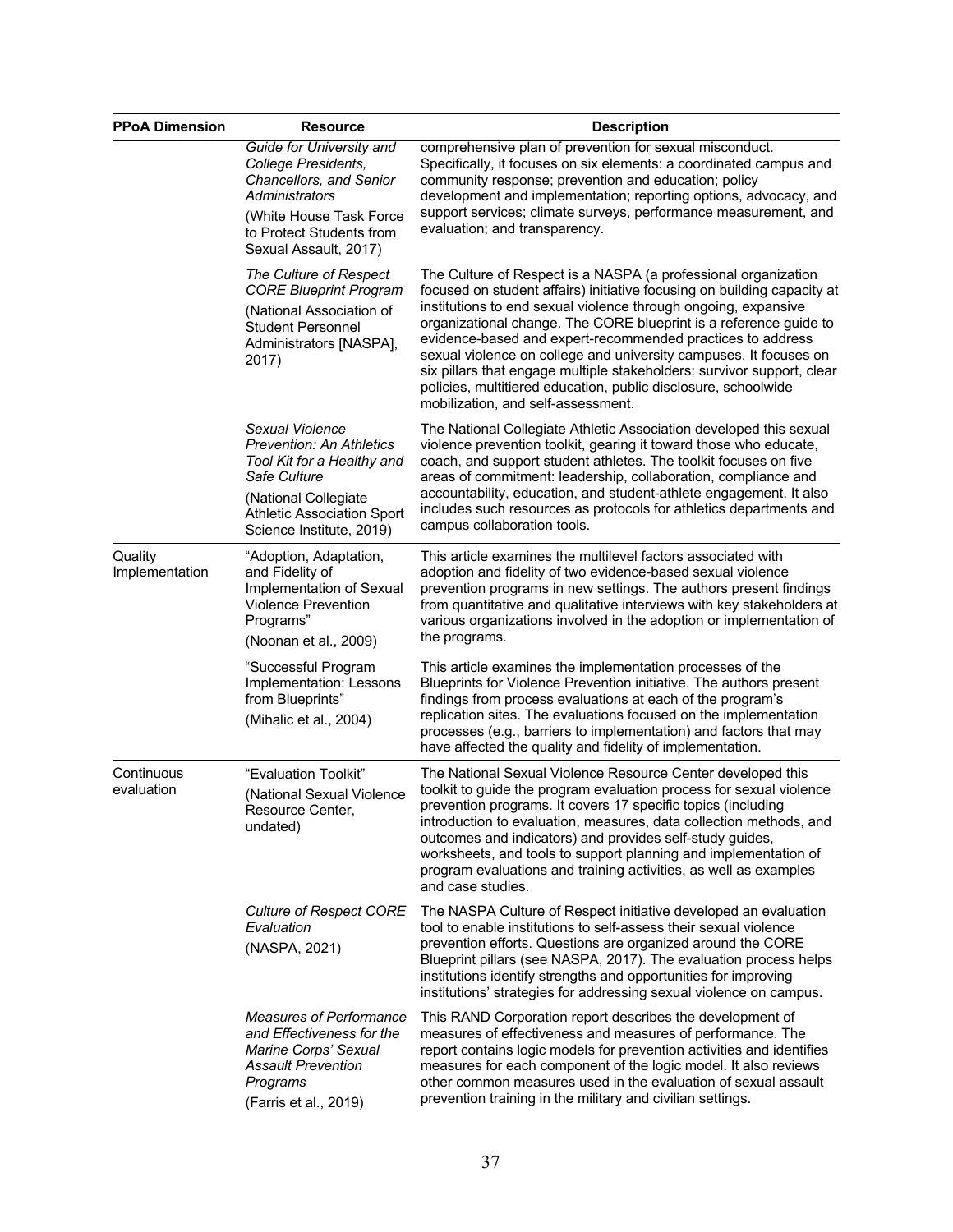| <b>PPoA Dimension</b> | <b>Resource</b>                                                                                                                                                                                                     | <b>Description</b>                                                                                                                                                                                                                                                                                                                                                                                                                                                                                                                                                                                                        |
|-----------------------|---------------------------------------------------------------------------------------------------------------------------------------------------------------------------------------------------------------------|---------------------------------------------------------------------------------------------------------------------------------------------------------------------------------------------------------------------------------------------------------------------------------------------------------------------------------------------------------------------------------------------------------------------------------------------------------------------------------------------------------------------------------------------------------------------------------------------------------------------------|
|                       | "Getting To Outcomes <sup>®</sup><br>Improving Community-<br><b>Based Prevention: A</b><br>Toolkit to Help<br>Communities Implement<br>and Evaluate Their<br>Prevention Programs"<br>(RAND Corporation,<br>undated) | Getting To Outcomes <sup>®</sup> is a results-oriented approach from the<br>RAND Corporation to help communities implement and evaluate<br>their prevention programs targeting negative health behaviors. The<br>toolkit describes ten steps involved in the process, from identifying<br>the problem to sustaining successful programs. The approach has<br>been applied to guide implementation and evaluation of sexual<br>assault prevention programs in the military.                                                                                                                                                |
|                       | <b>Combating Sexual</b><br><b>Assault and Misconduct</b><br>(AAU, 2017)                                                                                                                                             | This AAU report describes sexual assault and misconduct policies<br>and programs implemented across AAU member universities.<br>Section 6, "Measuring Change," presents how (methods)<br>universities are measuring change, across various indicators, in<br>response to prevention efforts. Example indicators include<br>prevalence data, behaviors and risk factors, campus climate, and<br>knowledge of campus policies and resources.                                                                                                                                                                                |
|                       | "Incorporating Evaluation<br>into Media Campaign<br>Design"<br>(Potter, 2008)                                                                                                                                       | This article describes how evaluation can be part of an ongoing<br>quality improvement effort—from the planning, design, and<br>implementation stages-of media campaigns for sexual violence<br>prevention. The author discusses how campaign teams can<br>facilitate the inclusion of evaluation throughout the development<br>stage so that the final campaign is based on constant feedback.<br>Campaign creators can help ensure the campaign reaches the<br>target audience. Finally, pretest and posttest evaluations can help<br>assess the campaigns' effects on changing knowledge, attitudes,<br>and behaviors. |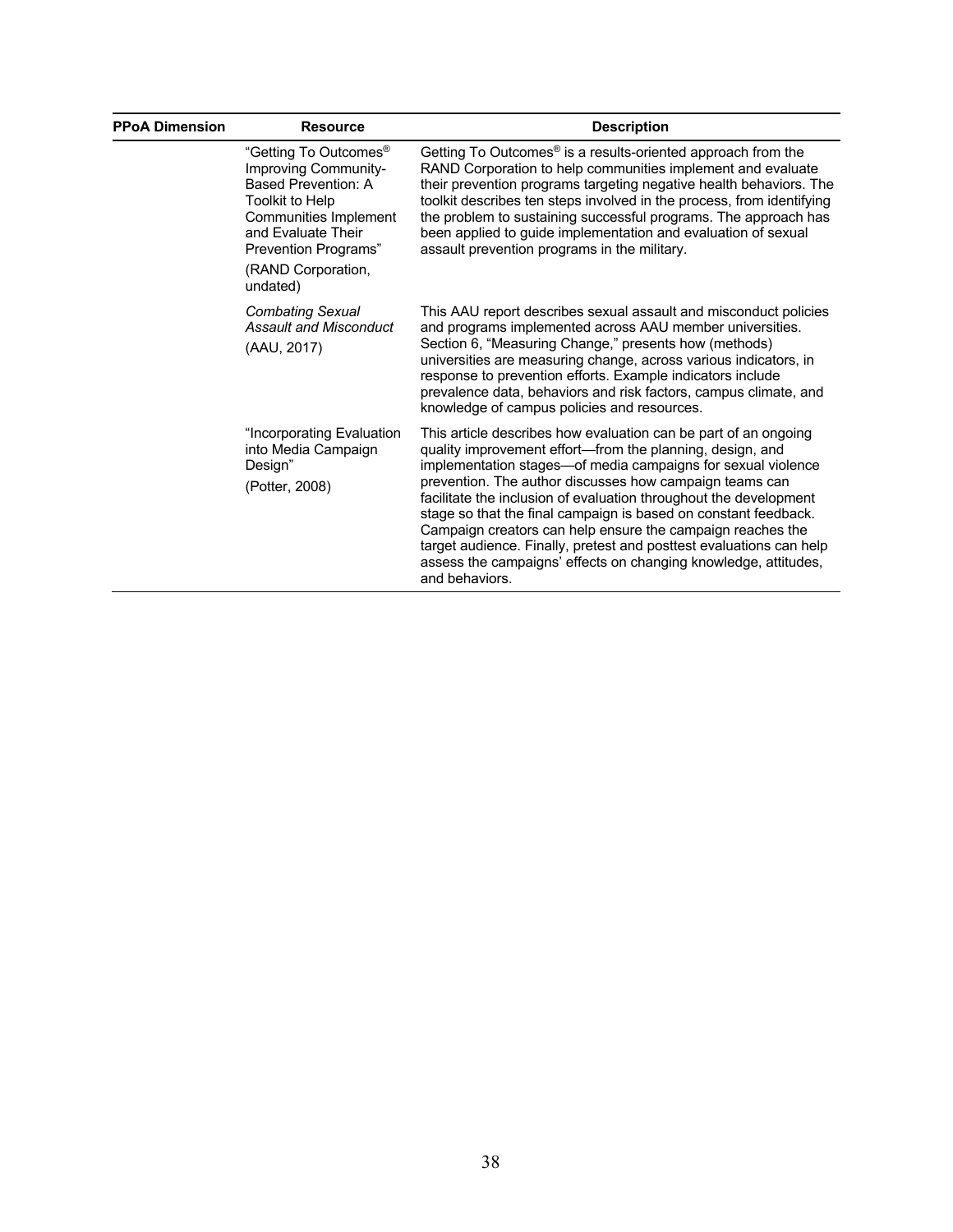This appendix provides further detail on what information should be included in the final self-assessment report and how the report should be structured.

While the structure and content of the report can vary, it is important to communicate the *purpose* of the assessment, the *methods* used to conduct the assessment, the *strengths* of the university's sexual assault and harassment prevention efforts, *areas for growth* in prevention, and *recommended actions* for growth in the targeted areas. Note that some sections will be longer and more detailed, while others will be brief. The report should make clear which areas for growth are the most critical and important to prioritize. Recommendations should be specific and actionable.

# Using This Appendix

What follows is an extended version of the report outline included in the self-assessment guide. Instructions and questions to consider appear in the blue boxes. In addition to general guidance, this outline includes examples of how the information in the report can be presented. These examples draw on the fictional example of using the guide in Appendix G.

Users can refer to this detailed outline as a starting point for developing their own reports but should customize each section for the particular context in which the assessment was conducted. In some cases, the structure presented here may not be the most appropriate way to describe the assessment results. In such cases, working groups can devise a format that best works for them, making sure to include the elements listed in italics above.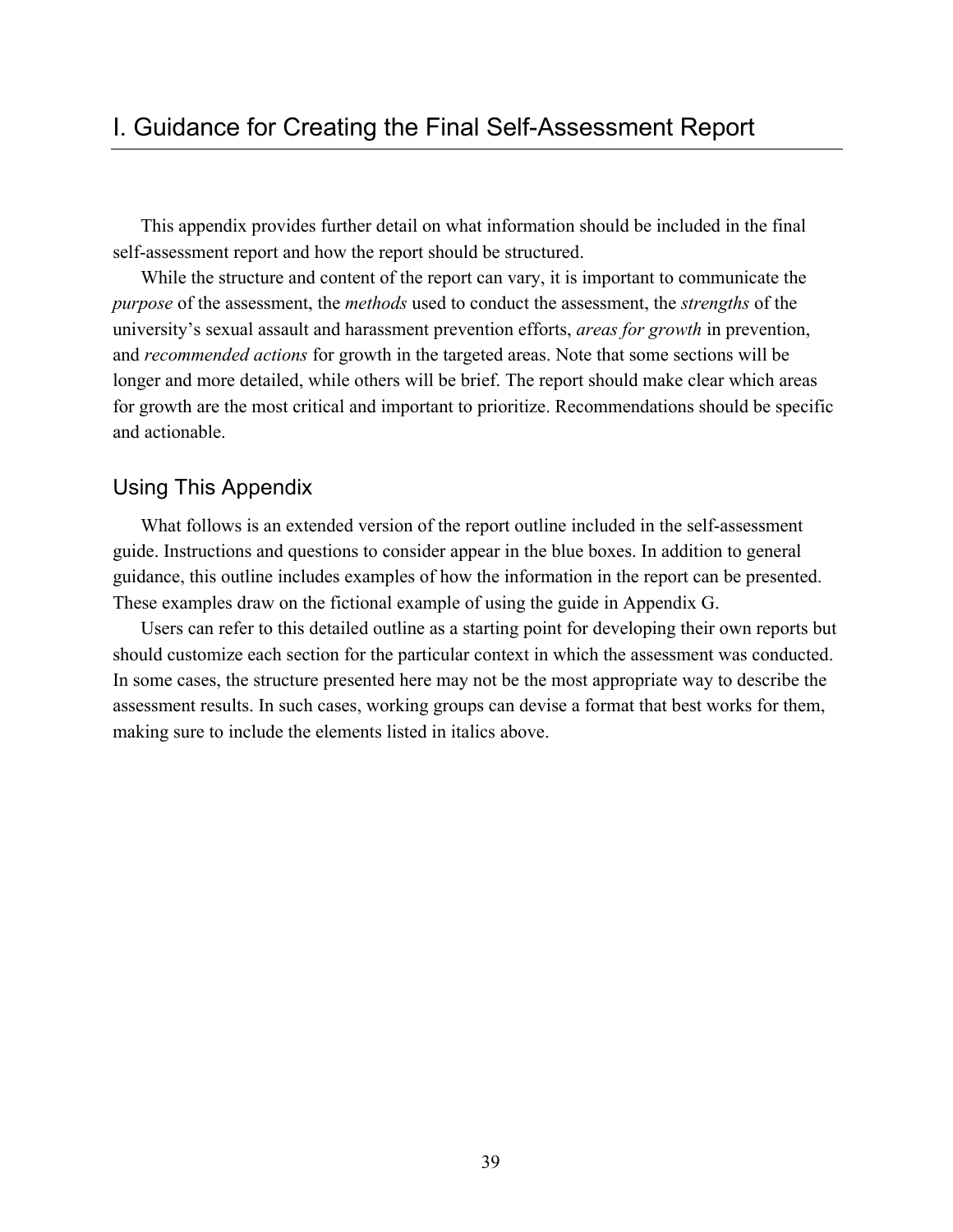### **1. Executive Summary**

*This section should include a one- to two-page overview of purpose of the report and the methods used to complete the self-assessment. The strengths and gaps in the university's prevention efforts should be briefly summarized at both the institution and program levels. Finally, include an overview of the working group's recommendations. While the language used in the sample can be adapted, this section should be modified based on the scope of the assessment as determined by the working group.*

#### **Sample Text**

This report serves to communicate the results of the prevention assessment team's evaluation of State University's sexual assault and harassment prevention efforts. This assessment included evaluation of university-level prevention efforts (e.g., policies, resources, collaboration) and specific programs designed to prevent sexual assault and harassment. Information for this assessment was gathered by reviewing available policies and program-related documents and by interviewing administrators and prevention staff. The information gathered was used to rate university-level efforts and individual prevention programs using a set of best-practice criteria. The ratings were then used to inform recommendations for improving State University's sexual assault and harassment prevention programming.

The self-assessment process identified strengths and areas for growth within State University's sexual assault and harassment prevention efforts. One of the strengths of the university's prevention efforts is the value and importance that university leaders place on sexual assault and harassment prevention. Additionally, there have been recent efforts to systematically review program implementation and outcomes data to facilitate continuous quality improvement. This assessment also identified several key areas for growth, including a lack of resources devoted to prevention efforts and a lack of coordination of effort among departments

The team evaluated the AlcoholEdu program by EverFi and the universitycreated Bystander program. Detailed strengths and recommendations at the program level can be found in the body of this report.

The results of this assessment suggest that State University should form an interdisciplinary working group, representing stakeholders from a variety of institutional levels. Forming this working group would allow State University to more effectively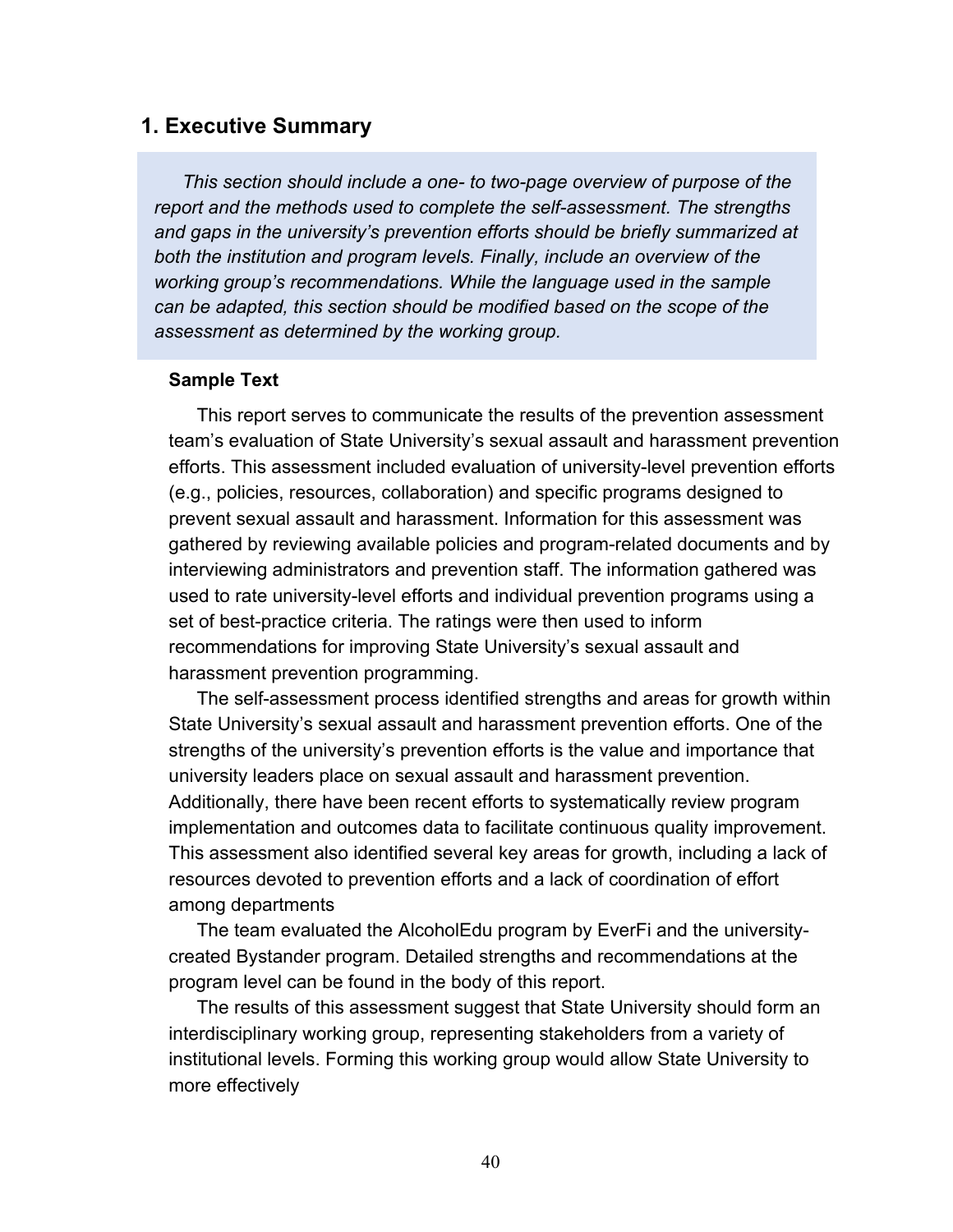- coordinate the efforts of various groups working toward preventing sexual assault and harassment to ensure that efforts are aligned, that they are not duplicative, and that messaging is consistent
- facilitate outcome evaluations by ensuring that all prevention programs have clearly stated goals and objectives.

# **2. Brief Description of the Information Collected as Part of the Self-Assessment**

*If documents from previous assessments were reviewed, describe them here. What was reviewed? This may include needs and resources assessments, program goals and outcomes, notes on program implementation, program feedback, policies, professional development records, etc. What was deemed to be unchanged from prior assessments? What was deemed to be changed and warranting re-review?*

#### **Sample**

In conducting this assessment, the working group gathered and reviewed information on all sexual assault and harassment prevention programs as well as university-level policies and procedures affecting prevention efforts. Examples of policies reviewed include those related to professional development for prevention staff and retention of these staff. The prevention assessment team also conducted interviews with the president of the university, Title IX staff, campus law enforcement officers, student services staff, and staff from campus health and mental health offices. These interviews helped provide a comprehensive view of policies and efforts related to prevention across the university.

The programs reviewed for this assessment were Everfi's AlcoholEdu and the university-created Bystander program. Because this is the first comprehensive assessment of State University's prevention efforts, no prior assessment documents existed. Prevention inventory forms were completed to gather data on AlcoholEdu and the Bystander program. The working group also reviewed the curriculum, pre- and postassessments, and outcome and process evaluation information that was available for AlcoholEdu.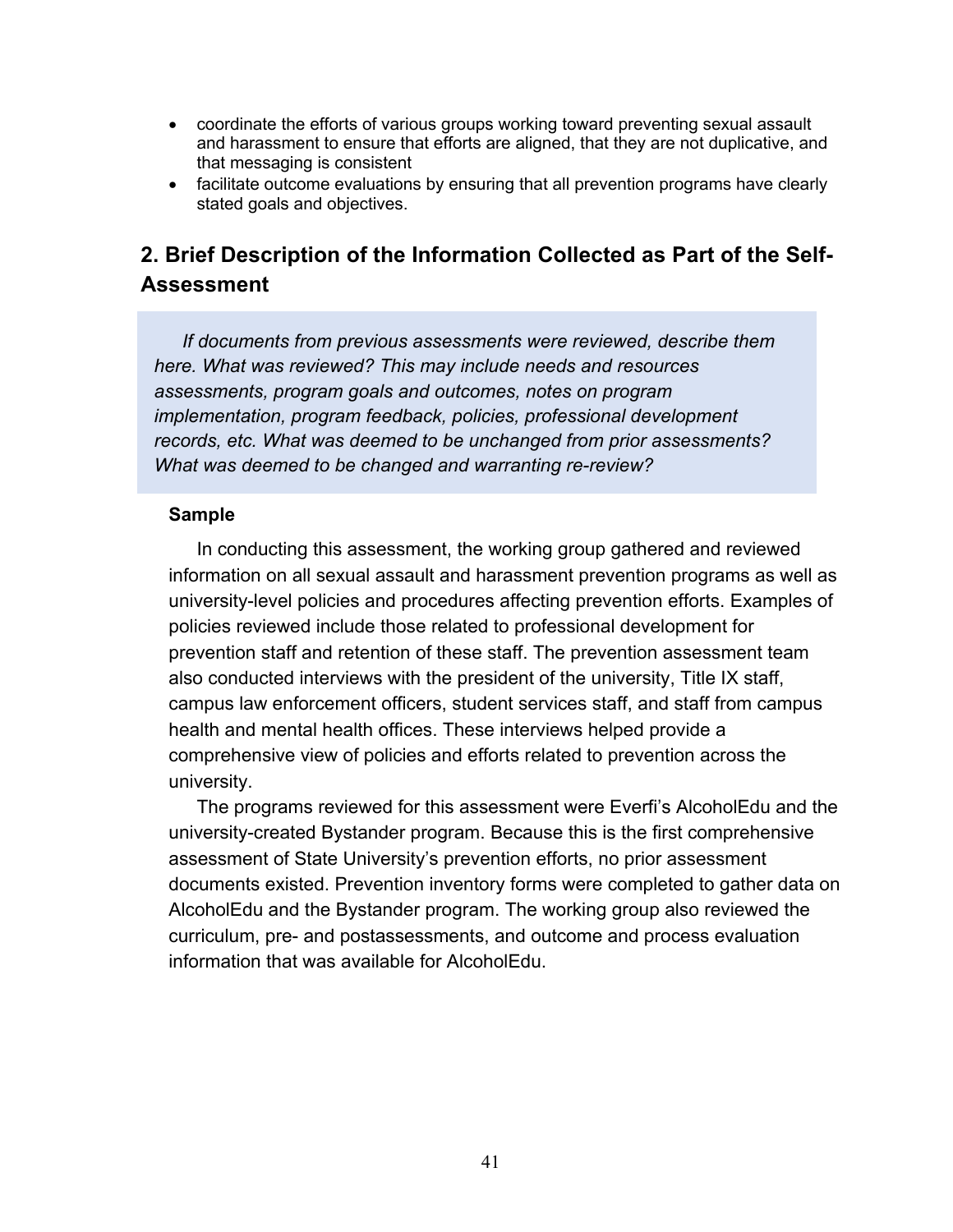# **3. Brief Summary of Each University-Level Criterion Rating**

*For each domain, describe key strengths and gaps, as well as specific, actionable recommendations. Also describe any changes that warranted rerating criteria.*

### **Sample***:* **Leadership**

Using the information collected in the box, leadership at State University values sexual assault and harassment prevention and aims to empower prevention staff to address these issues. Several working groups exist across various areas of the university but typically on an as-needed basis, focusing on specific initiatives. There is a lack of coordination of efforts across departments and levels of the university, which may impede progress toward the reduction of sexual assault and harassment.

|                                 | <b>Supporting Information Collected During</b><br>the Assessment: Leadership<br><b>Interview summary:</b> Addressing sexual assault and harassment is seen as important, |      |                                                                                                                                                                                                                                                   |
|---------------------------------|--------------------------------------------------------------------------------------------------------------------------------------------------------------------------|------|---------------------------------------------------------------------------------------------------------------------------------------------------------------------------------------------------------------------------------------------------|
|                                 | and leadership empower staff to tackle the issue, but there is little collaboration.                                                                                     |      |                                                                                                                                                                                                                                                   |
| <b>PPoA</b><br><b>Dimension</b> | Criteria ratings and interpretation:<br><b>Criterion Description</b>                                                                                                     | Mean | Interpretation                                                                                                                                                                                                                                    |
| Leadership                      | Leaders consistently use<br>available research evidence<br>to inform decisions. Leaders<br>rely on available evidence<br>when briefing and approving<br>initiatives.     | 3.5  | Leaders only use evidence<br>sometimes. For example,<br>EverFi's program has some<br>evidence, but the Bystander<br>program does not (although it<br>is based on sound theory).                                                                   |
|                                 | Leaders at all levels<br>consistently work together<br>when planning prevention.                                                                                         | 2.0  | There is no organized,<br>systematic body, pulled from<br>multiple parts of the<br>university, that addresses<br>sexual assault prevention.<br>There are a few examples of<br>time-limited and ad hoc<br>working groups addressing<br>this issue. |

*Recommendations*: Form an interdepartmental working group focused on coordinated sexual assault and harassment prevention. While the existing project-based working groups have assisted with implementation and evaluation of sexual assault and harassment prevention programming, coordinating these efforts throughout all levels of leadership will promote more-comprehensive and more-cohesive prevention efforts.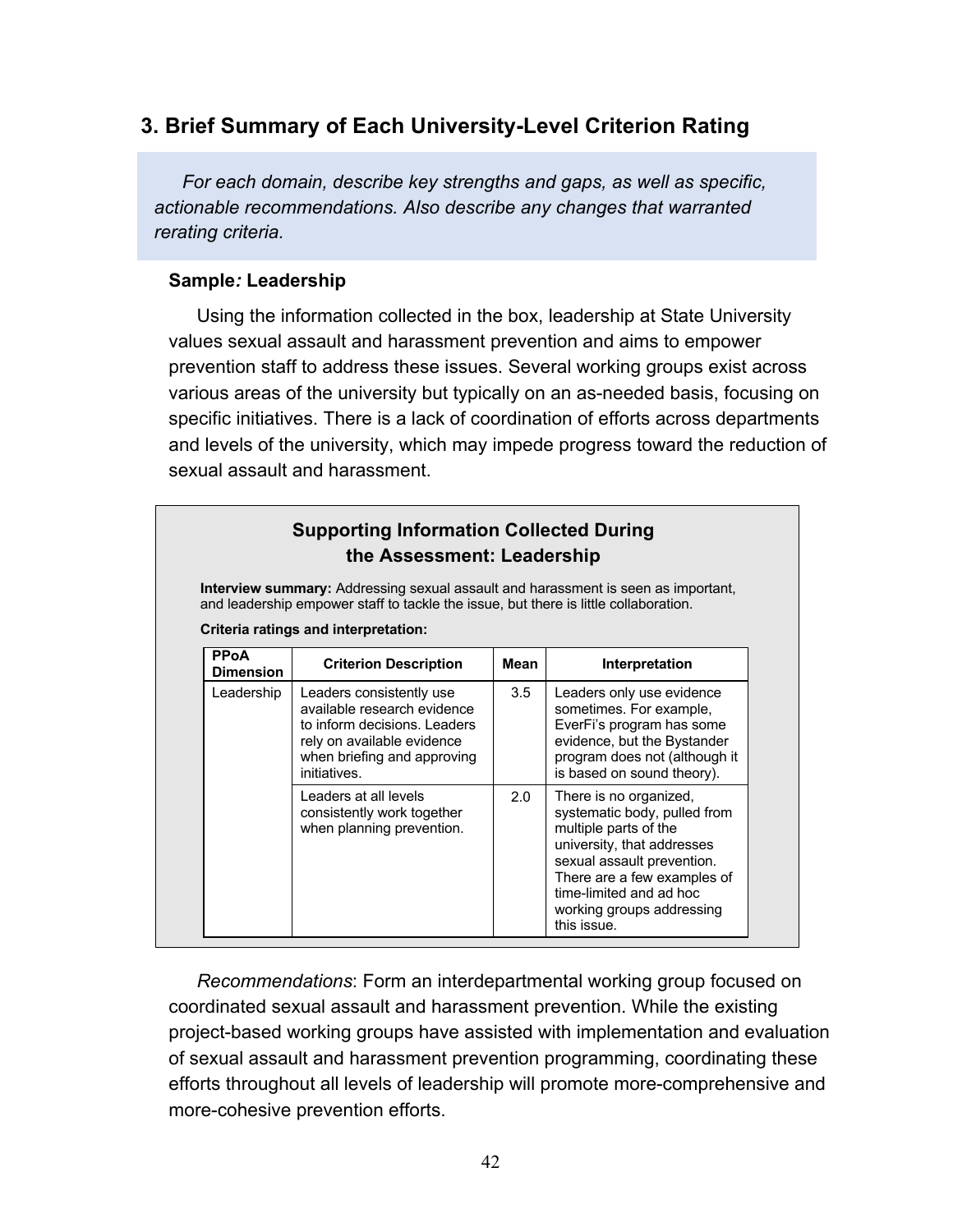# **4. Brief Summary of Each Activity-Level Criterion Rating**

*For each domain, describe key strengths and gaps, as well as specific, actionable recommendations. Also describe any changes that warranted rerating of criteria.*

#### **Sample: Goals and Desired Outcomes, Evidence-Informed Activities**

#### **Goals and Desired Outcomes**

Review of program documentation for the EverFi and Bystander intervention programs revealed that neither program had identified specific goals or outcomes. While the programs had other strengths, the lack of goals and outcomes precludes assessment of whether the aims of the program are being achieved.

*Recommendations:* Prevention staff and program facilitators working with the EverFi and Bystander intervention programs should identify clear goals (e.g., SMART goals) for each program activity and clearly define desired outcomes for each program. When defining these goals and outcomes, staff should aim to have a clear link between activity goals and desired outcomes, demonstrating the proposed mechanism for change.

#### **Choosing Evidence-Informed Activities**

EverFi's program was chosen for implementation following a thorough review of evidence supporting the program's efficacy and consideration of how well it fit university needs. However, the decision to adopt the program involved only a few stakeholders. No systematic review process was conducted when developing the Bystander intervention program, and few stakeholders were involved in the process.

*Recommendations*: Teams responsible for choosing prevention programs for implementation should develop a systematic method for evaluating potential programs. This process should include reviewing empirical evidence, considering the needs of and appropriateness for the target student population, and considering how the program may support the goals and outcomes.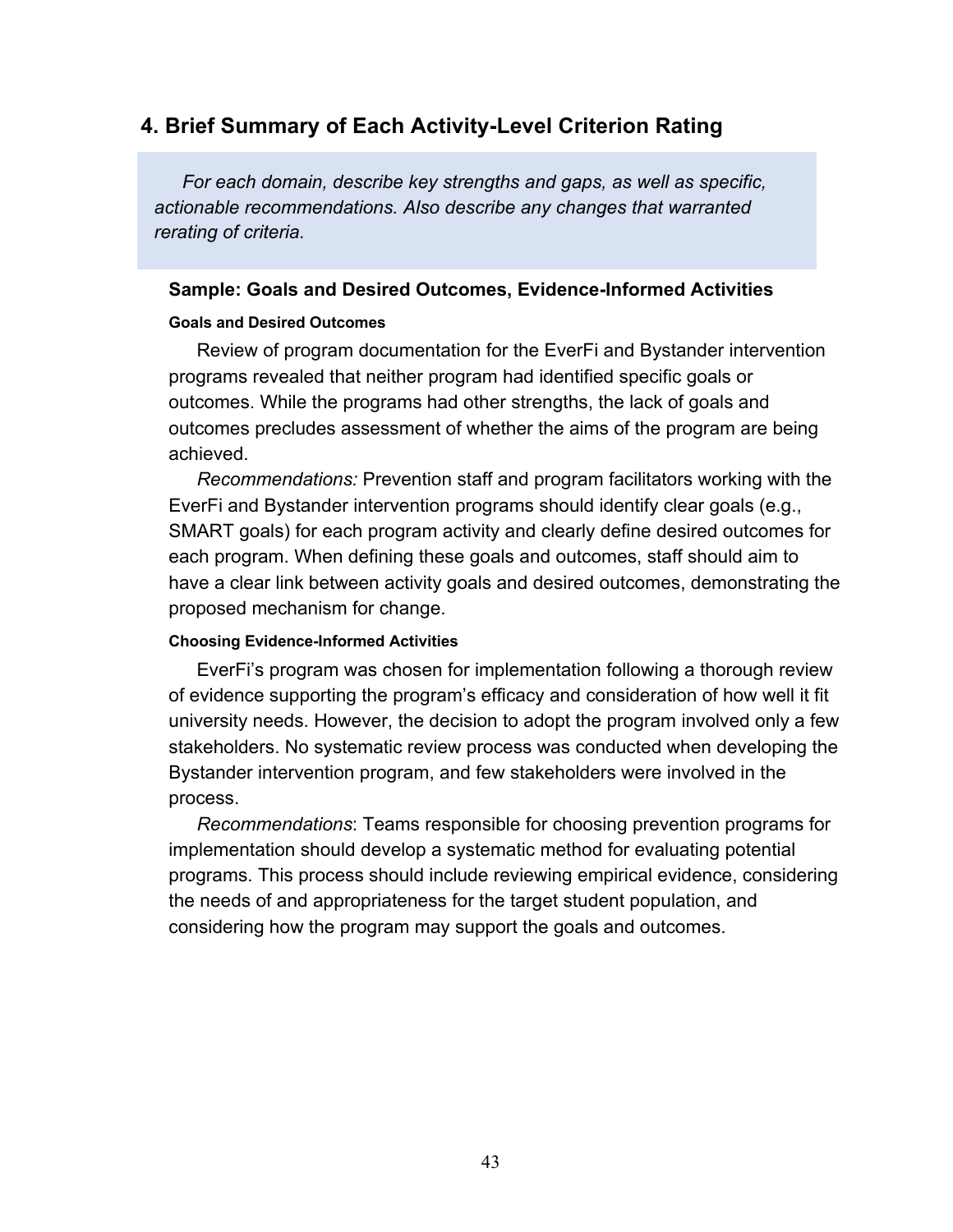#### **Supporting Information Collected During the Assessment: Goals and Outcomes and Evidence-Informed Activities**

State University has two prevention programs for which it completed inventory forms: an existing program, AlcoholEdu, which it had purchased from EverFi, and a program the university had developed, the Bystander program. In addition, the university has a number of small efforts, including pamphlets that are sent to each student and a website with information about prevention (each program is described below following the elements of the prevention inventory *in italics*).

**AlcoholEdu** is a one- to three-hour online *alcohol* prevention training that employs decentralized, interactive, and scenario-based training sessions intended for *all students* to take *individually*. There is *research evidence supporting* that the program is effective in reducing alcohol misuse. The curriculum has pre- and postassessments built into the course, with the preassessment serving as a *needs assessment* of alcohol risk factors and behaviors. As shown in the prevention inventory, the program was implemented in the *2019 academic year*, the university expecting that *all students would complete the training*. The *process evaluation of the program* showed that, while most students (75 percent) completed one module, fewer than half (45 percent) completed all the sessions. The *results of the outcome evaluation* were disappointing because the students did not exhibit the desired amount of change. However, the data on usage suggest an area for improvement: increasing the amount of communication from the university to increase attendance.

**The Bystander program** consists of three one-hour lectures describing the benefits of *positively intervening in instances of sexual assault or harassment*. The program was created by local faculty after reviewing other bystander programs, but there is *no research evidence* documenting positive program effectiveness. State University *requires all incoming freshmen* to attend the lectures. *Attendance is taken*, and the university will not allow students to graduate without attending all three lectures. As a result, all students wind up participating in the program (freshman who miss can attend in subsequent years). *No other tracking or evaluation* is conducted on the program.

| <b>PPoA</b><br><b>Dimension</b>                 | <b>Criterion Description</b>                                                                                                                                                                                                                                                                                                                                                                                                                               | EverFi | <b>Bystander</b> | Interpretation                                                                                                                                                                                                                                                                   |
|-------------------------------------------------|------------------------------------------------------------------------------------------------------------------------------------------------------------------------------------------------------------------------------------------------------------------------------------------------------------------------------------------------------------------------------------------------------------------------------------------------------------|--------|------------------|----------------------------------------------------------------------------------------------------------------------------------------------------------------------------------------------------------------------------------------------------------------------------------|
| Goals and<br>desired<br>outcomes                | Activity goals and SMART desired<br>outcomes (i.e., answering the<br>questions of what, when, who, how<br>much) are clearly written.                                                                                                                                                                                                                                                                                                                       | 1.0    | 1.0              | No specific outcomes were specified<br>in either program.                                                                                                                                                                                                                        |
|                                                 | There is a logical link between<br>activity goals and desired<br>outcomes, and that link is evidence<br>informed.                                                                                                                                                                                                                                                                                                                                          | 1.0    | 1.0              |                                                                                                                                                                                                                                                                                  |
|                                                 | Each activity has at least one<br>desired outcome.                                                                                                                                                                                                                                                                                                                                                                                                         | 1.0    | 1.0              |                                                                                                                                                                                                                                                                                  |
| Choosing<br>evidence-<br>informed<br>activities | The activity was chosen after<br>systematically considering<br>available research evidence<br>the needs of the target<br>$\bullet$<br>populations, also considering<br>population diversity and the<br>unique needs of individuals<br>with cross-cutting identities<br>(e.g., racial minorities who are<br>also sexual minorities)<br>academy goals and desired<br>$\bullet$<br>outcomes<br>the opinions of all key<br>$\bullet$<br>stakeholders involved. | 4.5    | 1.0              | EverFi was chosen after the<br>university researched its evidence<br>and saw that it had online delivery<br>(which was a good fit for the<br>population). No process was<br>undertaken involving the Bystander<br>program. Few stakeholders were<br>involved in either decision. |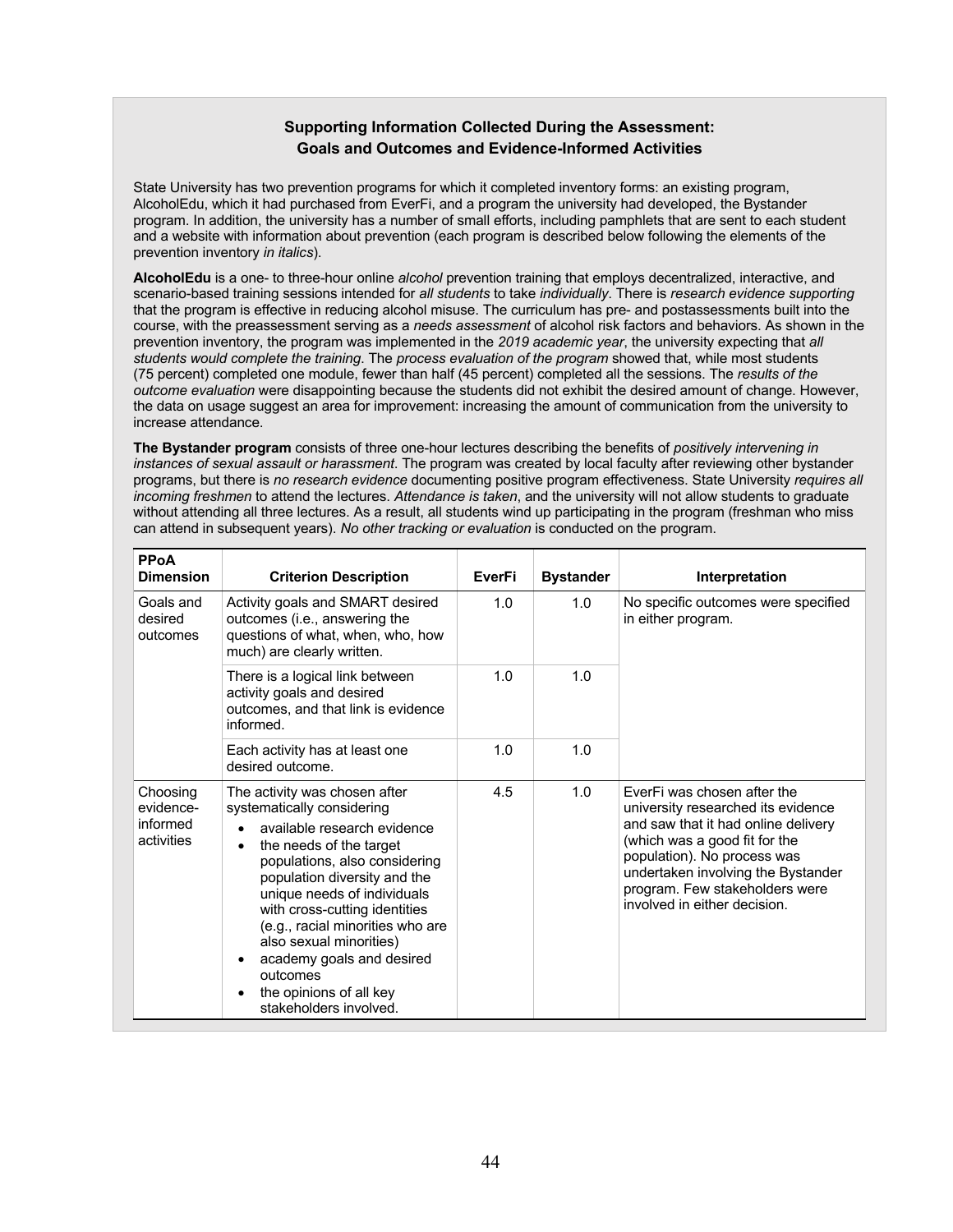## **5. Prevention Priorities Based on Self-Assessment**

*For near-term priorities (within the next six months to a year), what is most pressing, and what is realistically achievable in this time frame? Possible examples include formation of an interdisciplinary prevention team, identification of program goals and outcomes, creation or revision of policies, adaptation of existing programming, discontinuation of programming found to be ineffective, development of communication strategies, and provision of professional development for staff. These can be listed in bullet points.* 

*For longer-term priorities (one to five years), what may be less urgent or take additional time to achieve? Examples may include reallocating university resources to support prevention efforts, increasing collaborative prevention efforts within and outside of the university, and reevaluating university prevention efforts. These can be listed in bullet points.* 

*Key considerations and barriers may, for example, include availability of resources; staff knowledge, capacity, and motivation; and lack of infrastructure supporting collaboration. The working group should identify considerations and barriers that may affect both near- and long-term priorities and give specific recommendations for how these roadblocks may be overcome. These can be listed in bullet points.* 

### **Sample**

#### **Near-Term Priorities**

- Given the self-assessment results, State University should prioritize the formation of an interdisciplinary working group to coordinate sexual assault and harassment prevention efforts across areas. This will help ensure that prevention efforts are comprehensive and that messaging is consistent.
- To facilitate outcome evaluations of each prevention program, State University should ensure that all programs aimed at prevention sexual assault and harassment have goals and outcomes that are clearly defined and measurable.

#### **Longer-Term Priorities**

• State University will reassess its sexual assault and harassment prevention efforts in two years to assess progress toward best practices.

#### **Key Considerations and Barriers to Addressing Priorities**

• While various working groups at the university are focused on sexual assault and harassment prevention, a lack of coordinated effort has led to different working cultures and priorities that appear to compete. When forming an interdisciplinary prevention team, it will be important to develop a shared vision and priorities to address these challenges and facilitate buy-in.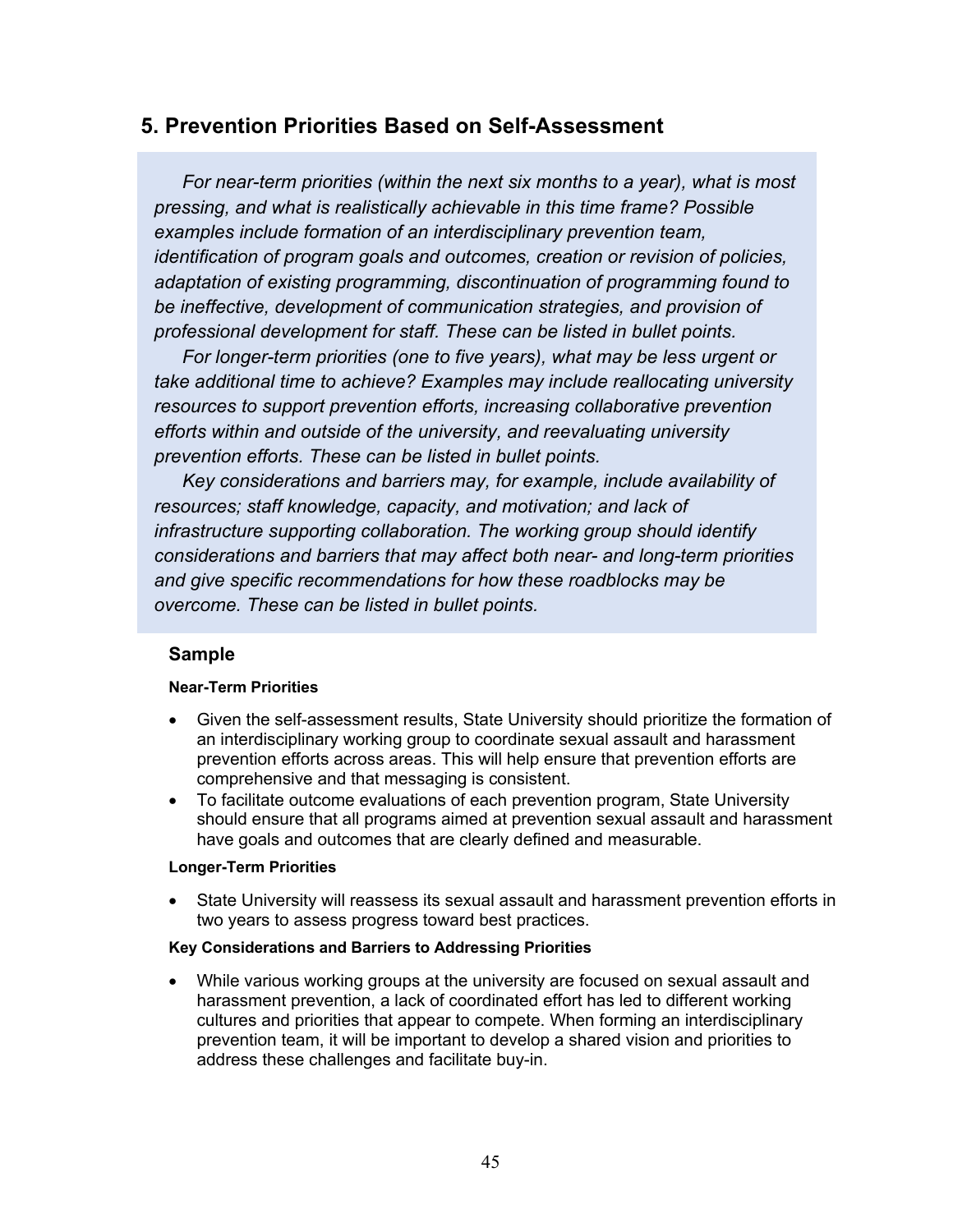### **6. Planned Actions for Next Steps**

*In this section, clearly define steps, describe who is accountable for each step, and provide a time line for completion. While steps to be taken could encompass a broad range of things, possibilities are communicating the results of the assessment to the broader university community or forming a prevention team, if one did not previously exist.*

#### **Sample**

State University is committed to continuously improving its efforts toward prevention of sexual assault and harassment. Members of the working group will identify university stakeholders that may be valuable members of the interdisciplinary prevention team. Individuals will be identified from multiple levels of the organization (e.g., administrators, faculty, staff). Because multiple working groups with similar goals already exist, individuals participating in these groups will be included in the formation of an interdisciplinary working group. Identified members will be invited to an informational session defining the goals of the group; the group will convene within six months.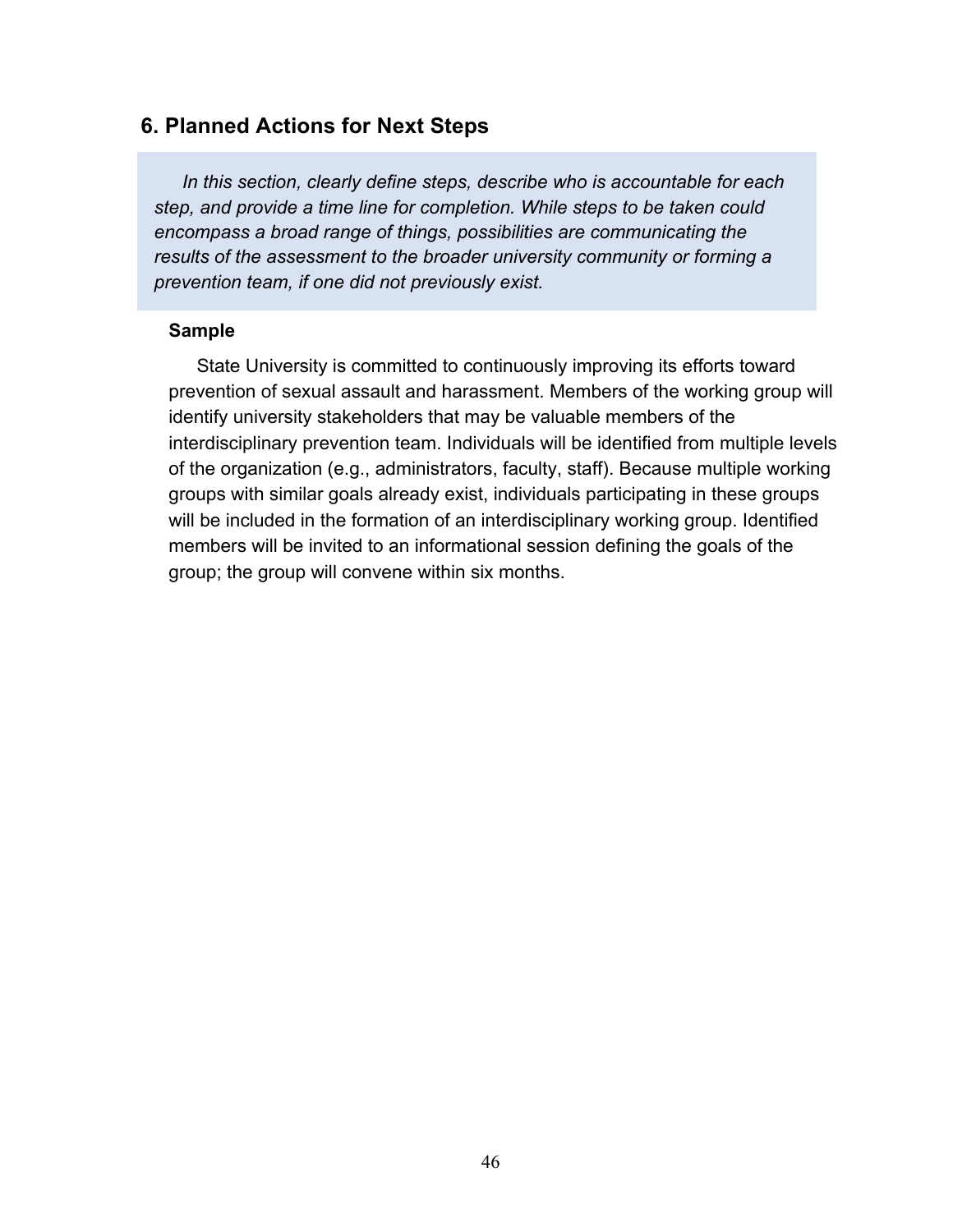# **Glossary**

| <b>AAU</b>                             | <b>Association of American Universities</b>                                                                                                                                                                                                                                                                                                                                                                                                                                                                                      |
|----------------------------------------|----------------------------------------------------------------------------------------------------------------------------------------------------------------------------------------------------------------------------------------------------------------------------------------------------------------------------------------------------------------------------------------------------------------------------------------------------------------------------------------------------------------------------------|
| Awareness education<br>and activities  | These are designed to increase general knowledge about an issue. Take Back the<br>Night is an example of an awareness program.                                                                                                                                                                                                                                                                                                                                                                                                   |
| <b>CDC</b>                             | Centers for Disease Control and Prevention                                                                                                                                                                                                                                                                                                                                                                                                                                                                                       |
| Collaboration                          | This refers to exchanging information, altering activities, sharing resources, and<br>enhancing one another's capacity for mutual benefit and a common purpose. (See<br>OUSD P&R, 2019.)                                                                                                                                                                                                                                                                                                                                         |
| DoD                                    | U.S. Department of Defense                                                                                                                                                                                                                                                                                                                                                                                                                                                                                                       |
| Evaluation                             | An evaluation involves systematic methods to collect, analyze, and use<br>information to inform implementation of a policy, program, or practice.                                                                                                                                                                                                                                                                                                                                                                                |
|                                        | In the context of this guide, <i>evaluation</i> refers to both the process (monitoring<br>fidelity, delivery) and outcome (assessing the short-, intermediate-, and long-term<br>goals of the prevention activity) evaluation.                                                                                                                                                                                                                                                                                                   |
|                                        | See OUSD P&R, 2019.                                                                                                                                                                                                                                                                                                                                                                                                                                                                                                              |
| Leadership and<br>administrators       | These terms can refer to upper-level leadership at a university, such as the<br>president, deans, or provost, or may refer to other midlevel leadership or<br>administrators at the institution, such as leaders in the office of student conduct<br>or the director of the student wellness center. Prevention staff and university<br>working groups can use their best judgment to determine which types of<br>leadership they might want to include and think about in the assessment; this may<br>vary across institutions. |
| LGBTQ community                        | lesbian, gay, bisexual, transgender, and queer or questioning community                                                                                                                                                                                                                                                                                                                                                                                                                                                          |
| <b>MSA</b>                             | military service academy                                                                                                                                                                                                                                                                                                                                                                                                                                                                                                         |
| <b>NASPA</b>                           | National Association of Student Personnel Administrators                                                                                                                                                                                                                                                                                                                                                                                                                                                                         |
| <b>OUSD P&amp;R</b>                    | Office of the Under Secretary of Defense for Personnel and Readiness                                                                                                                                                                                                                                                                                                                                                                                                                                                             |
| PPoA                                   | Prevention Plan of Action                                                                                                                                                                                                                                                                                                                                                                                                                                                                                                        |
| Prevention education<br>and activities | These programs are designed to increase students' knowledge, attitudes, and<br>skills relative to sexual assault and harassment prevention. Examples might<br>include bystander intervention programs or Green Dot. Prevention education<br>programs are distinct from awareness programs in that they go beyond<br>awareness-raising and increasing general knowledge, actively striving to change<br>attitudes and opinions and to provide participants with skills.                                                           |
| Protective factors                     | These are the factors that make it less likely that a sexual assault or harassment<br>will occur or that increase an individual's resilience when encountering risk<br>factors. Examples include self-defense, access to resources, and emotional health<br>and connectedness. (See OUSD P&R, 2019, and CDC, 2021b.)                                                                                                                                                                                                             |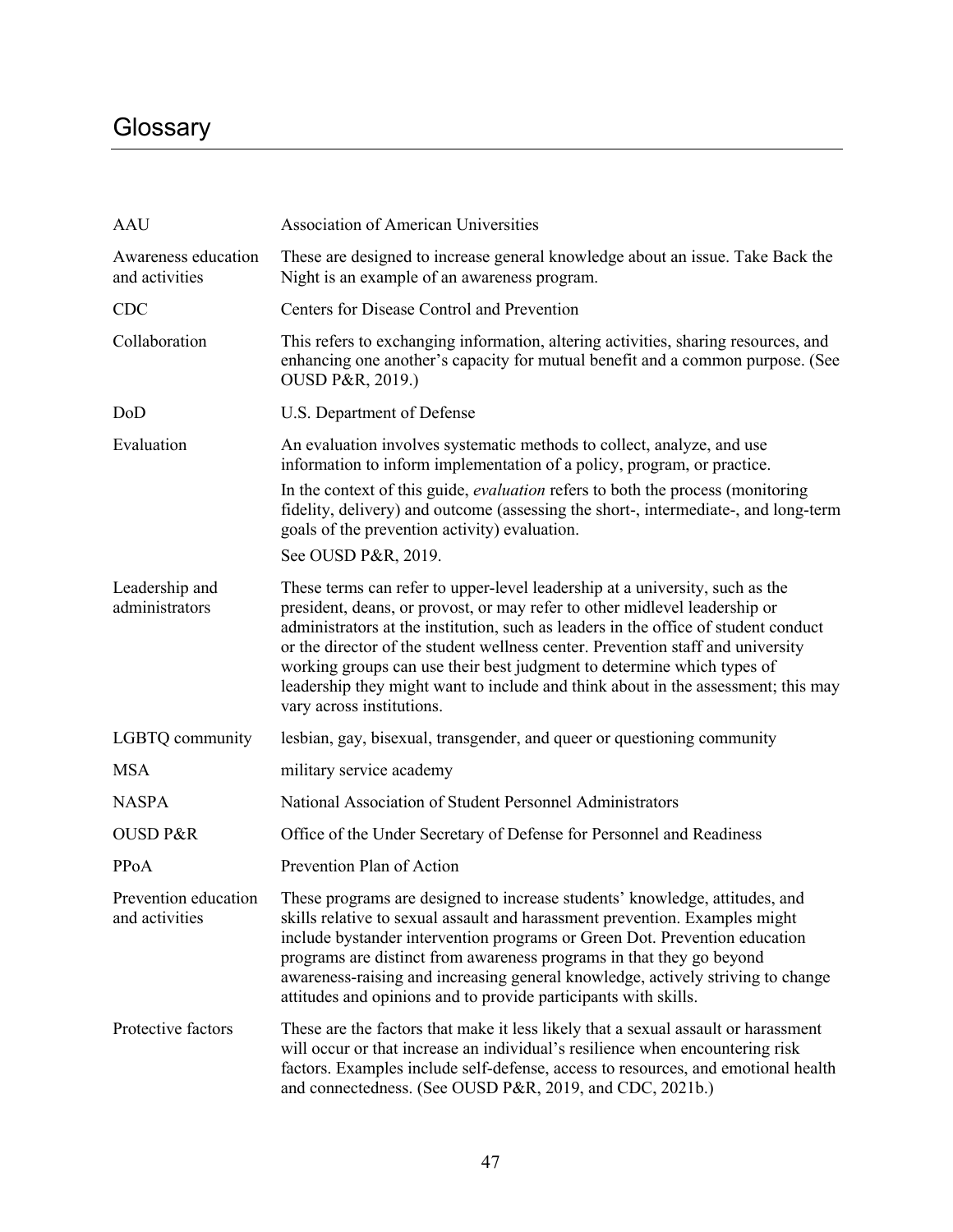| Rapid results               | This refers to a timely turnaround and timely action taken on the results of the<br>evaluation. What actually constitutes <i>timely</i> will likely vary across institutions.                                                         |  |  |  |
|-----------------------------|---------------------------------------------------------------------------------------------------------------------------------------------------------------------------------------------------------------------------------------|--|--|--|
| Risk factors                | These factors increase the risk of a sexual assault or harassment occurring.<br>Examples include alcohol or substance use, involvement in Greek life, and<br>hostile environments toward women. (See OUSD P&R, 2019, and CDC, 2021b.) |  |  |  |
| <b>SART</b>                 | sexual assault response team                                                                                                                                                                                                          |  |  |  |
| Sexual violence             | Sexual violence refers to sexual activity when consent is not freely given.                                                                                                                                                           |  |  |  |
| (assault and<br>harassment) | Sexual assault refers to physical acts perpetrated against a person's will or when<br>a person is unable to freely consent.                                                                                                           |  |  |  |
|                             | Sexual harassment is any unwelcome conduct of a sexual nature and can include<br>unwelcome advances; requests for sexual favors; and other verbal, nonverbal, or<br>physical conduct of a sexual nature.                              |  |  |  |
|                             | (See CDC, 2021b; U.S. Department of Education, Office for Civil Rights, 2020.)                                                                                                                                                        |  |  |  |
| Sexual misconduct           | This broad term encompasses sexual assault and harassment, as well as stalking<br>and intimate partner violence. (See Cantor et al., 2020.)                                                                                           |  |  |  |
| <b>SMART</b>                | specific, measurable, achievable, realistic, and timebound                                                                                                                                                                            |  |  |  |
| Social-ecological<br>model  | This model is a framework for understanding violence and the potential effect of<br>prevention strategies. The model examines factors related to violence prevention<br>at four levels of influence:                                  |  |  |  |
|                             | individual—biological or personal factors of individuals                                                                                                                                                                              |  |  |  |
|                             | relationship—relationships in an individual's life that may increase risk of<br>experiencing violence                                                                                                                                 |  |  |  |
|                             | <b>community</b> —settings (e.g., schools, workplaces, neighborhoods) that may have<br>characteristics that increase an individual's risk of experiencing violence                                                                    |  |  |  |
|                             | society—broad societal factors that create a climate in which violence is<br>encouraged or inhibited (e.g., social and cultural norms, policies, issues of social<br>and economic inequality)                                         |  |  |  |
|                             | (See CDC, 2021a.)                                                                                                                                                                                                                     |  |  |  |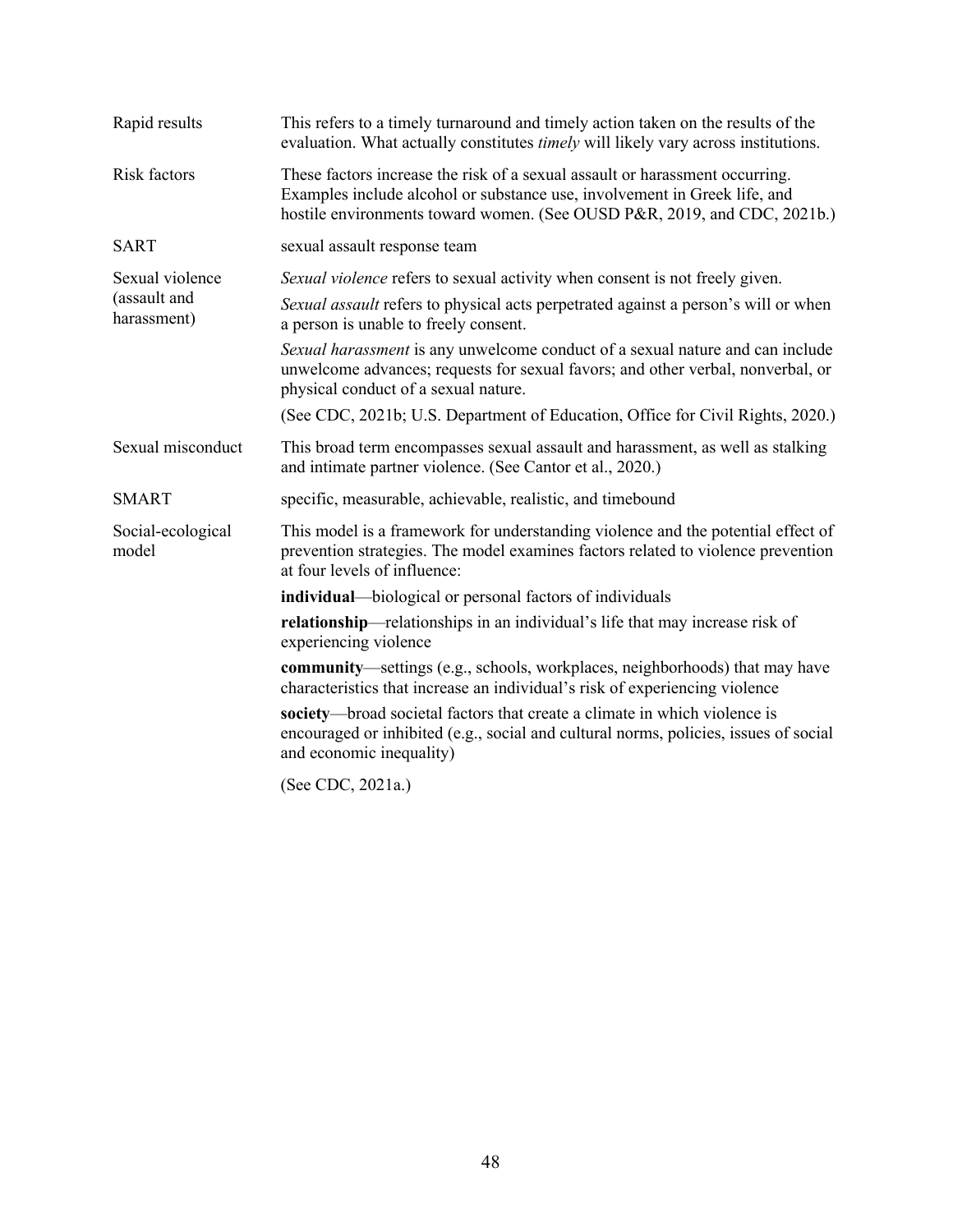AAU—*See* Association of American Universities.

- Acosta, Joie, Matt Chinman, Andra Tharp, Jack Baker, Paul Flaspohler, Beverly Forston, Amy Kerr, Andrea Lamont, Amanda Meyer, Sierra Smucker, Katelyn Wargel, and Abe Wandersman, "How to Assess an Organization's Alignment with Best Practices for Organizational Sexual Assault Prevention: Development and Pilot Test of Criteria Defining 'What Right Looks Like,'" *Preventive Medicine Reports*, forthcoming.
- Association of American Universities, "Survey Questionnaire," undated. As of July 7, 2021: [https://www.aau.edu/sites/default/files/%40%20Files/Climate%20Survey/](https://www.aau.edu/sites/default/files/%40%20Files/Climate%20Survey/Survey%20Instrument.pdf)  Survey%20Instrument.pdf
	- ———, *Combating Sexual Assault and Misconduct*, Washington, D.C., 2017. As of July 7, 2021:

[https://www.aau.edu/sites/default/files/AAU-Images/Key-Issues/Campus-](https://www.aau.edu/sites/default/files/AAU-Images/Key-Issues/Campus-Safety/AAU%20Climate%20Activities%20Full%20Report.pdf)Safety/AAU%20Climate%20Activities%20Full%20Report.pdf

- Basile, Kathleen C., Sarah DeGue, Kathryn Jones, Kimberley Freire, Jenny Dills, Sharon G. Smith, and Jerris L. Raiford, *STOP SV: A Technical Package to Prevent Sexual Violence,* Atlanta, Ga.: National Center for Injury Prevention and Control, Division of Violence Prevention, 2016. As of July 28, 2021: <https://www.cdc.gov/violenceprevention/pdf/SV-Prevention-Technical-Package.pdf>
- Braun, Virginia, and Victoria Clarke, "Using Thematic Analysis in Psychology," *Qualitative Research in Psychology*, Vol. 3, No. 2, 2006, pp. 77–101.
- Buelow, Rob, *Improving Campus Sexual Assault Prevention: A Best Practice Guide for Administrative Leadership*, Washington, D.C.: EverFi, undated. As of July 7, 2021: https://everfi.com/wp-content/uploads/2017/04/ [Improving-Campus-Sexual-Assault-Prevention-A-Best-Practice-Guide-for-Administrative-](https://everfi.com/wp-content/uploads/2017/04/Improving-Campus-Sexual-Assault-Prevention-A-Best-Practice-Guide-for-Administrative-Leadership.pdf)Leadership.pdf
- Cantor, David, Bonnie Fisher, Susan Chibnall, Shauna Harps, Reanne Townsend, Gail Thomas, Hyunshik Lee, Vanessa Kranz, Randy Herbison, and Kristin Madden, *Report on the AAU Campus Climate Survey on Sexual Assault and Misconduct*, Washington, D.C.: Association of American Universities, 2020.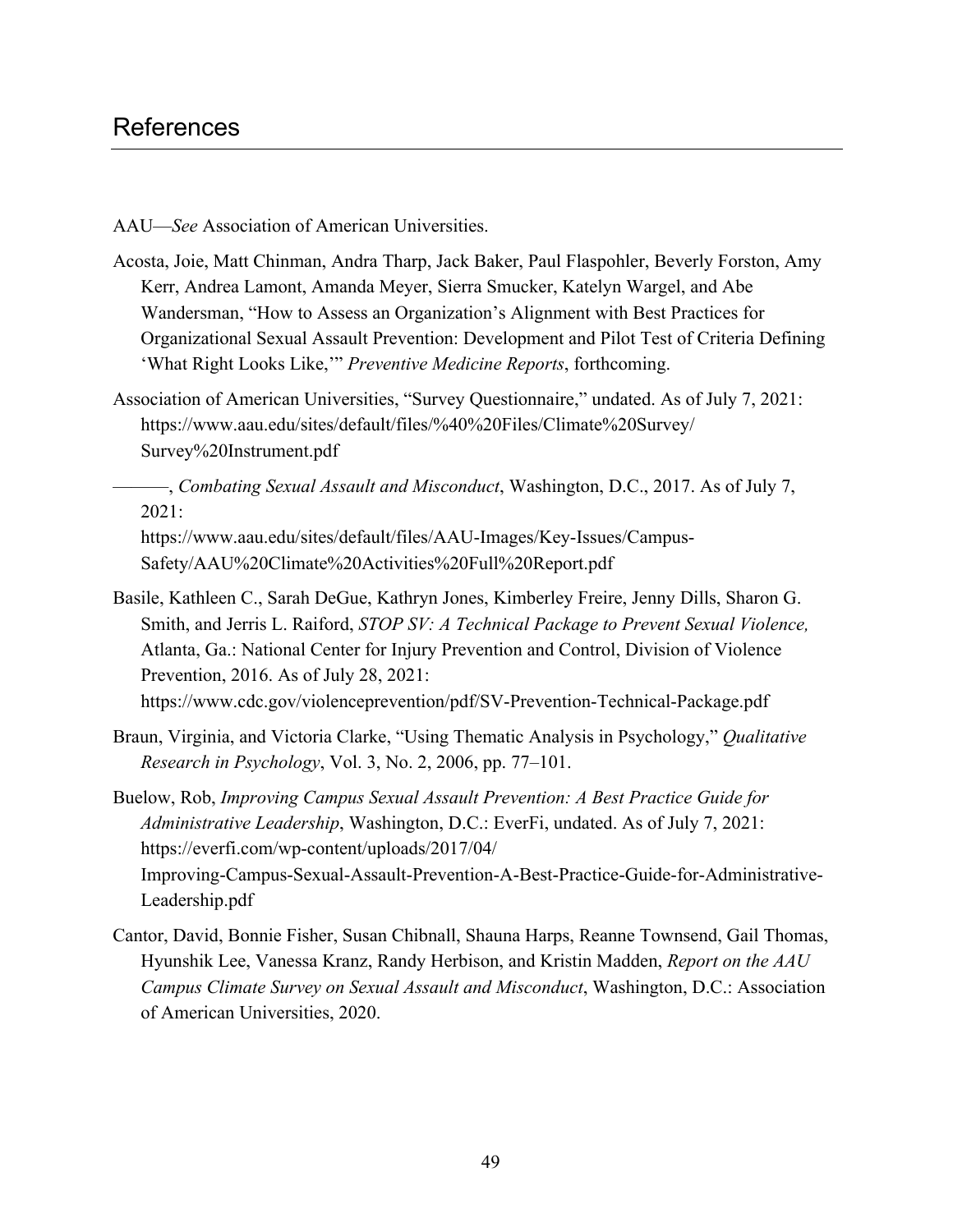- Carlson, Juliana, Marcy Quiason, Alesha Doan, and Natabhona Mabachi, "What Can Campuses Learn from Community Sexual Assault Response Teams? Literature Review of Teams' Purpose, Activities, Membership, and Challenges," *Trauma, Violence, & Abuse*, Vol. 21, No. 4, 2020, pp. 678–690.
- Centers for Disease Control and Prevention, "The Social-Ecological Model: A Framework for Prevention," webpage, January 28, 2021a. As of March 25, 2021: <https://www.cdc.gov/violenceprevention/about/social-ecologicalmodel.html>

Chinman, Matthew, Pamela Imm, and Abraham Wandersman, *Getting To Outcomes™ 2004: Promoting Accountability Through Methods and Tools for Planning, Implementation, and Evaluation*, Santa Monica, Calif.: RAND Corporation, TR-101-CDC, 2004. As of March 19, 2021:

[https://www.rand.org/pubs/technical\\_reports/TR101.html](https://www.rand.org/pubs/technical_reports/TR101.html) 

- Curtis, Morgan J., *Engaging Communities in Sexual Violence Prevention: A Guidebook for Individuals and Organizations Engaging in Collaborative Prevention Work*, Austin, Tex.: Texas Association Against Sexual Assault, undated. As of July 7, 2021: [https://www.learn.preventconnect.org/wp-content/uploads/2019/04/](https://www.learn.preventconnect.org/wp-content/uploads/2019/04/Engaging-Communities-in-Sexual-Violence-Prevention.pdf)  Engaging-Communities-in-Sexual-Violence-Prevention.pdf
- DC Rape Crisis Center, "List of Sexual Assault Coalitions," webpage, 2019. As of July 7, 2021: <https://dcrcc.org/list-of-sexual-assault-coalitions/>
- DeJong, William, *Problem Analysis: The First Step in Prevention Planning*, Newton, Mass.: Higher Education Center for Alcohol and Other Drug Abuse and Violence Prevention, May 2009. As of July 7, 2021: <https://safesupportivelearning.ed.gov/sites/default/files/hec/product/problem-analysis.pdf>
- Dills, Jenny, Dawn Fowler, and Gayle Payne, *Sexual Violence on Campus: Strategies for Prevention*, Atlanta, Ga.: National Center for Injury Prevention and Control, Centers for Disease Control and Prevention, 2016. As of July 7, 2021: <https://www.cdc.gov/violenceprevention/pdf/campussvprevention.pdf>
- Farris, Coreen, Terry L. Schell, Margaret Tankard, Lisa H. Jaycox, Barbara Bicksler, Angela Clague, and Dionne Barnes-Proby, *Measures of Performance and Effectiveness for the Marine Corps' Sexual Assault Prevention Programs*, Santa Monica, Calif.: RAND Corporation, RR-2220-USMC, 2019. As of July 8, 2021: [https://www.rand.org/pubs/research\\_reports/RR2220.html](https://www.rand.org/pubs/research_reports/RR2220.html)

<sup>———, &</sup>quot;Prevention Strategies," webpage, February 5, 2021b. As of August 4, 2021: <https://www.cdc.gov/violenceprevention/sexualviolence/prevention.html>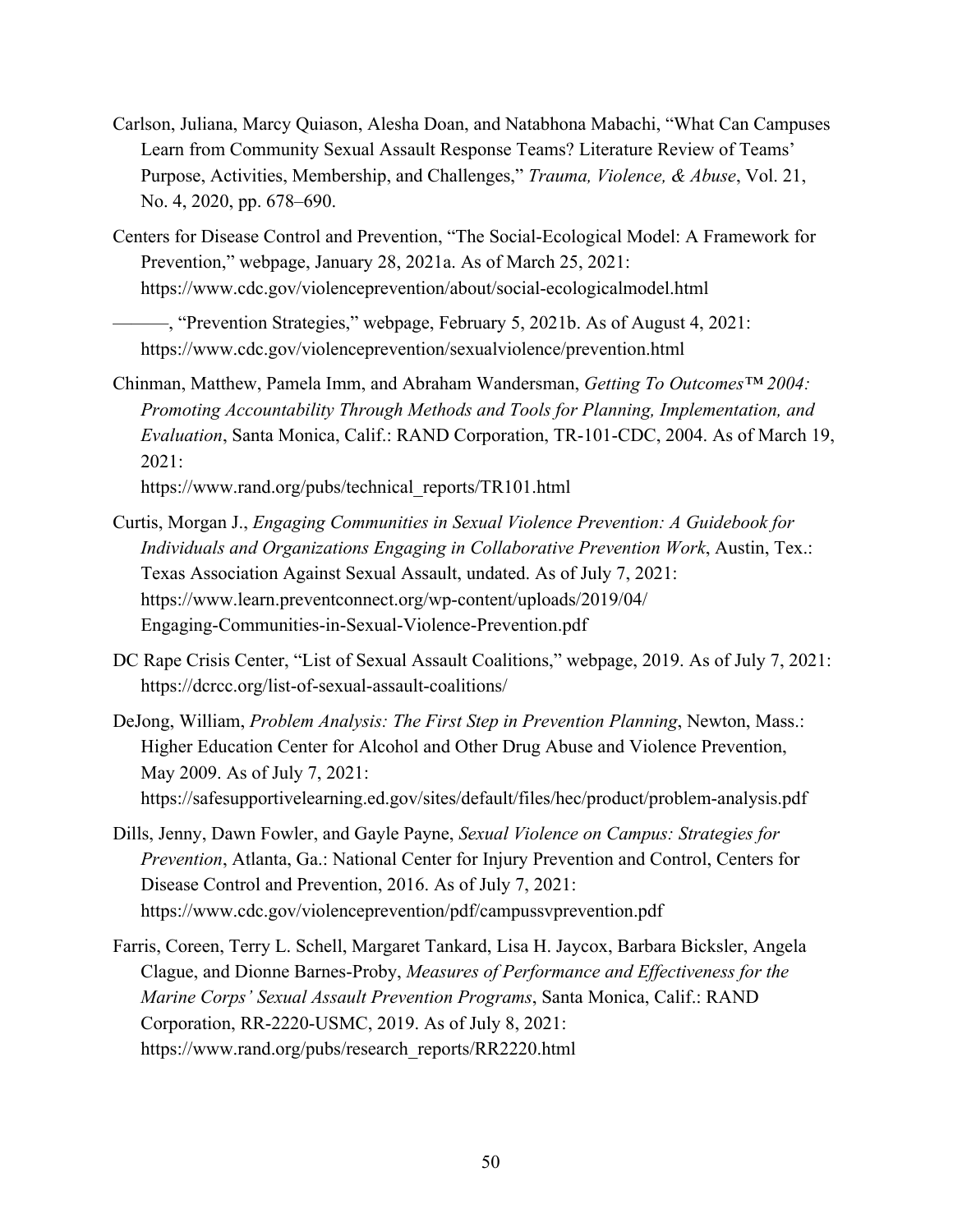Issadore, Michelle, and Morgane Williams, "Harnessing This Moment in Sexual Assault Education: Getting Strategic with Our Prevention Efforts," webinar recording, April 17, 2019. As of July 7, 2021: <https://vectorsolutions.wistia.com/medias/1mgcgh1bwq>

Johnson, Paula A., Sheila E. Widnall, and Frazier F. Benya, eds., *Sexual Harassment of Women: Climate, Culture, and Consequences in Academic Sciences, Engineering, and Medicine*, Washington, D.C.: National Academies Press, 2018. As of July 7, 2021: <https://www.ncbi.nlm.nih.gov/books/NBK519454/?report=classic>

- Mabachi, Natabhona M., Marcy Quiason, Alesha E. Doan, and Juliana Carlson, "Developing an Effective Campus Sexual Assault Prevention Task Force: Lessons Learned from Multiple Midwestern Universities," *Health Education & Behavior*, Vol. 47, No. 1, supplement, June 2020, pp. 17S–25S.
- McMahon, Sarah, Julia O'Connor, Julia Cusano, Laura Johnson, and Kerry Camerer, *#WeSpeak: Student Experiences, Attitudes, and Beliefs About Sexual Violence—Results of the Rutgers University–Newark Campus Climate Assessment*, 2016. As of July 7, 2021: <https://socialwork.rutgers.edu/file/2730/download>
- Mihalic, Sharon, Katherine Irwin, Abigail Fagan, Diane Ballard, and Delbert Elliott, "Successful Program Implementation: Lessons from Blueprints," *Juvenile Justice Bulletin*, July 2004. As of July 8, 2021:

http://www.ncdsv.org/images/

[OJJDP\\_SuccessfulProgramImplementationLessonsFromBlueprints\\_7-2004.pdf](http://www.ncdsv.org/images/OJJDP_SuccessfulProgramImplementationLessonsFromBlueprints_7-2004.pdf) 

NASPA—*See* National Association of Student Personnel Administrators.

National Association of Student Personnel Administrators, *The Culture of Respect CORE Blueprint Program*, 2nd ed., Madison, Wisc., 2017. As of July 7, 2021: <https://www.naspa.org/book/culture-of-respect-core-blueprint-2nd-ed>

———, *Culture of Respect CORE Evaluation*, 6th ed., Madison, Wisc., 2021. As of August 4, 2021:

<https://www.naspa.org/book/culture-of-respect-core-evaluation-6th-ed>

- National Collegiate Athletic Association Sport Science Institute, *Sexual Violence Prevention: An Athletics Tool Kit for a Healthy and Safe Culture*, 2nd ed., August 2019. As of July 7, 2021: [https://ncaaorg.s3.amazonaws.com/ssi/violence/SSI\\_SexualViolencePreventionToolkit.pdf](https://ncaaorg.s3.amazonaws.com/ssi/violence/SSI_SexualViolencePreventionToolkit.pdf)
- National Sexual Violence Resource Center, "Evaluation Toolkit," webpage, undated. As of July 8, 2021:

<https://www.nsvrc.org/prevention/evaluation-toolkit>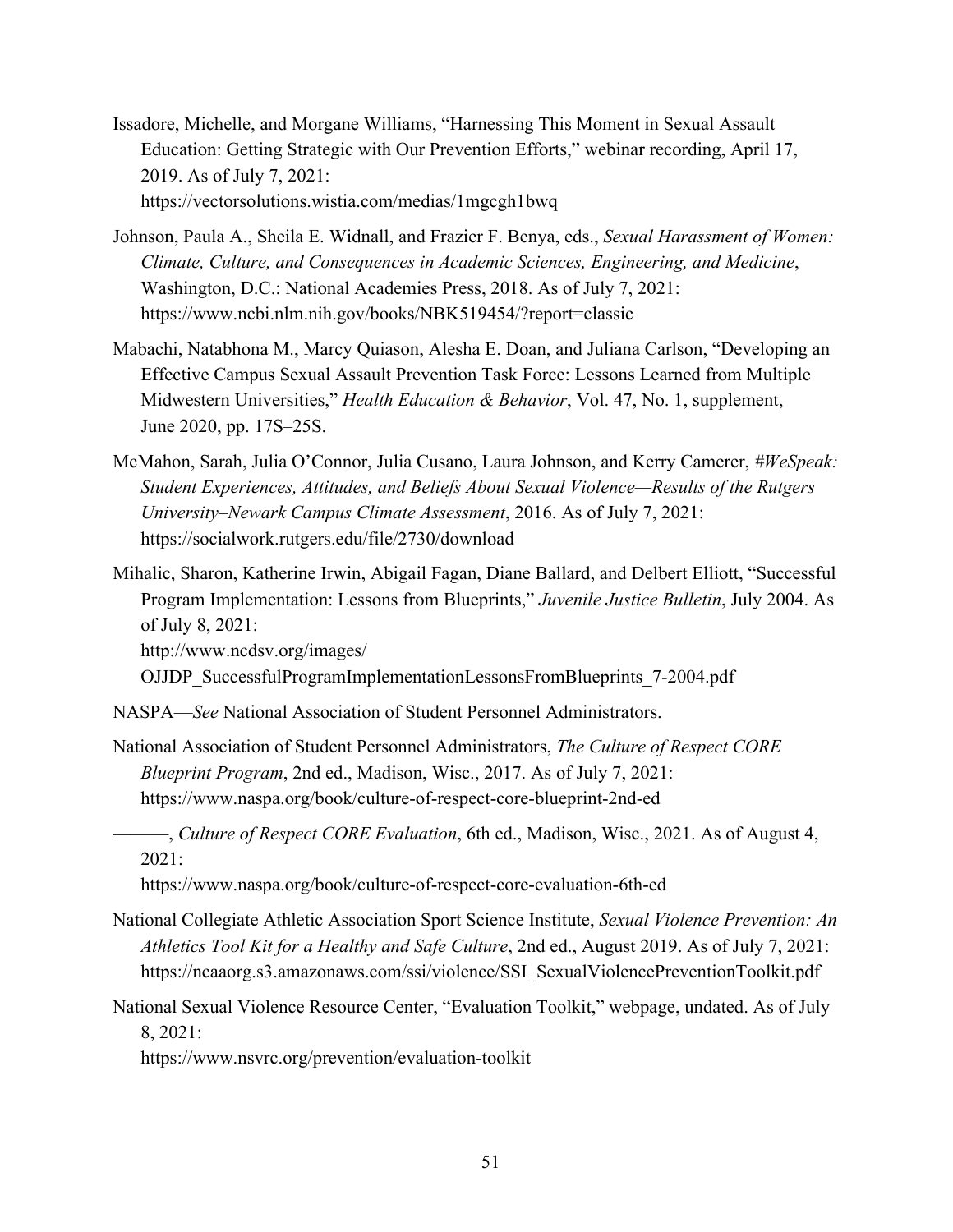———, "Sexual Assault Response Team Toolkit," webpage, 2018. As of July 7, 2021: <https://www.nsvrc.org/sarts/toolkit>

- Noonan, Rita K., James G. Emshoff, Angela Mooss, Michael Armstrong, Joanna Weinberg, and Barbara Ball, "Adoption, Adaptation, and Fidelity of Implementation of Sexual Violence Prevention Programs," *Health Promotion Practice*, Vol. 10, No. 1, supplement, January 2009, pp. 59S–70S.
- Office of the Under Secretary of Defense for Personnel and Readiness, *Prevention Plan of Action 2019–2023*, Washington, D.C.: U.S. Department of Defense, April 2019. As of March 18, 2021: <https://www.sapr.mil/sites/default/files/PPoA%20Final.pdf>
- OUSD P&R—*See* Office of the Under Secretary of Defense for Personnel and Readiness.
- Potter, Sharyn J., "Incorporating Evaluation into Media Campaign Design," Harrisburg, Pa.: VAWnet, April 2008. As of July 7, 2021: [https://vawnet.org/sites/default/files/materials/files/2016-09/AR\\_EvalMediaCampaign.pdf](https://vawnet.org/sites/default/files/materials/files/2016-09/AR_EvalMediaCampaign.pdf)
- Puddy, Richard W., and Natalie Wilkins, *Understanding Evidence,* Part 1: *Best Available Research Evidence—A Guide to the Continuum of Evidence of Effectiveness*, Atlanta, Ga.: Centers for Disease Control and Prevention, 2011. As of August 4, 2021: [https://www.cdc.gov/violenceprevention/pdf/Understanding\\_Evidence-a.pdf](https://www.cdc.gov/violenceprevention/pdf/Understanding_Evidence-a.pdf)
- RAND Corporation, "Getting To Outcomes® Improving Community-Based Prevention: A Toolkit to Help Communities Implement and Evaluate Their Prevention Programs," webpage, undated. As of July 8, 2021: <https://www.rand.org/health-care/projects/getting-to-outcomes.html>
- Saldaña, Johnny, *The Coding Manual for Qualitative Researchers*, Thousand Oaks, Calif.: Sage Publications Inc., 2009.
- Scaccia, Jonathan P., Brittany S. Cook, Andrea Lamont, Abraham Wandersman, Jennifer Castellow, Jason Katz, and Rinad S. Beidas, "A Practical Implementation Science Heuristic for Organizational Readiness: R = MC2 ," *Journal of Community Psychology*, Vol. 43, No. 4, 2015, pp. 484–501.
- U.S. Department of Education, Office for Civil Rights, "Sex-Based Harassment," webpage, 2020. As of March 25, 2021: <https://www2.ed.gov/about/offices/list/ocr/frontpage/pro-students/issues/sex-issue01.html>
- U.S. Department of Health and Human Services, Office on Women's Health, "College Sexual Assault Policy and Prevention Initiative," website, April 3, 2018. As of August 10, 2021: <https://www.womenshealth.gov/about-us/what-we-do/programs-and-activities/csapp>